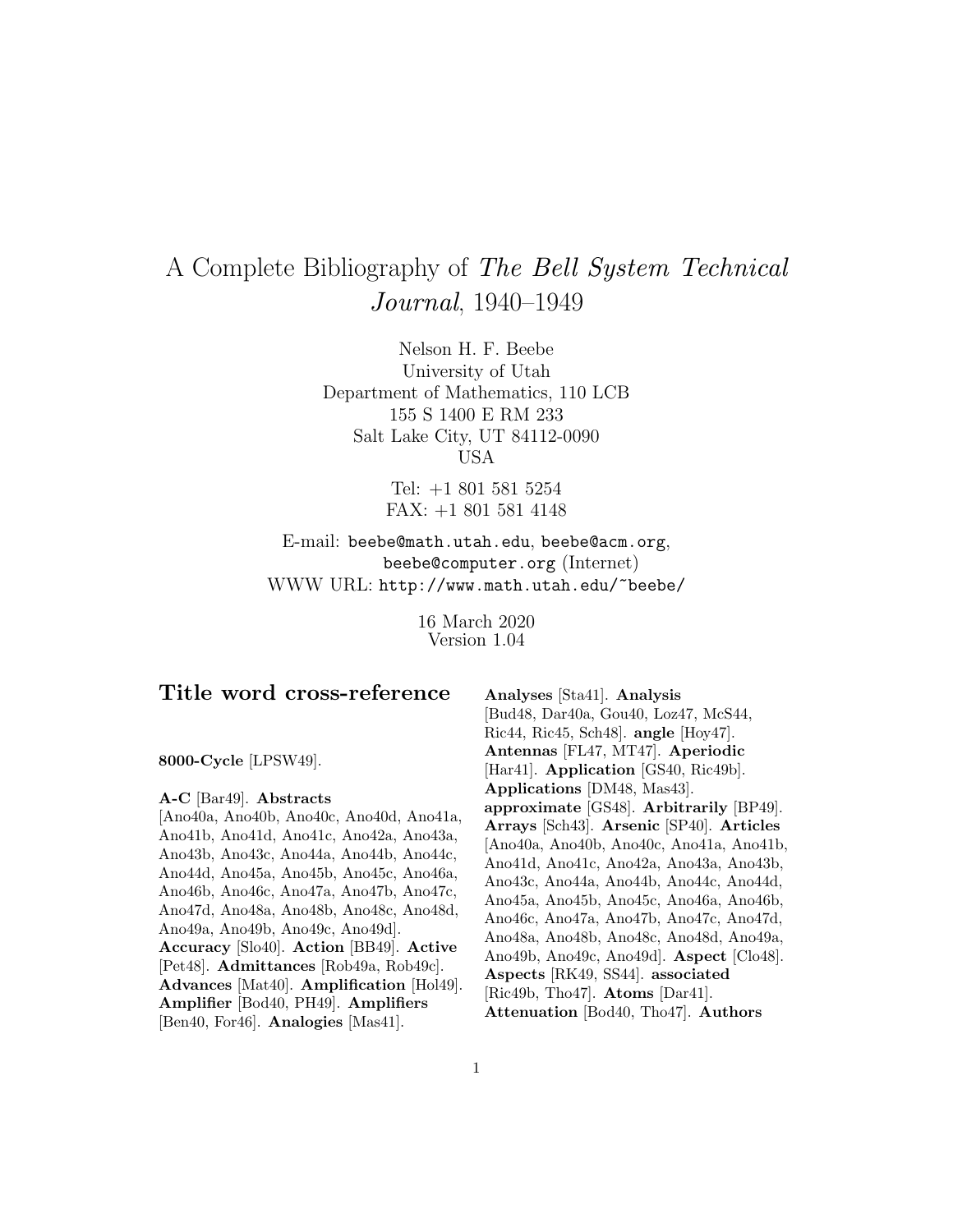[Ano40a, Ano40b, Ano40c, Ano40d, Ano41a, Ano41b, Ano41d, Ano41c, Ano42a, Ano43a, Ano43b, Ano43c, Ano44a, Ano44b, Ano44c, Ano44d, Ano45a, Ano45b, Ano45c, Ano46a, Ano46b, Ano46c, Ano47a, Ano47b, Ano47c, Ano47d, Ano48a, Ano48b, Ano48c, Ano48d, Ano49a, Ano49b, Ano49c, Ano49d].

#### **Balancing** [Van43]. **Ballistics**

[Pie45, Sam45]. **Band** [FHS49, FB49, GK44, Mum49]. **Based** [Gou40]. **Basis** [Boz40]. **Beam** [Sea48, Ske44]. **Behavior** [Clo48, Eds45]. **Bell** [Ano40a, Ano40b, Ano40c, Ano40d, Ano41a, Ano41b, Ano41d, Ano41c, Ano42a, Ano43a, Ano43b, Ano43c, Ano44a, Ano44b, Ano44c, Ano44d, Ano45a, Ano45b, Ano45c, Ano46a, Ano46b, Ano46c, Ano47a, Ano47b, Ano47c, Ano47d, Ano48a, Ano48b, Ano48c, Ano48d, Ano49a, Ano49b, Ano49c, Ano49d]. **Below** [Ben40]. **Bending** [Egg45]. **bends** [Ric48a]. **Between** [Bod40, BO40, Hol49]. **Biased** [Ben47]. **Book** [LeC43]. **Branching** [LT48]. **Broad** [Mum49]. **Broad-Band** [Mum49]. **Buried** [Sun45, TS49].

#### **C** [Bar49]. **Cable**

[BO40, Sun45, TS49, Wad40]. **Cables** [Gou40, Heb41]. **Calcium** [SB41]. **Carrier** [DR49, Dud40, FHS49, Heb41, JP46, LPSW49, Mat40]. **Cathode** [Fay47]. **Cavities** [WSK46]. **Cavity** [KW47b, KW47a]. **Centimeter** [Eng44, FHH46]. **Changes** [GK44]. **Characteristics** [For46, Heb41, JP46]. **Circuit** [RK49]. **Circuited** [Gou40]. **Circuits** [CML41, Cur40, DR49, Fai45, Pet48, Pol40, Sha49b, Wis48]. **circular** [KW47a, Ric48a]. **Classical** [Dar43a]. **Clock** [Mar48]. **Coaxial** [BO40, Gou40]. **Code** [Goo47, MP48, Sea48]. **Coefficient** [Mas40]. **Coefficients** [Wis48]. **Coil** [Pet46]. **Coils** [LG40]. **Commercial** [Pol40]. **Communication** [Sha48a, Sha48b, Sha49a].

**complex** [Hoy47]. **Component** [NP40]. **Compressed** [LG40]. **Concentrations** [SB41]. **Conductors** [BO40]. **conformal** [Ric49a]. **connected** [Ric49b]. **Conquest** [Sha44]. **Constant** [Cla46]. **Constants** [Eng44]. **Contact** [Bar49, Cur40, Leu46]. **Contributions** [Ful46]. **Contributors** [Ano40e, Ano40f, Ano40g, Ano40h, Ano41e, Ano41f, Ano41g, Ano41h, Ano42b, Ano43d, Ano43e, Ano43f, Ano44e, Ano44f, Ano44g, Ano44h, Ano45d, Ano45e, Ano45f, Ano46d, Ano46e, Ano46f, Ano46g, Ano47e, Ano47f, Ano47g, Ano47h, Ano48e, Ano48f, Ano48g, Ano48h, Ano49e, Ano49f, Ano49g, Ano49h]. **Control** [TH46]. **Copper** [Blo41, Pad42, Wil41b]. **corners** [Ric49a]. **Corona** [Ske40]. **Coronaviser** [Ske40]. **Coupling** [Syk44a]. **Criterion** [Slo49]. **Cross** [Ben40]. **Cross-Modulation** [Ben40]. **Crossarms** [Egg45]. **Crosstalk** [BO40, Gou40]. **Cryptography** [Sha45]. **Crystal** [Bon43a, Bur40, D'H44, Gre44, Mar48, Mas43, SO47]. **Crystals** [Arm46, Bon43c, BA43, Fai45, MS40, Mas40, Mas47, Syk44a, Wil44]. **Culture** [Leu46]. **Current** [TS49]. **currents** [KW47a]. **Curved** [Alb49]. **Cushioning** [Min45]. **Cycle** [LPSW49]. **cylinder** [KW47a]. **Cylindrical** [KW47b].

**Decay** [Leu46]. **Decibel** [Joh46]. **Deflection** [Sea48]. **Delay** [DR49, Har41, Koc48, Rin48]. **Delays** [Rap46]. **Design** [Blo41, Bod40, Bro49, Rid48, Syk44a, Van43, Wil41b]. **Destroying** [Leu46]. **Determination** [Bon43a, SB41]. **Determining** [BA43, Wil44]. **Development** [SO47]. **Deviations** [D'H44]. **Dialing** [Clo48]. **Diamond** [Pad42]. **Dielectric** [Eng44]. **Dies** [Pad42]. **differential** [GS48, Ric49b]. **Diffraction** [GS40]. **Digests** [GS40]. **Dimensions** [Wer41]. **Direct** [AL49]. **Discernibility** [GK44]. **Discharge** [SCM46]. **Distance**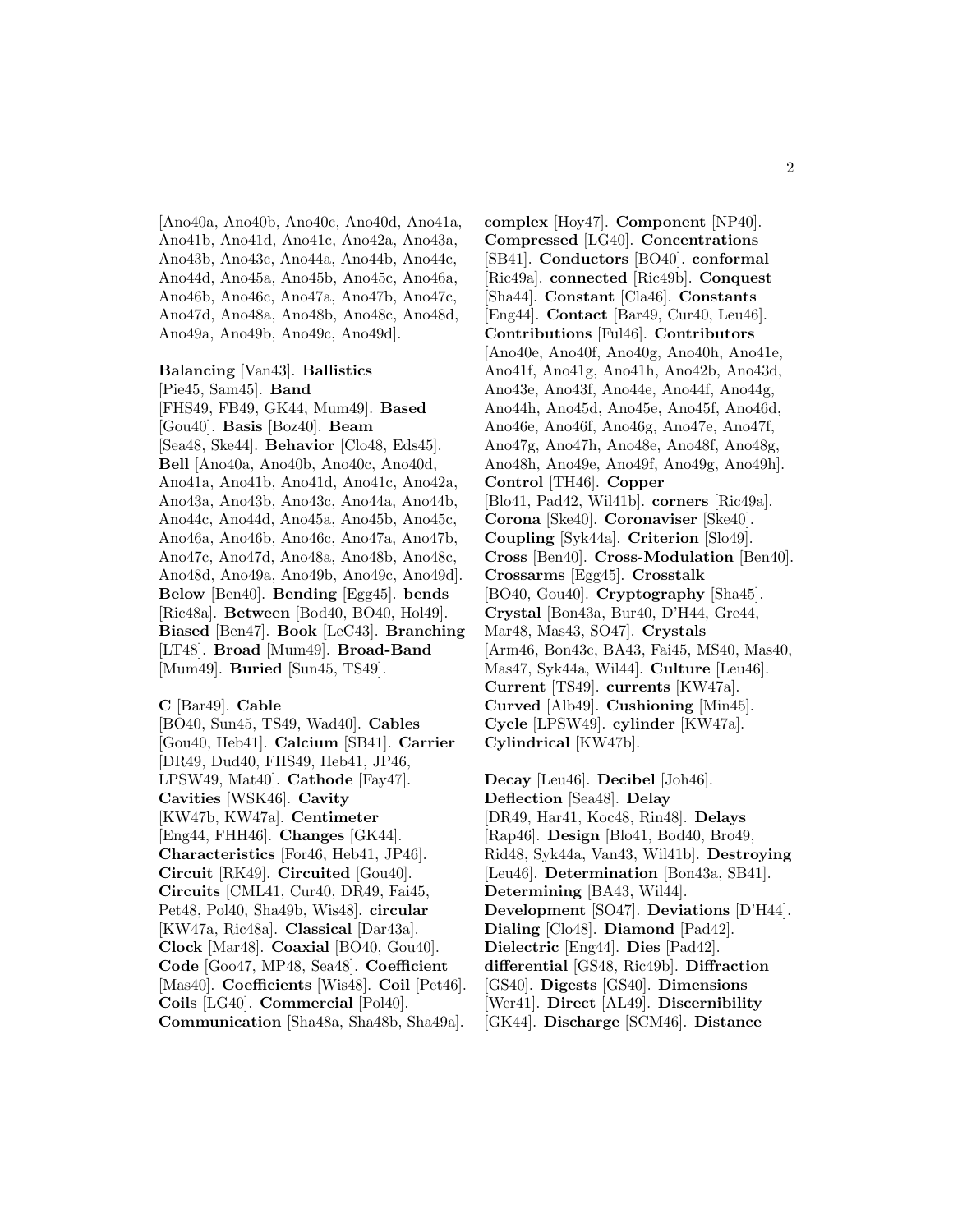[Sha44]. **Distortion** [Rea44, Rin48]. **Divided** [MS40]. **Division** [Ben41]. **Double** [DR41, KC42]. **Drawing** [Blo41, Pad42, Wil41b]. **Drying** [Wad40]. **Dynamics** [Min45, Mac43].

**Early** [TH46]. **Editorial** [Ano49i]. **Effect** [Bla43, Clo48, NP40, Rea44]. **Effects** [D'H44, Syk44a]. **Eight** [DR49]. **Eight-Kilocycle** [DR49]. **Electric** [Bon43b]. **Electrical** [Bla41, MS40, Mas41, Wad40]. **Electrodes** [MS40]. **Electromagnetic** [LeC43, Sch48]. **Electron** [GS40, Hol49, Pie45, Pie48a, Rob49a, Sam45, Sea48, Slo49, Mac43]. **Electronic** [Rob49a]. **Electrostatic** [BP49]. **Elements** [BP49]. **Elimination** [FHS49]. **Employing** [MS40]. **Encountered** [Rap46]. **End** [KW47a]. **Engineering** [CML41, Wer41]. **Entropy** [Dar42]. **Equalization** [DR49]. **Equation** [Pie43]. **Equations** [Mas47, GS48, Mac43, Ric41, Ric49b]. **Equilizers** [Bro49]. **Equipping** [Wil41b]. **Equivalent** [Pet48]. **Etch** [Wil44]. **Evaluating** [Egg45]. **Evolution** [Mar48]. **Excess** [Her49]. **Experimental** [Hol49, MP48]. **Expressed** [Mas47]. **Expressions** [Cla46]. **Extension** [Hei40].

**Fabrication** [Gre44]. **Facilities** [GFF46]. **Factors** [Eng44]. **Fair** [SMG40]. **Faults** [Vaa40]. **Feedback** [Bla43, Bod40]. **Ferromagnetism** [Boz40]. **Field** [BP49, Sch48]. **Fields** [Pie48b, Sam45]. **Filamentary** [SPH49]. **Fillet** [SBP43]. **Filter** [FHS49, LT48]. **Filters** [Bur40, D'H44, MS40, Mum48]. **Fire** [TH46]. **Fire-Control** [TH46]. **First** [Mas47]. **Fission** [Dar40b]. **Flat** [Mum48]. **FM** [Zin48]. **Focused** [Ske44]. **Forces** [Dar41]. **Form** [Mas47]. **Four** [Pet48, Rob49c]. **Four-Pole** [Rob49c]. **Four-Terminal** [Pet48]. **Free** [McS44]. **Frequencies**

[AL49, Heb41, Rob49b]. **Frequency** [DM48, For46, PH49, Sam45]. **Full** [Ske40]. **functions** [Hoy47]. **fundamental** [Mac43]. **Fungi** [Leu46]. **Future** [Buc42].

**Gap** [GHDR46]. **Gas** [SCM46]. **Gas-Discharge** [SCM46]. **Generator** [FHH46]. **Germanium** [SPH49]. **Ground** [Wis48]. **guide** [Ric49b]. **Guides** [Alb49, Ric48a, Ric49a, Ric49b].

**Harmonic** [Sta41]. **Having** [McS44]. **Hearing** [SMG40]. **Heterodyne** [Slo40]. **High** [Blo41, Fay47, LG40, Pad42, PH49, Sam45, Slo40, WSK46, Mac43]. **High-Frequency** [PH49, Sam45]. **High-Speed** [Pad42]. **High-Vacuum** [Fay47]. **History** [Bla41]. **Holding** [Wil41a]. **Hole** [SPH49]. **Holes** [Her49]. **horn** [Ric49b]. **Hybrid** [Bud48].

**Ideal** [Ben47]. **Idle** [Rap46]. **II** [Wil41b]. **Images** [Bal40]. **Impedance** [Bar49, Bla43, Pie43, Pom47]. **Imperfections** [Wil43]. **Index** [Har45]. **Indicator** [CGM40]. **Indicial** [Mot44]. **Inductance** [LG40]. **Industrial** [Fry41]. **infinite** [Tho47]. **Injection** [SPH49]. **Inspection** [DR41, KC42, Wil43]. **Instrument** [Ske40]. **Insulation** [Lit41]. **Interaction** [Hol49]. **Interesting** [GS40]. **Intermediate** [For46]. **Intermittent** [Eds45]. **Involved** [BB49]. **Ionosphere** [Dar40a]. **Isotropic** [McS44]. **Issue** [Ano40e, Ano40f, Ano40g, Ano40h, Ano41e, Ano41f, Ano41g, Ano41h, Ano42b, Ano43d, Ano43e, Ano43f, Ano44e, Ano44f, Ano44g, Ano44h, Ano45d, Ano45e, Ano45f, Ano46d, Ano46e, Ano46f, Ano46g, Ano47e, Ano47f, Ano47g, Ano47h, Ano48e, Ano48f, Ano48g, Ano48h, Ano49e, Ano49f, Ano49g, Ano49h].

**Joints** [SBP43]. **Junction** [Sho49]. **Junctions** [Sho49].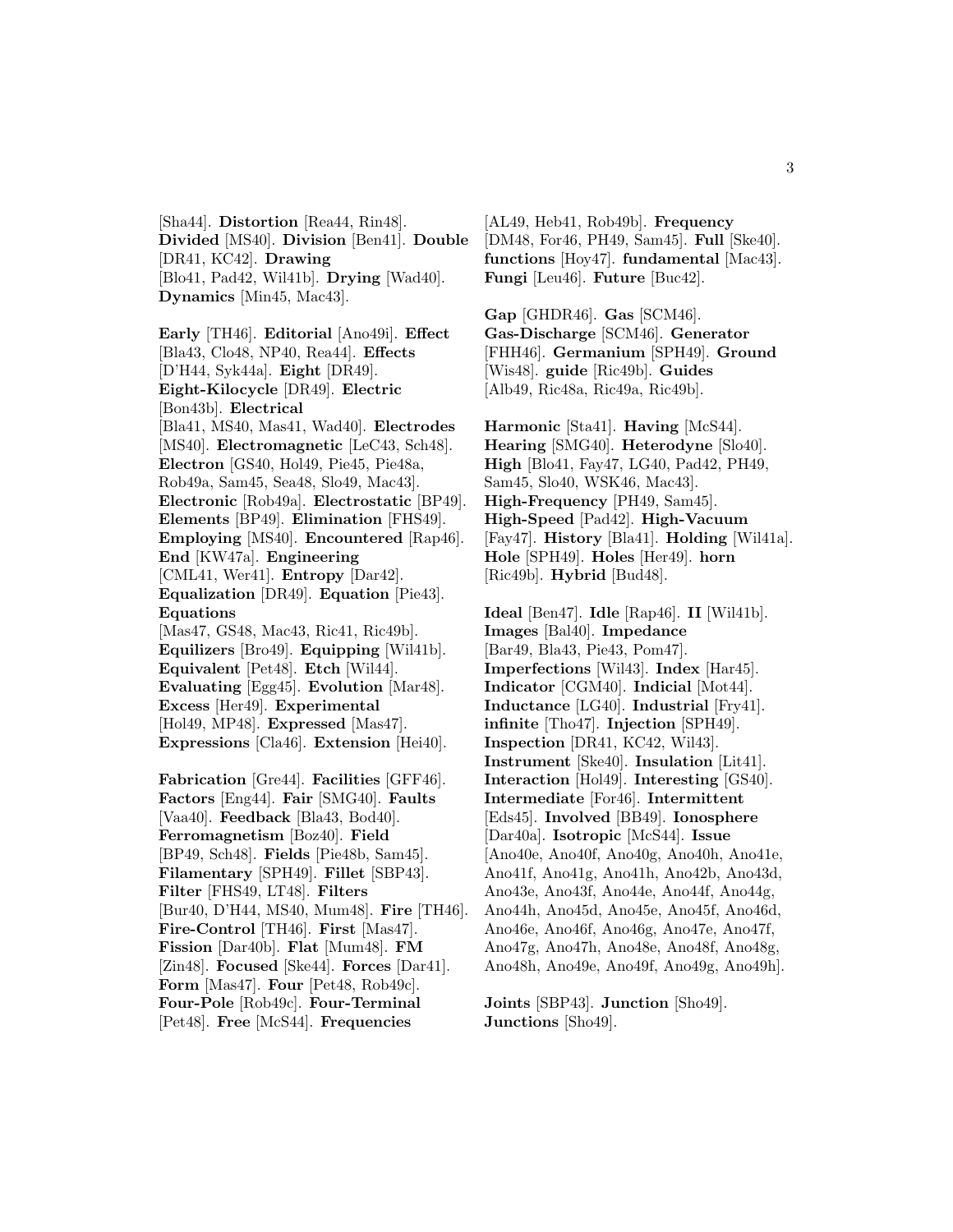#### **Kilocycle** [DR49].

**Laboratory** [Leu46]. **Layers** [Arm46]. **Lead** [SP40, SB41]. **Lengths** [Eng44]. **Lenses** [Koc48]. **Level** [CGM40]. **Lightning** [Sun45, TS49]. **Limitations** [Pie45]. **Line** [Cla46, Pie43, Ric41]. **Linear** [Ben44, Gra46, Pet48, Sch43, GS48]. **Lines** [SW41]. **Links** [Hei40]. **Locations** [Vaa40]. **Low** [Mas40].

**Machines** [Blo41]. **Magnetically** [Ske44]. **Magnetron** [FHH46]. **Manufacture** [Bur40]. **Manufacturing** [D'H44, KC42]. **Margins** [Rea44]. **Materials** [Bon43b, SE40]. **Mathematical** [Ric44, Ric45, Sch43, Sha45, Sha48a, Sha48b]. **Mathematics** [Bon43c, Fry41]. **Matrix** [Ric48a]. **Maximally** [Mum48]. **Maximally-Flat** [Mum48]. **Means** [Bon43a]. **Measurement** [Har45, Pom47, Rin48]. **Measurements** [Wil41a]. **Measuring** [AL49, Rob49b]. **Mechanical** [Mas41, Mul48]. **Mechanics** [Dar43b]. **Megacycles** [Rob49a]. **Memorial** [Dar43a]. **Metallic** [Koc48, SE40]. **Metallurgy** [SBP43, SS44]. **Method** [Rob49b]. **Methods** [Bon43a, JP46, Sch48, Syk44a]. **Microwave** [Fri48, GFF46, Mum49, Rin48, Rob47, Rob49b, Rob49c, SO47, WSK46]. **Microwaves** [Bud48, LT48]. **Mill** [Wil41b]. **Mineral** [Bon43b]. **Mismatches** [Pom47]. **Modes** [McS44, Syk44a]. **Modulated** [Loz47]. **Modulation** [Ben40, DF49, Goo47, MP48, Sea48]. **Modulator** [Fay47]. **modulus** [Hoy47]. **Molybdenum** [LG40]. **Motion** [Syk44a, Mac43]. **Mounting** [Gre44, Syk44b]. **Multichannel** [Ben40, MP48]. **Multiplex** [Ben41]. **Musa** [Pol40].

**n** [Sho49]. **Nature** [Dud40]. **Naval** [TH46].

**Navigation** [Rob47]. **Network** [FHS49]. **Networks** [Pet48, Van43]. **Noise** [Ben44, Mum49, Pie48a, Ric44, Ric45, Ric48b]. **Non** [LT48]. **Non-reflecting** [LT48]. **Normal** [MS40, Hoy47]. **Note** [Ano49i, Pie43, Rid48]. **Novel** [Cla46]. **Nuclear** [Dar40b].

**Observation** [Hol49]. **Observations** [TS49]. **Observing** [Ske40]. **Obtaining** [Rap46]. **Open** [Gou40]. **Operating** [Wil41b]. **Operation** [Blo41, Pol40, Rea44, Wil41b]. **Operators** [Rap46]. **Optical** [Bon43a]. **Order** [Mas47, Ric49b]. **Orientation** [Bon43a, BA43, Wil44]. **Oscillator** [Fai45]. **Oscillators** [DF49, Eds45, PS47, Slo40]. **Overload** [Ben40]. **Oxide** [Fay47]. **Oxide-Cathode** [Fay47].

**p** [Sho49]. **Package** [Min45]. **Paper** [Lit41]. **Papers** [Ano40d]. **Parallel** [Rid48, Rob49a]. **Parallel-Plane** [Rob49a]. **Parallel-Tuned** [Rid48]. **Part** [Blo41, Wil41b]. **particles** [Mac43]. **Pass** [FHS49]. **Passive** [Rob49c]. **Performance** [Bud48, FB49, Har45, JP46, Slo49]. **Permalloy** [LG40]. **Phase** [AL49, Bod40, DF49, FHS49, Rob49b, Vaa40, Tho47]. **Phenomena** [Cur40, Her49]. **Physical** [BB49, Bon43c, Boz40, Pie45]. **Physicist** [Dar41]. **Piezo** [Bon43b]. **Piezo-Electric** [Bon43b]. **Piezoelectric** [Fai45, Mas47]. **Plane** [Rob49a]. **Plant** [Blo41, Clo48, KC42, Wil41b]. **plate** [KW47a]. **Plated** [Gre44]. **Plates** [Har45, McS44, Syk44b]. **plus** [Ric48b]. **Pole** [Rob49c]. **Polyrod** [MT47]. **Potential** [Wis48]. **Powder** [SS44]. **Power** [Eng44, Vaa40]. **Powered** [LG40]. **Precise** [AL49]. **Precision** [Pom47]. **Preservation** [Leu46]. **Principles** [BB49, Syk44b]. **Probability** [Hoy47]. **Problems** [Wer41]. **Producers** [Sta41]. **Program**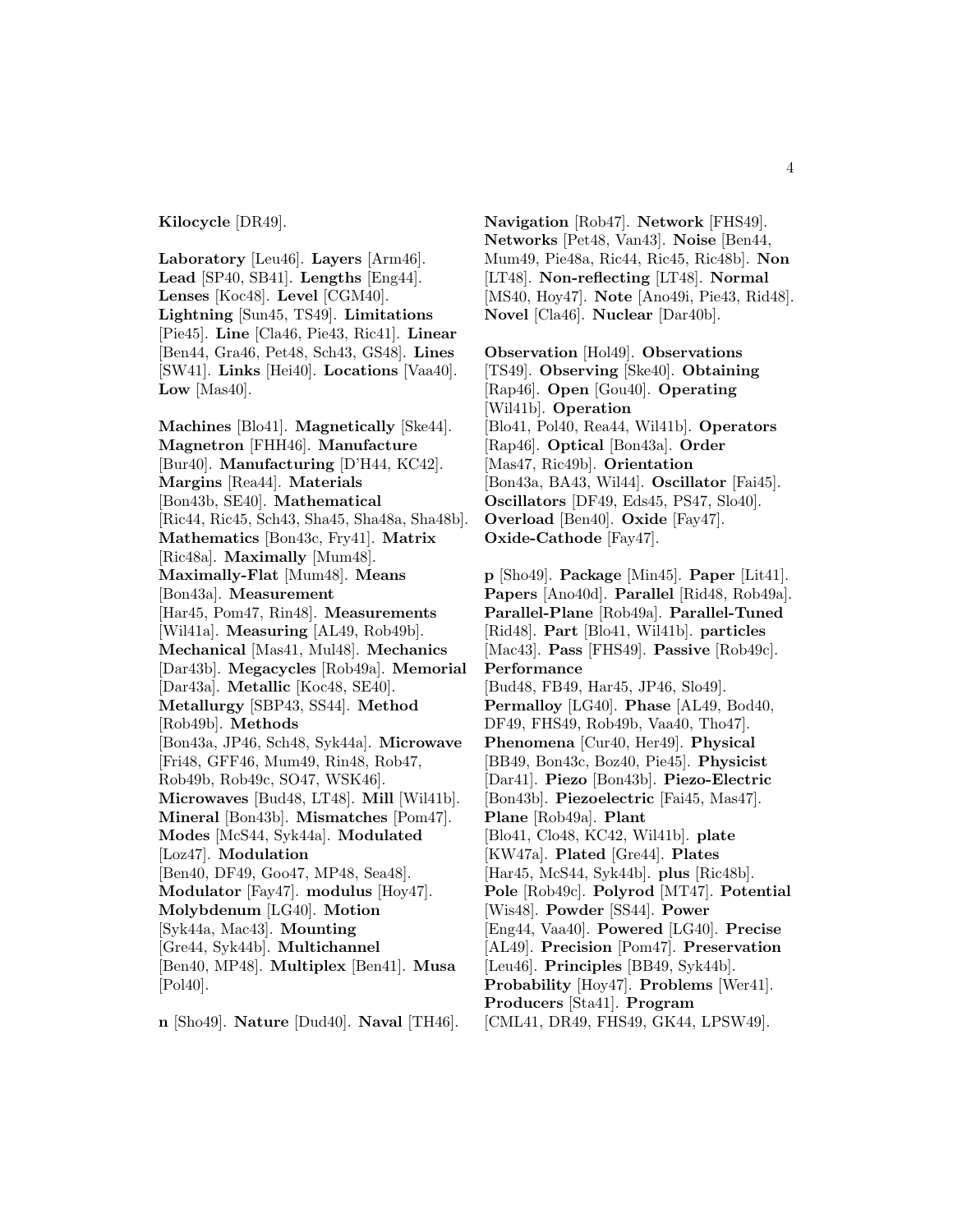**Propagation** [Alb49, Cla46]. **Properties** [BGP47, Bon43c, Ric48b]. **Protection** [Sun45]. **Pulp** [Lit41]. **Pulse** [Fay47, Goo47, Loz47, MP48, Sea48]. **Pulsers** [Pet46].

**Q** [WSK46]. **Quadrature** [NP40]. **Quality** [LG40, MP48]. **Quantitative** [SB41, SPH49]. **Quantized** [Ben48]. **Quartz** [Bon43a, BA43, Bur40, Gre44, Har45, Mar48, Mas40, Mas43, Syk44a, Syk44b, Wil43, Wil44].

**Radar** [For46, FL47, GHDR46, GFF46, Mor47, Pet46, Rob47, SO47]. **Radars** [TH46]. **Radial** [Ske44]. **Radio** [DM48, Hei40, Pol40]. **Random** [Ric44, Ric45, Ric48b]. **Rapid** [SB41]. **Raw** [Wil43]. **Ray** [Arm46]. **Rays** [BA43]. **Reactance** [DF49]. **Reactive** [Bro49]. **Reading** [AL49]. **Receive** [SCM46]. **Receiver** [Mor47, Zin48]. **Receivers** [Mot44, Rea44, SO47]. **Receiving** [Pol40]. **Rectangular** [McS44, Ric48a, Ric49a, Ric49b]. **Rectifier** [Bar49, Ben44, Ben47]. **Rectifiers** [SO47]. **Reference** [CGM40]. **reflecting** [LT48]. **Reflection** [Ric49a]. **Reflections** [Ric48a, Ric49b]. **Reflex** [PS47]. **Regarding** [Ano49i]. **Related** [Har41]. **Relations** [Bod40]. **Relative** [Egg45]. **Reliability** [Wil41a]. **Repeater** [Fri48]. **Repeaters** [Rin48]. **Requirements** [Ben40, CML41]. **Research** [Fri48, Ful46]. **Resistances** [Pie48a]. **Resistors** [BGP47]. **Resonance** [Bla41]. **Resonant** [WSK46]. **resonator** [KW47a]. **Resonators** [KW47b]. **Response** [Ben44, Mot44, Zin48]. **Results** [KW47b, SMG40]. **Return** [Wis48]. **Review** [LeC43]. **Rings** [Bud48]. **Rubber** [Ful46].

**S.** [LeC43]. **Sampling** [DR41, KC42]. **Schelkunoff** [LeC43]. **Second** [Mas47, Ric49b]. **second-order** [Ric49b].

**Secrecy** [Sha49a]. **semi** [Tho47]. **semi-infinite** [Tho47]. **Semiconductor** [Her49]. **Semiconductors** [Ano49i, Sho49]. **Sensitive** [BGP47]. **Servo** [Gra46]. **set** [Ric49b]. **Shapes** [Sta41]. **Sharpness** [Bal40]. **Shift** [DM48, DF49]. **Short** [Gou40]. **Short-Circuited** [Gou40]. **side** [KW47a]. **Sideband** [NP40, Pol40]. **Signal** [Ben44]. **Signals** [Ben48, Har41]. **Silicon** [SO47]. **Simulated** [Bal40]. **Simulating** [FHS49]. **sine** [Ric48b]. **Single** [DR41, NP40, Pol40]. **slope** [Tho47]. **Small** [SB41]. **Soil** [Leu46]. **Solar** [Ske40]. **Solder** [SP40]. **Soldered** [SBP43]. **Solution** [Vaa40, GS48]. **solutions** [Ric41]. **Some** [Cla46, Ful46, KW47b, RK49, SS44, Sta41]. **Source** [Mum49]. **Spaced** [BP49]. **Spark** [GHDR46]. **Specifying** [Bon43a]. **Spectra** [Ben48]. **Spectrum** [Loz47]. **Speech** [Dud40]. **Speed** [Blo41, Pad42, Mac43]. **Standard** [CGM40]. **Start** [Rea44]. **Start-Stop** [Rea44]. **State** [Har41, Ric41]. **Statistical** [Dar43b, Ric48b]. **Statistics** [Dar43a]. **Steady** [Har41, Ric41]. **Stop** [Rea44]. **Streams** [Hol49, Pie48a]. **Strength** [Egg45]. **Studies** [Arm46, SPH49]. **Study** [Leu46, Rap46]. **Subjective** [Bal40]. **Subscribers** [Clo48]. **Sunlight** [Ske40]. **Surface** [Arm46]. **Surfaces** [McS44]. **Survey** [Bon43b]. **Switch** [SCM46]. **Switches** [GHDR46]. **Switching** [Cur40, Sha49b]. **Synthesis** [Sha49b]. **Synthetic** [Ful46]. **System** [AL49, Hei40, LPSW49, MP48, Pol40, SE40, Ano40a, Ano40b, Ano40c, Ano40d, Ano41a, Ano41b, Ano41c, Ano42a, Ano43a, Ano43b, Ano43c, Ano44a, Ano44b, Ano44c, Ano44d, Ano45a, Ano45b, Ano45c, Ano46a, Ano46b, Ano46c, Ano47a, Ano47b, Ano47c, Ano47d, Ano48a, Ano48b, Ano48c, Ano48d, Ano49a, Ano49b, Ano49c, Ano49d]. **Systems** [Ben41, FHS49, Mul48, Sha49a, Vaa40, Ano41d].

**Tables** [DR41, Joh46, Tho47]. **Targets**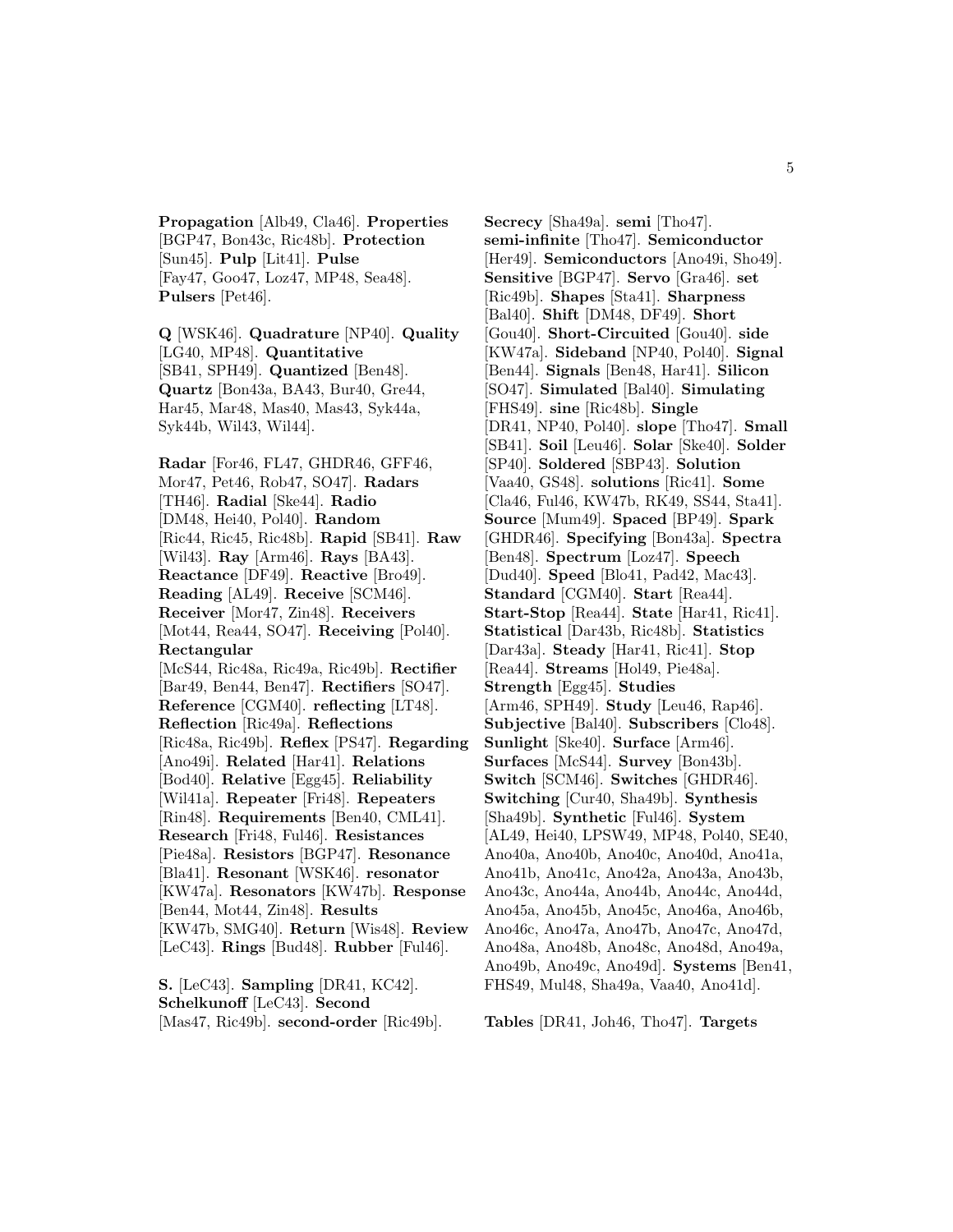[Rob47]. **TE01** [Alb49]. **Technical** [Ano40a, Ano40b, Ano40c, Ano40d, Ano41a, Ano41b, Ano41d, Ano41c, Ano42a, Ano43a, Ano43b, Ano43c, Ano44a, Ano44b, Ano44c, Ano44d, Ano45a, Ano45b, Ano45c, Ano46a, Ano46b, Ano46c, Ano47a, Ano47b, Ano47c, Ano47d, Ano48a, Ano48b, Ano48c, Ano48d, Ano49a, Ano49b, Ano49c, Ano49d, GS40]. **Technique** [Leu46, Wil44]. **Techniques** [GFF46]. **Telegraph** [JP46, Mat40, Rea44]. **Telegraphy** [DM48]. **Telephone** [Cur40, Heb41, Hei40, Lit41, Mot44, Pol40, SE40, Wad40]. **Telephony** [Buc42, Goo47, Sha44]. **Television** [Bal40, SW41]. **Temperature** [Mas40]. **Tensor** [Mas47]. **Terminal** [Pet48, Sha49b, Van43]. **Terms** [Pie43]. **Tertiaries** [Gou40]. **Test** [SB41]. **Testing** [GFF46, WSK46]. **Tests** [SMG40]. **Their** [Bon43a]. **Theoretical** [McS44]. **Theory** [Bar49, Gra46, Her49, Sch43, Sha45, Sha48a, Sha48b, Sha49a, Sho49, Ric48a]. **Thermally** [BGP47]. **Thermistors** [BGP47]. **Three** [Vaa40]. **Three-Phase** [Vaa40]. **Time** [Ben41, Wil41a]. **Tin** [SP40]. **Tolerances** [Wer41]. **Toll** [Heb41, MP48, Rap46, Sun45]. **Transatlantic** [Pol40]. **Transconductance** [Slo49]. **transformation** [Ric49a]. **Transformer** [Rid48]. **Transient** [Her49, Zin48]. **Transients** [Mul48]. **Transistor** [BB49, RK49]. **Transistors** [SPH49, Sho49]. **Transmission** [AL49, CML41, FB49, Heb41, LPSW49, Mat40, NP40, Pie43, SW41, Ric41]. **Transmit** [SCM46]. **Transmit-Receive** [SCM46]. **Transoceanic** [Buc42]. **Transport** [Her49]. **Transverse** [Pie48b]. **Traveling** [Pie48b]. **Traveling-Wave** [Pie48b]. **Triodes** [Rob49c]. **Trunk** [Clo48, Rap46]. **Tube** [DF49, Sea48, Ske44, Slo49]. **Tubes** [BP49, Fay47, For46, Pie48b, Rob49a]. **Tuned** [Rid48]. **Twinning** [Wil44]. **Two** [Hol49, Sha49b, Vaa40, Van43].

**Two-Terminal** [Van43]. **Type** [PH49].

**Uniform** [Cla46]. **unit** [Tho47]. **Units** [D'H44, Gre44]. **Use** [BA43, Wil44]. **Used** [Sta41]. **Uses** [BGP47]. **Using** [KC42].

**Vacuum** [BP49, Fay47, For46, Ske44]. **variate** [Hoy47]. **Various** [JP46]. **Vessels** [TH46]. **Vibration** [McS44]. **Video** [AL49]. **Visual** [SB41]. **Volume** [CGM40].

**wall** [KW47a]. **Wave** [Alb49, Eng44, MS40, Pie48b, Sta41, Ric48a, Ric48b, Ric49a, Ric49b]. **Wave-Lengths** [Eng44]. **Waveguide** [Bud48, Mum48, Pom47]. **Waveguide-Hybrid** [Bud48]. **Waves** [Alb49, FHH46, LeC43, Loz47]. **Width** [FB49, GK44]. **Wiped** [SBP43]. **Wiping** [SP40]. **Wire** [Blo41, DM48, Lit41, Pad42, Sha44, SW41, Wil41b]. **Wood** [Leu46]. **Wood-Destroying** [Leu46]. **World** [Dar41, SMG40].

**X** [Arm46, BA43]. **X-Ray** [Arm46]. **X-Rays** [BA43].

# **References**

#### **Alsberg:1949:PDR**

[AL49] D. A. Alsberg and D. Leed. A precise direct reading phase and transmission measuring system for video frequencies. The Bell System Technical Journal, 28 (2):221–238, April 1949. CO-DEN BSTJAN. ISSN 0005- 8580 (print), 2376-7154 (electronic). URL http://bstj.belllabs.com/BSTJ/images/Vol28/ bstj28-2-221.pdf; http:// www.alcatel-lucent.com/bstj/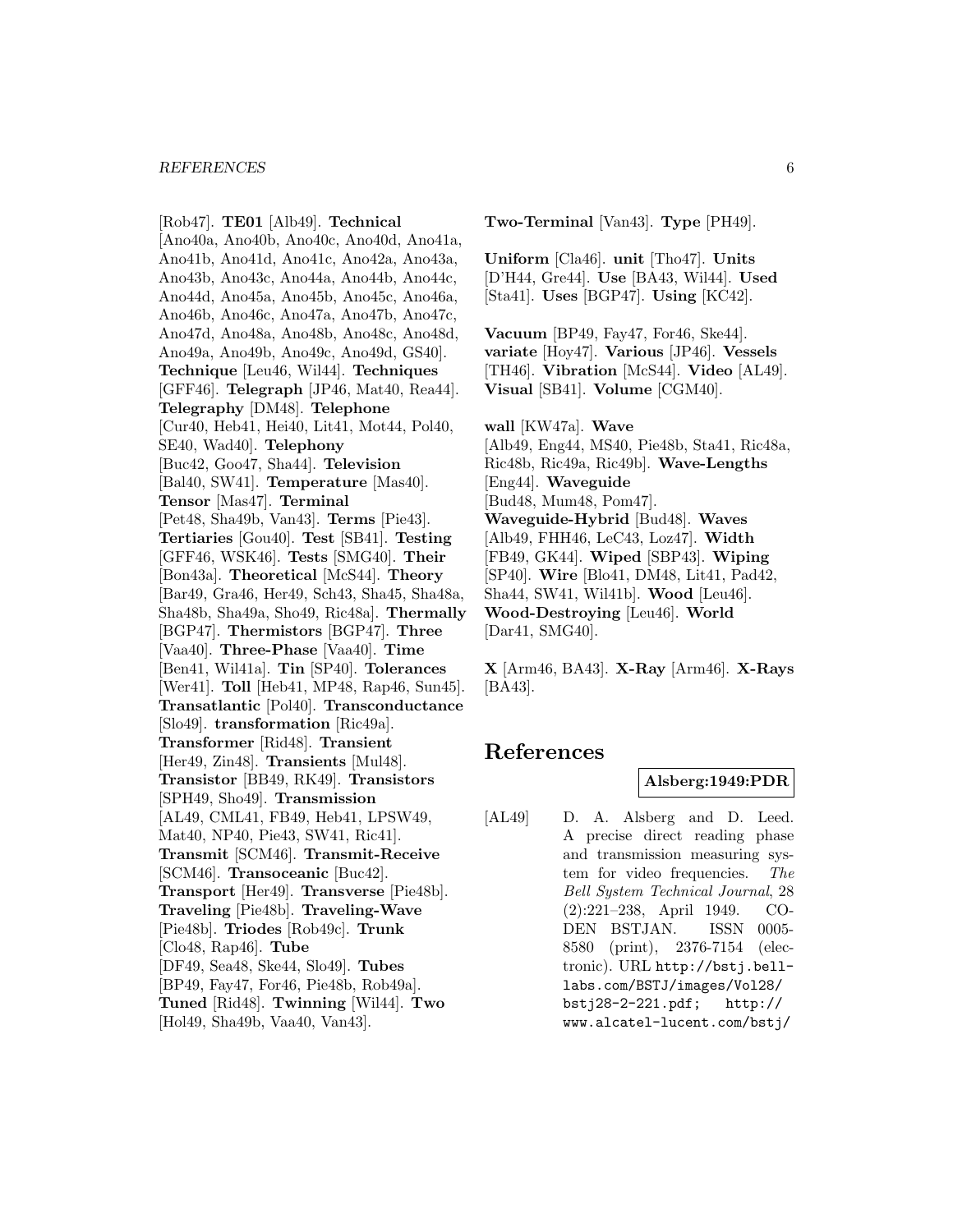vol28-1949/articles/bstj28- 2-221.pdf.

#### **Albersheim:1949:PTW**

[Alb49] W. J. Albersheim. Propagation of TE01 waves in curved wave guides. The Bell System Technical Journal, 28(1):1–32, January 1949. CODEN BSTJAN. ISSN 0005-8580 (print), 2376-7154 (electronic). URL http://bstj.belllabs.com/BSTJ/images/Vol28/ bstj28-1-1.pdf; http://www. alcatel-lucent.com/bstj/vol28- 1949/articles/bstj28-1-1.pdf.

# **Anonymous:1940:ATAa**

[Ano40a] Anonymous. Abstracts of technical articles from Bell System authors. The Bell System Technical Journal, 19(1):156–158, January 1940. CODEN BSTJAN. ISSN 0005-8580 (print), 2376-7154 (electronic). URL http://bstj.belllabs.com/BSTJ/images/Vol19/ bstj19-1-156.pdf; http:// www.alcatel-lucent.com/bstj/ vol19-1940/articles/bstj19- 1-156.pdf.

#### **Anonymous:1940:ATAb**

[Ano40b] Anonymous. Abstracts of technical articles from Bell System authors. The Bell System Technical Journal, 19(3):489–491, July 1940. CODEN BSTJAN. ISSN 0005-8580 (print), 2376-7154 (electronic). URL http://bstj.belllabs.com/BSTJ/images/Vol19/ bstj19-3-489.pdf; http:// www.alcatel-lucent.com/bstj/ vol19-1940/articles/bstj19- 3-489.pdf.

#### **Anonymous:1940:ATAc**

[Ano40c] Anonymous. Abstracts of technical articles from Bell System authors. The Bell System Technical Journal, 19(4):647–650, October 1940. CODEN BSTJAN. ISSN 0005-8580 (print), 2376-7154 (electronic). URL http://bstj.belllabs.com/BSTJ/images/Vol19/ bstj19-4-647.pdf; http:// www.alcatel-lucent.com/bstj/ vol19-1940/articles/bstj19- 4-647.pdf.

# **Anonymous:1940:ATP**

[Ano40d] Anonymous. Abstracts of technical papers by Bell System authors. The Bell System Technical Journal, 19(2):336–337, April 1940. CODEN BSTJAN. ISSN 0005-8580 (print), 2376-7154 (electronic). URL http://bstj.belllabs.com/BSTJ/images/Vol19/ bstj19-2-336.pdf; http:// www.alcatel-lucent.com/bstj/ vol19-1940/articles/bstj19- 2-336.pdf.

#### **Anonymous:1940:CIa**

[Ano40e] Anonymous. Contributors to this issue. The Bell System Technical Journal, 19(1):159–160, January 1940. CODEN BSTJAN. ISSN 0005-8580 (print), 2376-7154 (electronic). URL http://bstj.belllabs.com/BSTJ/images/Vol19/<br>bstj19-1-159.pdf; http://  $bstj19-1-159.pdf;$ www.alcatel-lucent.com/bstj/ vol19-1940/articles/bstj19- 1-159.pdf.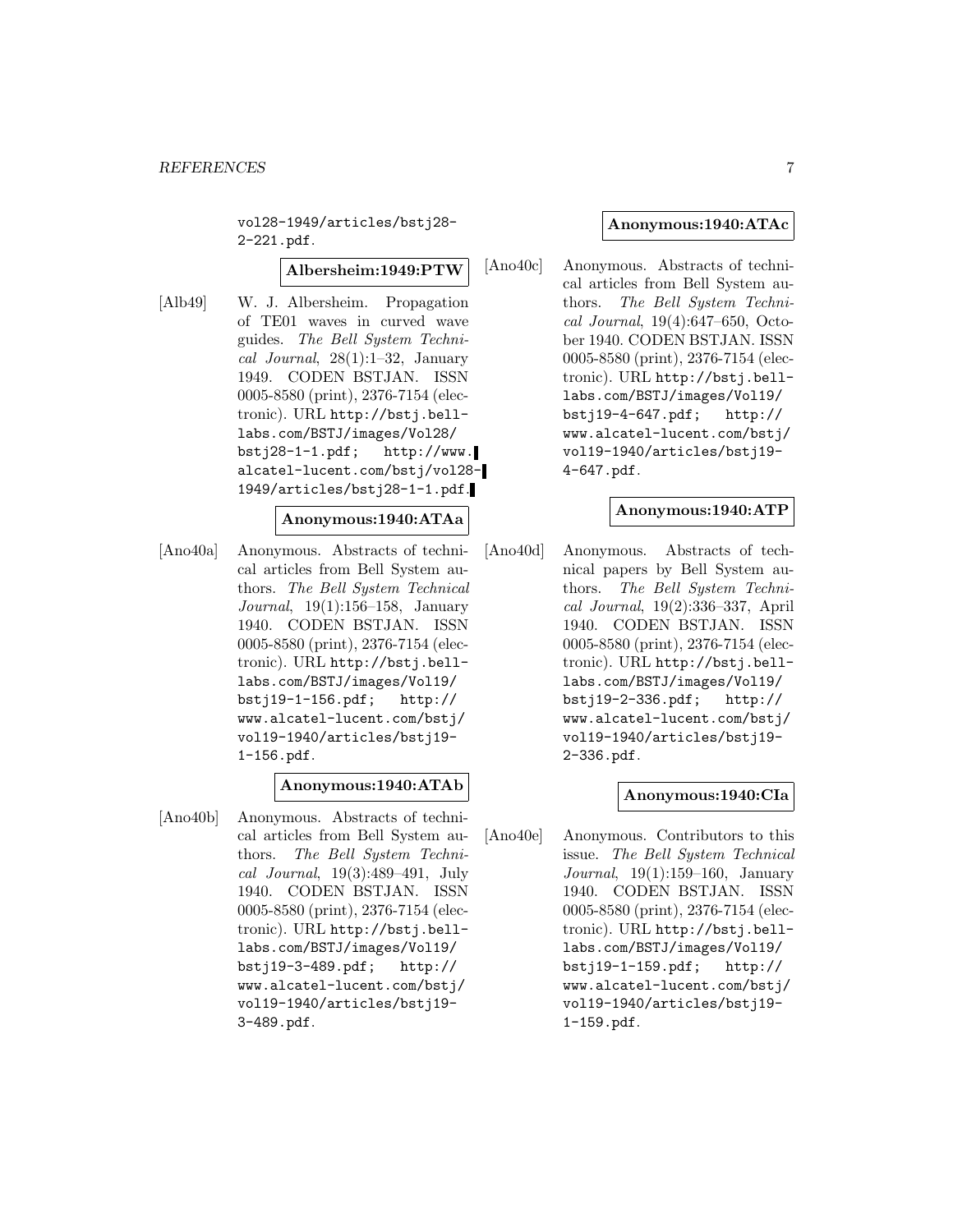#### **Anonymous:1940:CIb**

[Ano40f] Anonymous. Contributors to this issue. The Bell System Technical Journal, 19(2):338–339, April 1940. CODEN BSTJAN. ISSN 0005-8580 (print), 2376-7154 (electronic). URL http://bstj.belllabs.com/BSTJ/images/Vol19/ bstj19-2-338.pdf; http:// www.alcatel-lucent.com/bstj/ vol19-1940/articles/bstj19- 2-338.pdf.

#### **Anonymous:1940:CIc**

[Ano40g] Anonymous. Contributors to this issue. The Bell System Technical Journal, 19(3):492–493, July 1940. CODEN BSTJAN. ISSN 0005-8580 (print), 2376-7154 (electronic). URL http://bstj.belllabs.com/BSTJ/images/Vol19/ bstj19-3-492.pdf; http:// www.alcatel-lucent.com/bstj/ vol19-1940/articles/bstj19- 3-492.pdf.

#### **Anonymous:1940:CId**

[Ano40h] Anonymous. Contributors to this issue. The Bell System Technical Journal, 19(4):651, October 1940. CODEN BSTJAN. ISSN 0005-8580 (print), 2376-7154 (electronic). URL http://bstj.belllabs.com/BSTJ/images/Vol19/ bstj19-4-651.pdf; http:// www.alcatel-lucent.com/bstj/ vol19-1940/articles/bstj19- 4-651.pdf.

# **Anonymous:1941:ATAa**

[Ano41a] Anonymous. Abstracts of technical articles by Bell System authors. The Bell System Technical

Journal, 20(1):125–128, January 1941. CODEN BSTJAN. ISSN 0005-8580 (print), 2376-7154 (electronic). URL http://bstj.belllabs.com/BSTJ/images/Vol20/ bstj20-1-125.pdf; http:// www.alcatel-lucent.com/bstj/ vol20-1941/articles/bstj20- 1-125.pdf.

#### **Anonymous:1941:ATAb**

[Ano41b] Anonymous. Abstracts of technical articles by Bell System authors. The Bell System Technical Journal, 20(2):250–252, April 1941. CODEN BSTJAN. ISSN 0005-8580 (print), 2376-7154 (electronic). URL http://bstj.belllabs.com/BSTJ/images/Vol20/ bstj20-2-250.pdf; http:// www.alcatel-lucent.com/bstj/ vol20-1941/articles/bstj20- 2-250.pdf.

#### **Anonymous:1941:ATAd**

[Ano41c] Anonymous. Abstracts of technical articles by Bell System authors. The Bell System Technical Journal, 20(4):439–441, October 1941. CODEN BSTJAN. ISSN 0005-8580 (print), 2376-7154 (electronic). URL http://bstj.belllabs.com/BSTJ/images/Vol20/ bstj20-4-439.pdf; http:// www.alcatel-lucent.com/bstj/ vol20-1941/articles/bstj20- 4-439.pdf.

#### **Anonymous:1941:ATAc**

[Ano41d] Anonymous. Abstracts of technical articles by Bell Systems authors. The Bell System Technical Journal, 20(3):359–363, July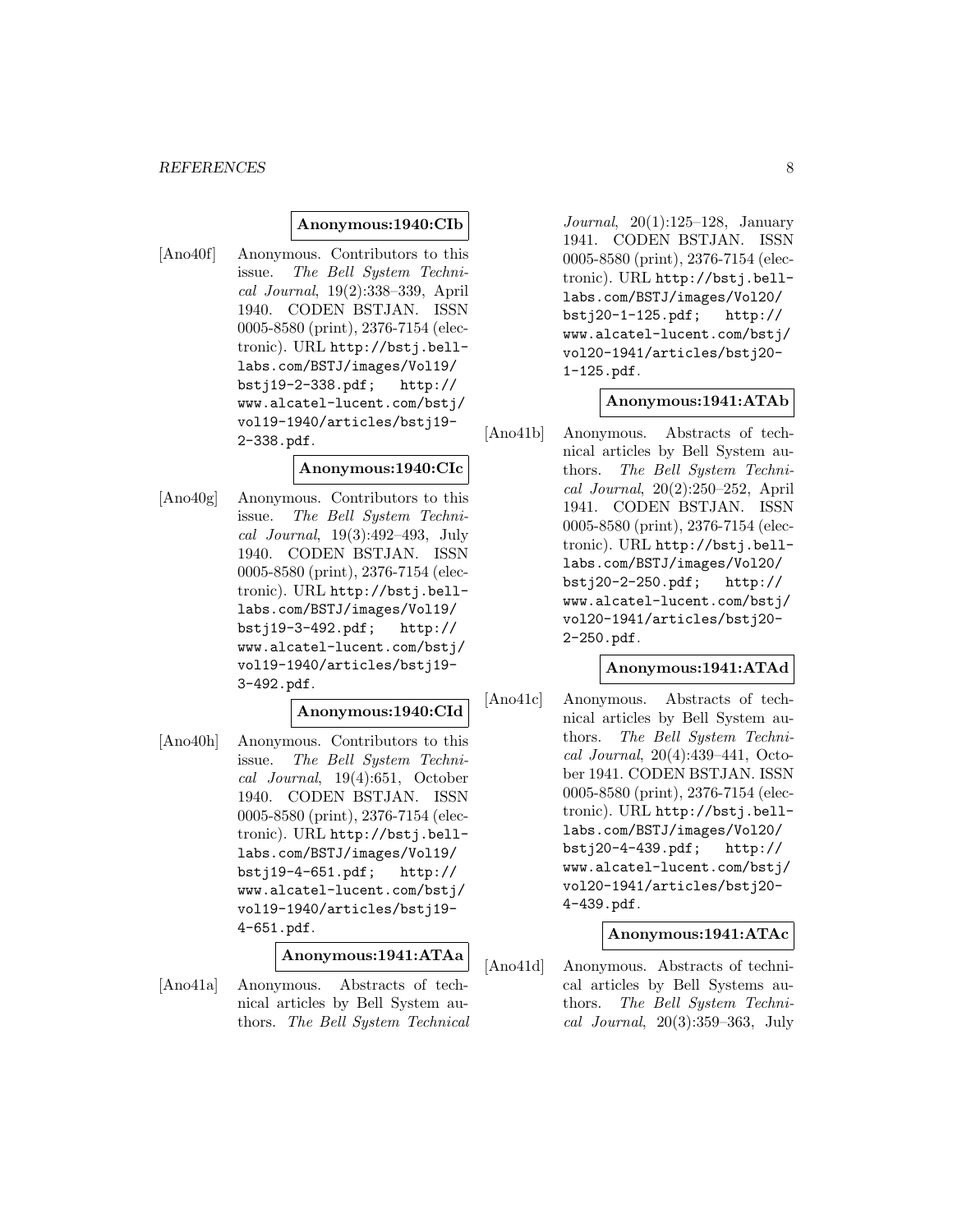1941. CODEN BSTJAN. ISSN 0005-8580 (print), 2376-7154 (electronic). URL http://bstj.belllabs.com/BSTJ/images/Vol20/ bstj20-3-359.pdf; http:// www.alcatel-lucent.com/bstj/ vol20-1941/articles/bstj20- 3-359.pdf.

# **Anonymous:1941:CIa**

[Ano41e] Anonymous. Contributors to this issue. The Bell System Technical Journal, 20(1):129–130, January 1941. CODEN BSTJAN. ISSN 0005-8580 (print), 2376-7154 (electronic). URL http://bstj.belllabs.com/BSTJ/images/Vol20/ bstj20-1-129.pdf; http:// www.alcatel-lucent.com/bstj/ vol20-1941/articles/bstj20- 1-129.pdf.

#### **Anonymous:1941:CIb**

[Ano41f] Anonymous. Contributors to this issue. The Bell System Technical Journal, 20(2):253–254, April 1941. CODEN BSTJAN. ISSN 0005-8580 (print), 2376-7154 (electronic). URL http://bstj.belllabs.com/BSTJ/images/Vol20/ bstj20-2-253.pdf; http:// www.alcatel-lucent.com/bstj/ vol20-1941/articles/bstj20- 2-253.pdf.

#### **Anonymous:1941:CIc**

[Ano41g] Anonymous. Contributors to this issue. The Bell System Technical Journal, 20(3):364, July 1941. CODEN BSTJAN. ISSN 0005-8580 (print), 2376-7154 (electronic). URL http://bstj.belllabs.com/BSTJ/images/Vol20/

bstj20-3-364.pdf; http:// www.alcatel-lucent.com/bstj/ vol20-1941/articles/bstj20- 3-364.pdf.

#### **Anonymous:1941:CId**

[Ano41h] Anonymous. Contributors to this issue. The Bell System Technical Journal, 20(4):442, October 1941. CODEN BSTJAN. ISSN 0005-8580 (print), 2376-7154 (electronic). URL http://bstj.belllabs.com/BSTJ/images/Vol20/ bstj20-4-442.pdf; http:// www.alcatel-lucent.com/bstj/ vol20-1941/articles/bstj20- 4-442.pdf.

# **Anonymous:1942:ATA**

[Ano42a] Anonymous. Abstracts of technical articles by Bell System authors. The Bell System Technical Journal, 21(1):75–78, June 1942. CODEN BSTJAN. ISSN 0005-8580 (print), 2376-7154 (electronic). URL http://bstj.belllabs.com/BSTJ/images/Vol21/ bstj21-1-75.pdf; http://www. alcatel-lucent.com/bstj/vol21- 1942/articles/bstj21-1-75.pdf.

# **Anonymous:1942:CI**

[Ano42b] Anonymous. Contributors to this issue. The Bell System Technical Journal, 21(1):79, June 1942. CODEN BSTJAN. ISSN 0005- 8580 (print), 2376-7154 (electronic). URL http://bstj.belllabs.com/BSTJ/images/Vol21/ bstj21-1-79.pdf; http://www. alcatel-lucent.com/bstj/vol21- 1942/articles/bstj21-1-79.pdf.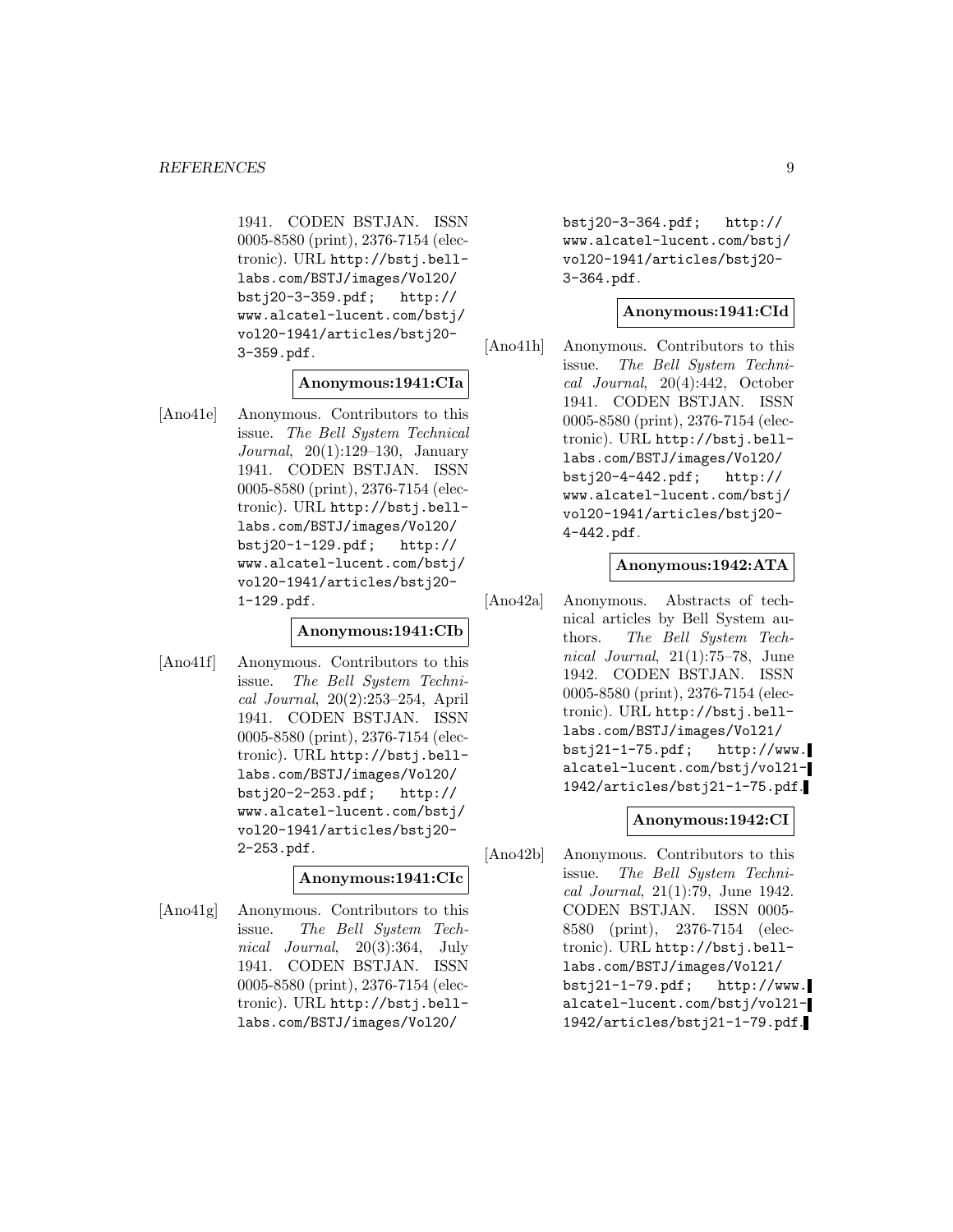#### **Anonymous:1943:ATAa**

[Ano43a] Anonymous. Abstracts of technical articles by Bell System authors. The Bell System Technical Journal, 22(1):136–142, January 1943. CODEN BSTJAN. ISSN 0005-8580 (print), 2376-7154 (electronic). URL http://bstj.belllabs.com/BSTJ/images/Vol22/ bstj22-1-136.pdf; http:// www.alcatel-lucent.com/bstj/ vol22-1943/articles/bstj22- 1-136.pdf.

#### **Anonymous:1943:ATAb**

[Ano43b] Anonymous. Abstracts of technical articles by Bell System authors. The Bell System Technical Journal, 22(2):266–267, July 1943. CODEN BSTJAN. ISSN 0005-8580 (print), 2376-7154 (electronic). URL http://bstj.belllabs.com/BSTJ/images/Vol22/ bstj22-2-266.pdf; http:// www.alcatel-lucent.com/bstj/ vol22-1943/articles/bstj22- 2-266.pdf.

#### **Anonymous:1943:ATAc**

[Ano43c] Anonymous. Abstracts of technical articles by Bell System authors. The Bell System Technical Journal, 22(3):397–401, October 1943. CODEN BSTJAN. ISSN 0005-8580 (print), 2376-7154 (electronic). URL http://bstj.belllabs.com/BSTJ/images/Vol22/ bstj22-3-397.pdf; http:// www.alcatel-lucent.com/bstj/ vol22-1943/articles/bstj22- 3-397.pdf.

#### **Anonymous:1943:CIa**

[Ano43d] Anonymous. Contributors to this issue. The Bell System Technical Journal,  $22(1):143$ , January 1943. CODEN BSTJAN. ISSN 0005-8580 (print), 2376-7154 (electronic). URL http://bstj.belllabs.com/BSTJ/images/Vol22/ bstj22-1-143.pdf; http:// www.alcatel-lucent.com/bstj/ vol22-1943/articles/bstj22- 1-143.pdf.

#### **Anonymous:1943:CIb**

[Ano43e] Anonymous. Contributors to this issue. The Bell System Technical Journal, 22(2):268, July 1943. CODEN BSTJAN. ISSN 0005-8580 (print), 2376-7154 (electronic). URL http://bstj.belllabs.com/BSTJ/images/Vol22/ bstj22-2-268.pdf; http:// www.alcatel-lucent.com/bstj/ vol22-1943/articles/bstj22- 2-268.pdf.

# **Anonymous:1943:CIc**

[Ano43f] Anonymous. Contributors to this issue. The Bell System Technical Journal, 22(3):402, October 1943. CODEN BSTJAN. ISSN 0005-8580 (print), 2376-7154 (electronic). URL http://bstj.belllabs.com/BSTJ/images/Vol22/ bstj22-3-402.pdf; http:// www.alcatel-lucent.com/bstj/ vol22-1943/articles/bstj22- 3-402.pdf.

#### **Anonymous:1944:ATAa**

[Ano44a] Anonymous. Abstracts of technical articles by Bell System authors. The Bell System Technical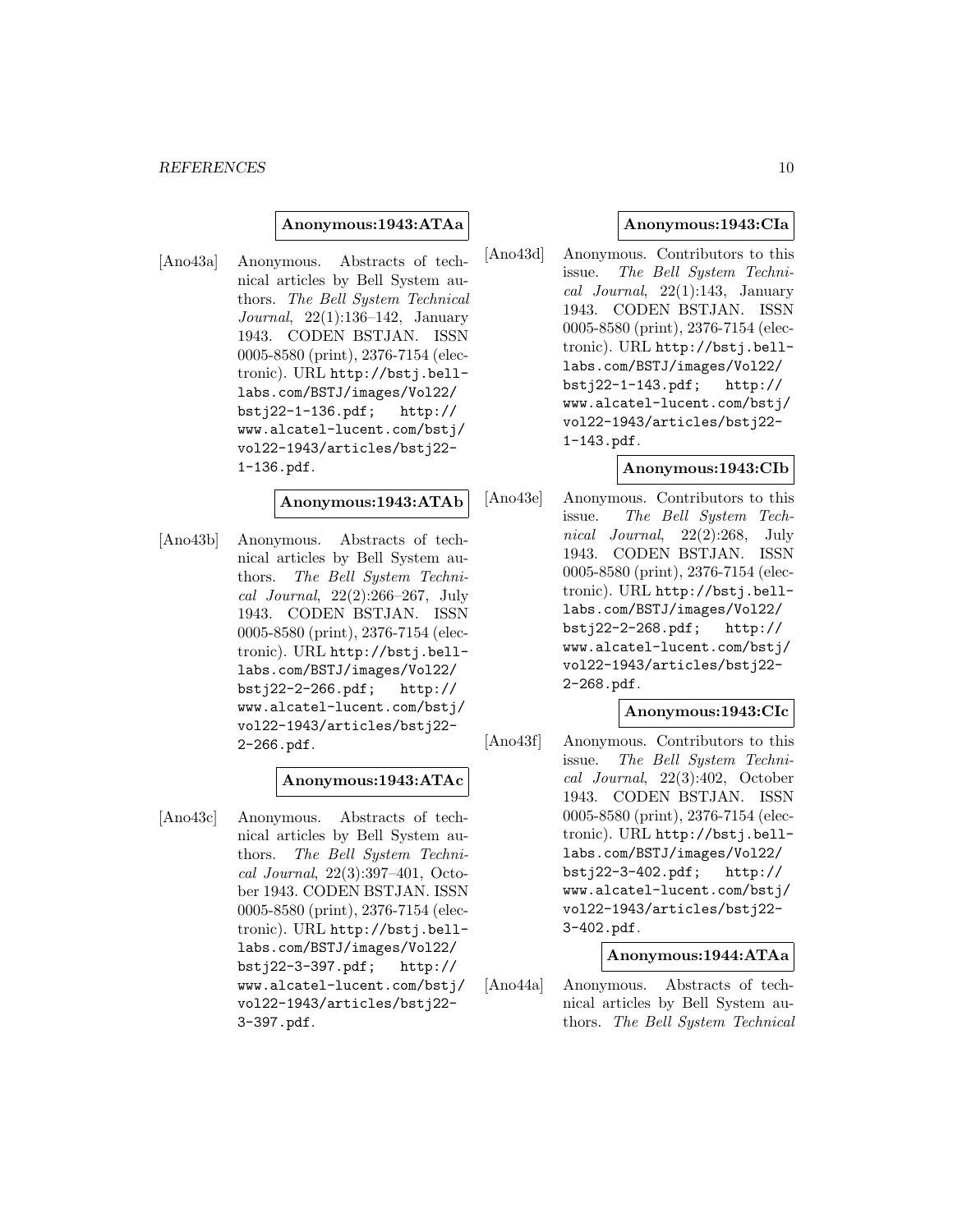Journal, 23(1):130–132, January 1944. CODEN BSTJAN. ISSN 0005-8580 (print), 2376-7154 (electronic). URL http://bstj.belllabs.com/BSTJ/images/Vol23/ bstj23-1-130.pdf; http:// www.alcatel-lucent.com/bstj/ vol23-1944/articles/bstj23- 1-130.pdf.

#### **Anonymous:1944:ATAb**

[Ano44b] Anonymous. Abstracts of technical articles by Bell System authors. The Bell System Technical Journal, 23(2):203–205, April 1944. CODEN BSTJAN. ISSN 0005-8580 (print), 2376-7154 (electronic). URL http://bstj.belllabs.com/BSTJ/images/Vol23/ bstj23-2-203.pdf; http:// www.alcatel-lucent.com/bstj/ vol23-1944/articles/bstj23- 2-203.pdf.

#### **Anonymous:1944:ATAc**

[Ano44c] Anonymous. Abstracts of technical articles by Bell System authors. The Bell System Technical Journal, 23(3):333–335, July 1944. CODEN BSTJAN. ISSN 0005-8580 (print), 2376-7154 (electronic). URL http://bstj.belllabs.com/BSTJ/images/Vol23/ bstj23-3-333.pdf; http:// www.alcatel-lucent.com/bstj/ vol23-1944/articles/bstj23- 3-333.pdf.

#### **Anonymous:1944:ATAd**

[Ano44d] Anonymous. Abstracts of technical articles by Bell System authors. The Bell System Technical Journal, 23(4):458–459, Octo-

ber 1944. CODEN BSTJAN. ISSN 0005-8580 (print), 2376-7154 (electronic). URL http://bstj.belllabs.com/BSTJ/images/Vol23/ bstj23-4-458.pdf; http:// www.alcatel-lucent.com/bstj/ vol23-1944/articles/bstj23- 4-458.pdf.

#### **Anonymous:1944:CIa**

[Ano44e] Anonymous. Contributors to this issue. The Bell System Technical Journal, 23(1):133, January 1944. CODEN BSTJAN. ISSN 0005-8580 (print), 2376-7154 (electronic). URL http://bstj.belllabs.com/BSTJ/images/Vol23/ bstj23-1-133.pdf; http:// www.alcatel-lucent.com/bstj/ vol23-1944/articles/bstj23- 1-133.pdf.

#### **Anonymous:1944:CIb**

[Ano44f] Anonymous. Contributors to this issue. The Bell System Technical Journal, 23(2):206, April 1944. CODEN BSTJAN. ISSN 0005-8580 (print), 2376-7154 (electronic). URL http://bstj.belllabs.com/BSTJ/images/Vol23/ bstj23-2-206.pdf; http:// www.alcatel-lucent.com/bstj/ vol23-1944/articles/bstj23- 2-206.pdf.

#### **Anonymous:1944:CIc**

[Ano44g] Anonymous. Contributors to this issue. The Bell System Technical Journal, 23(3):336, July 1944. CODEN BSTJAN. ISSN 0005-8580 (print), 2376-7154 (electronic). URL http://bstj.belllabs.com/BSTJ/images/Vol23/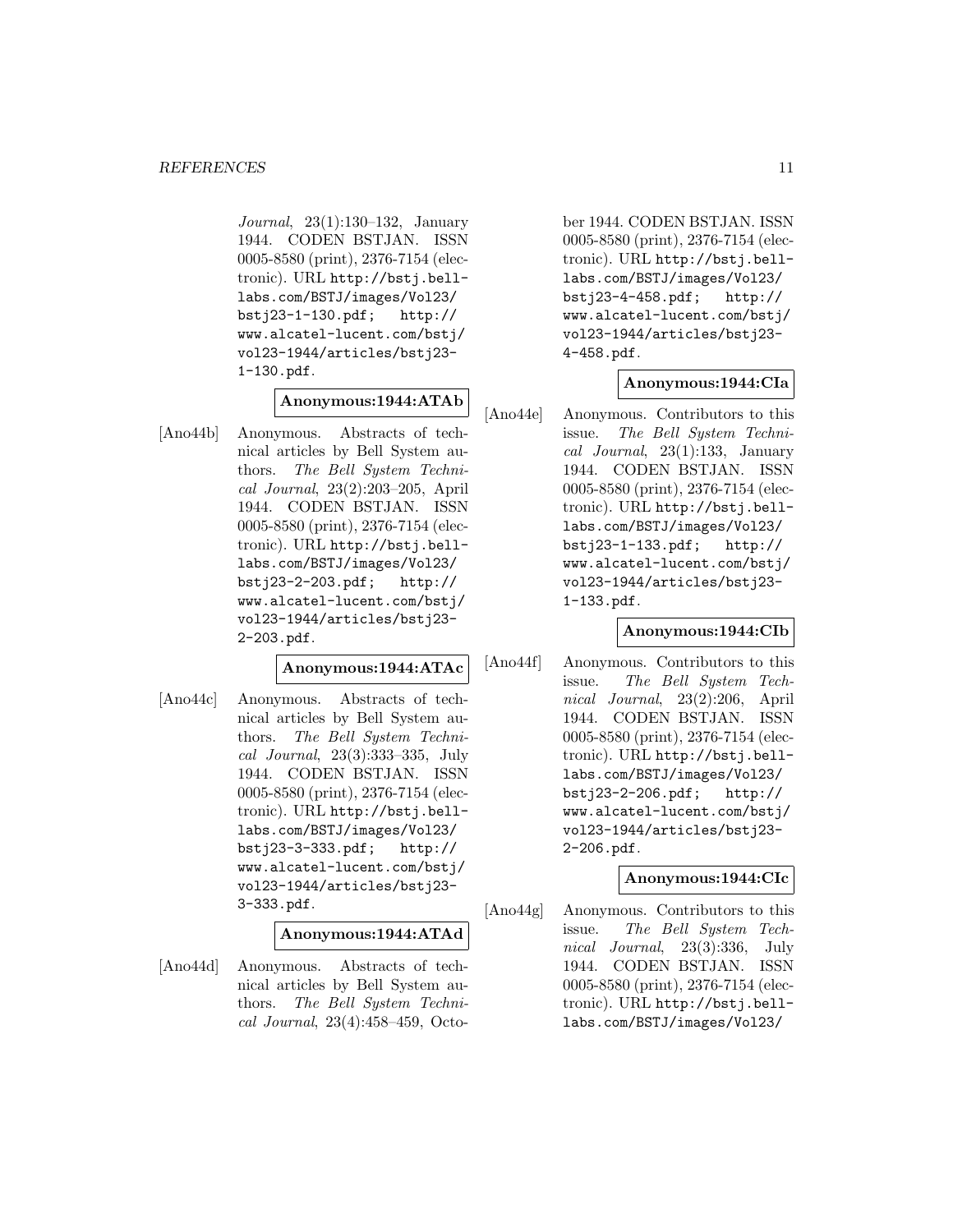bstj23-3-336.pdf; http:// www.alcatel-lucent.com/bstj/ vol23-1944/articles/bstj23- 3-336.pdf.

**Anonymous:1944:CId**

[Ano44h] Anonymous. Contributors to this issue. The Bell System Technical Journal, 23(4):460, October 1944. CODEN BSTJAN. ISSN 0005-8580 (print), 2376-7154 (electronic). URL http://bstj.belllabs.com/BSTJ/images/Vol23/ bstj23-4-460.pdf; http:// www.alcatel-lucent.com/bstj/ vol23-1944/articles/bstj23- 4-460.pdf.

#### **Anonymous:1945:ATAa**

[Ano45a] Anonymous. Abstracts of technical articles by Bell System authors. The Bell System Technical Journal, 24(1):157–158, January 1945. CODEN BSTJAN. ISSN 0005-8580 (print), 2376-7154 (electronic). URL http://bstj.belllabs.com/BSTJ/images/Vol24/ bstj24-1-157.pdf; http:// www.alcatel-lucent.com/bstj/ vol24-1945/articles/bstj24- 1-157.pdf.

#### **Anonymous:1945:ATAb**

[Ano45b] Anonymous. Abstracts of technical articles by Bell System authors. The Bell System Technical Journal, 24(2):301–302, April 1945. CODEN BSTJAN. ISSN 0005-8580 (print), 2376-7154 (electronic). URL http://bstj.belllabs.com/BSTJ/images/Vol24/ bstj24-2-301.pdf; http:// www.alcatel-lucent.com/bstj/

vol24-1945/articles/bstj24- 2-301.pdf.

#### **Anonymous:1945:ATAc**

[Ano45c] Anonymous. Abstracts of technical articles by Bell System authors. The Bell System Technical Journal, 24(3):462– 466, July/October 1945. CO-DEN BSTJAN. ISSN 0005- 8580 (print), 2376-7154 (electronic). URL http://bstj.belllabs.com/BSTJ/images/Vol24/ bstj24-3-462.pdf; http:// www.alcatel-lucent.com/bstj/ vol24-1945/articles/bstj24- 3-462.pdf.

#### **Anonymous:1945:CIa**

[Ano45d] Anonymous. Contributors to this issue. The Bell System Technical Journal, 24(1):159, January 1945. CODEN BSTJAN. ISSN 0005-8580 (print), 2376-7154 (electronic). URL http://bstj.belllabs.com/BSTJ/images/Vol24/ bstj24-1-159.pdf; http:// www.alcatel-lucent.com/bstj/ vol24-1945/articles/bstj24- 1-159.pdf.

#### **Anonymous:1945:CIb**

[Ano45e] Anonymous. Contributors to this issue. The Bell System Technical Journal, 24(2):303, April 1945. CODEN BSTJAN. ISSN 0005-8580 (print), 2376-7154 (electronic). URL http://bstj.belllabs.com/BSTJ/images/Vol24/<br>bstj24-2-303.pdf; http://  $bstj24-2-303.pdf;$ www.alcatel-lucent.com/bstj/ vol24-1945/articles/bstj24- 2-303.pdf.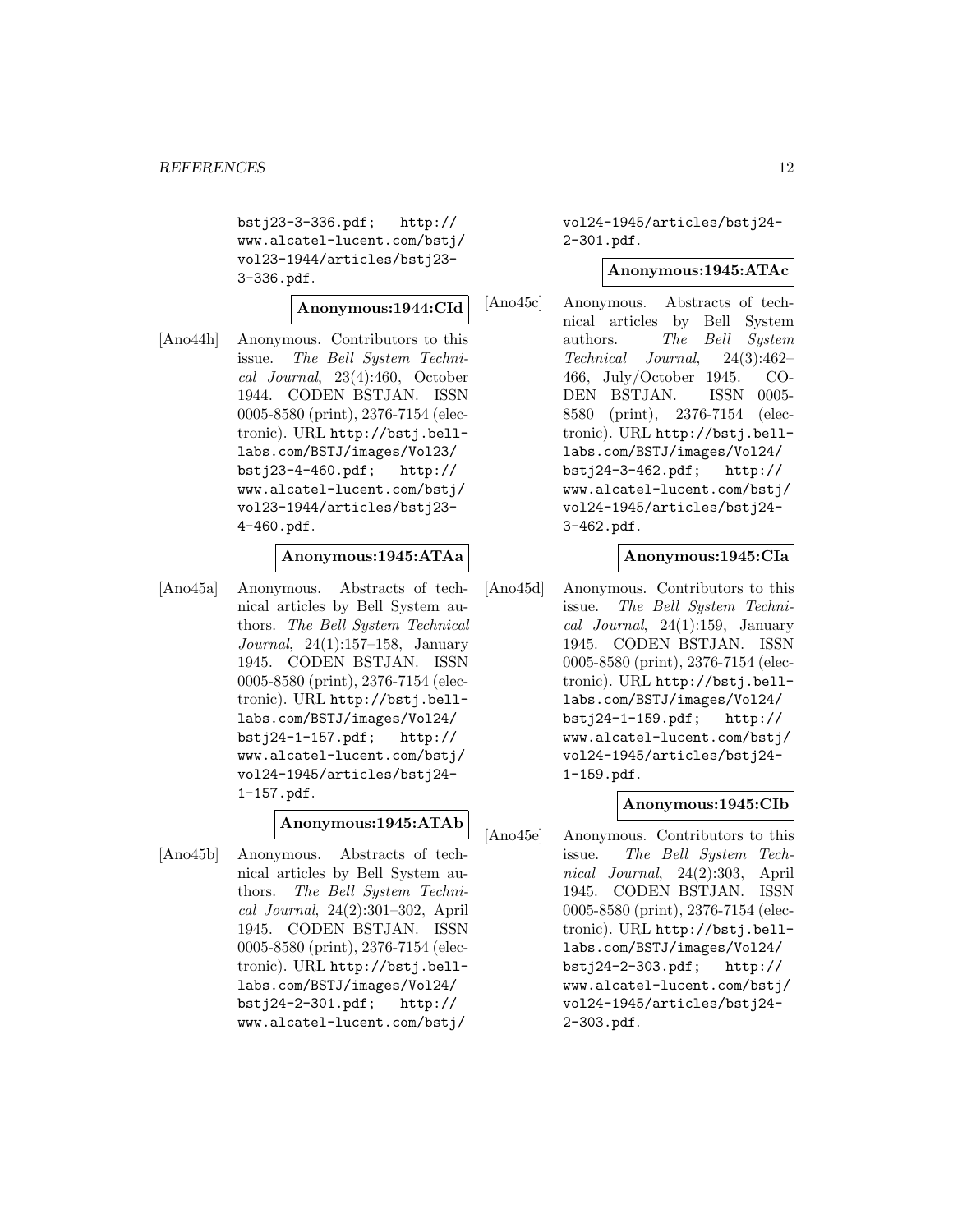#### *REFERENCES* 13

#### **Anonymous:1945:CIc**

[Ano45f] Anonymous. Contributors to this issue. The Bell System Technical Journal, 24(3):467, July/October 1945. CODEN BSTJAN. ISSN 0005-8580 (print), 2376-7154 (electronic). URL http://bstj.belllabs.com/BSTJ/images/Vol24/ bstj24-3-467.pdf; http:// www.alcatel-lucent.com/bstj/ vol24-1945/articles/bstj24- 3-467.pdf.

#### **Anonymous:1946:ATAa**

[Ano46a] Anonymous. Abstracts of technical articles by Bell System authors. The Bell System Technical Journal, 25(1):159–164, January 1946. CODEN BSTJAN. ISSN 0005-8580 (print), 2376-7154 (electronic). URL http://bstj.belllabs.com/BSTJ/images/Vol25/ bstj25-1-159.pdf; http:// www.alcatel-lucent.com/bstj/ vol25-1946/articles/bstj25- 1-159.pdf.

#### **Anonymous:1946:ATAb**

[Ano46b] Anonymous. Abstracts of technical articles by Bell System authors. The Bell System Technical Journal, 25(3):532–536, July 1946. CODEN BSTJAN. ISSN 0005-8580 (print), 2376-7154 (electronic). URL http://bstj.belllabs.com/BSTJ/images/Vol25/ bstj25-3-532.pdf; http:// www.alcatel-lucent.com/bstj/ vol25-1946/articles/bstj25- 3-532.pdf.

#### **Anonymous:1946:ATAc**

[Ano46c] Anonymous. Abstracts of technical articles by Bell System authors. The Bell System Technical Journal, 25(4):652–654, October 1946. CODEN BSTJAN. ISSN 0005-8580 (print), 2376-7154 (electronic). URL http://bstj.belllabs.com/BSTJ/images/Vol25/ bstj25-4-652.pdf; http:// www.alcatel-lucent.com/bstj/ vol25-1946/articles/bstj25- 4-652.pdf.

#### **Anonymous:1946:CIa**

[Ano46d] Anonymous. Contributors to this issue. The Bell System Technical Journal, 25(1):165–166, January 1946. CODEN BSTJAN. ISSN 0005-8580 (print), 2376-7154 (electronic). URL http://bstj.belllabs.com/BSTJ/images/Vol25/ bstj25-1-165.pdf; http:// www.alcatel-lucent.com/bstj/ vol25-1946/articles/bstj25- 1-165.pdf.

#### **Anonymous:1946:CIb**

[Ano46e] Anonymous. Contributors to this issue. The Bell System Technical Journal, 25(2):349, April 1946. CODEN BSTJAN. ISSN 0005-8580 (print), 2376-7154 (electronic). URL http://bstj.belllabs.com/BSTJ/images/Vol25/ bstj25-2-349.pdf; http:// www.alcatel-lucent.com/bstj/ vol25-1946/articles/bstj25- 2-349.pdf.

#### **Anonymous:1946:CIc**

[Ano46f] Anonymous. Contributors to this issue. The Bell System Techni-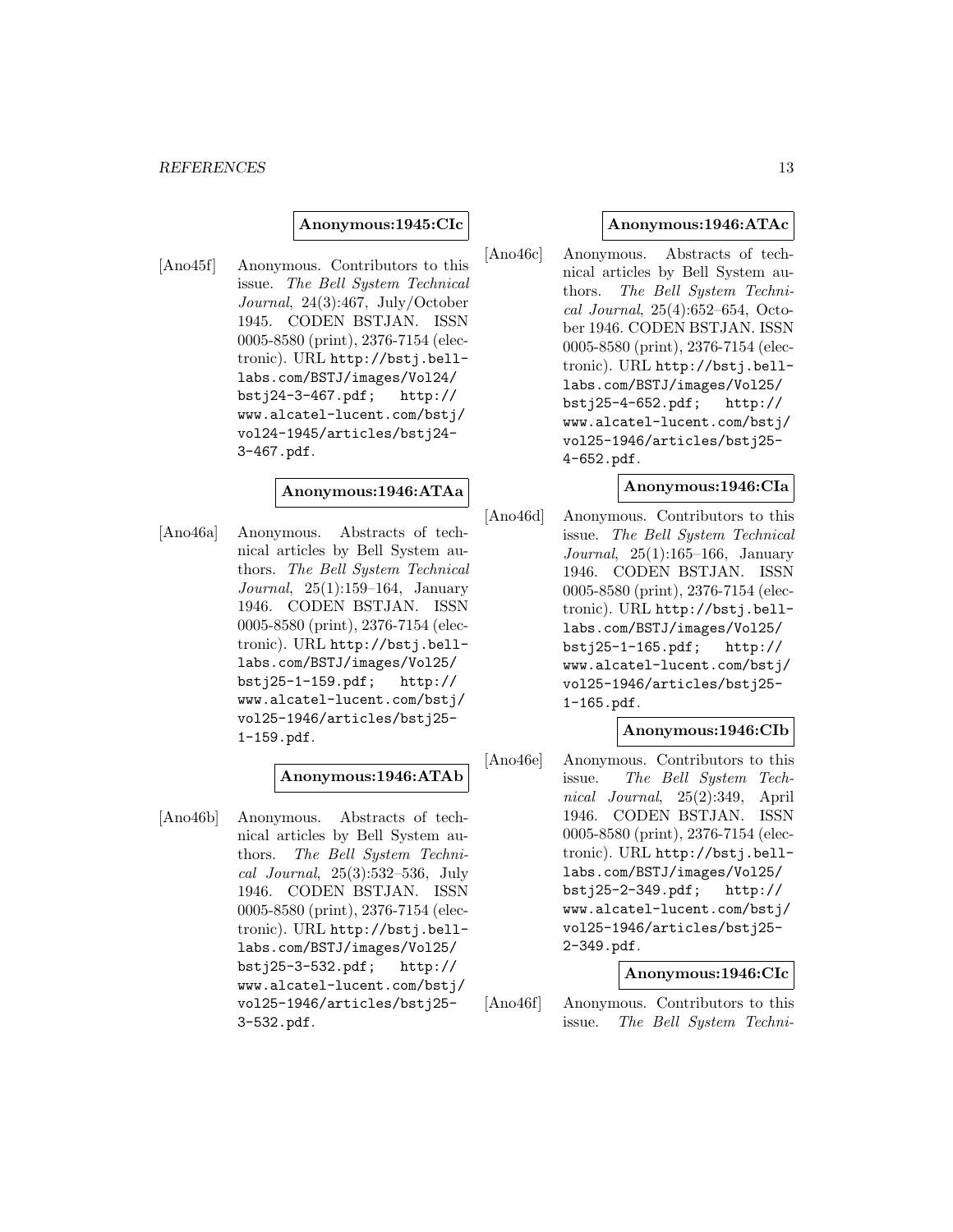cal Journal, 25(3):537–538, July 1946. CODEN BSTJAN. ISSN 0005-8580 (print), 2376-7154 (electronic). URL http://bstj.belllabs.com/BSTJ/images/Vol25/ bstj25-3-537.pdf; http:// www.alcatel-lucent.com/bstj/ vol25-1946/articles/bstj25- 3-537.pdf.

# **Anonymous:1946:CId**

[Ano46g] Anonymous. Contributors to this issue. The Bell System Technical Journal, 25(4):655–656, October 1946. CODEN BSTJAN. ISSN 0005-8580 (print), 2376-7154 (electronic). URL http://bstj.belllabs.com/BSTJ/images/Vol25/ bstj25-4-655.pdf; http:// www.alcatel-lucent.com/bstj/ vol25-1946/articles/bstj25- 4-655.pdf.

# **Anonymous:1947:ATAa**

[Ano47a] Anonymous. Abstracts of technical articles by Bell System authors. The Bell System Technical Journal, 26(1):213–216, January 1947. CODEN BSTJAN. ISSN 0005-8580 (print), 2376-7154 (electronic). URL http://bstj.belllabs.com/BSTJ/images/Vol26/ bstj26-1-213.pdf; http:// www.alcatel-lucent.com/bstj/ vol26-1947/articles/bstj26- 1-213.pdf.

#### **Anonymous:1947:ATAb**

[Ano47b] Anonymous. Abstracts of technical articles by Bell System authors. The Bell System Technical Journal, 26(2):388–393, April 1947. CODEN BSTJAN. ISSN

0005-8580 (print), 2376-7154 (electronic). URL http://bstj.belllabs.com/BSTJ/images/Vol26/ bstj26-2-388.pdf; http:// www.alcatel-lucent.com/bstj/ vol26-1947/articles/bstj26- 2-388.pdf.

#### **Anonymous:1947:ATAc**

[Ano47c] Anonymous. Abstracts of technical articles by Bell System authors. The Bell System Technical Journal, 26(3):682–690, July 1947. CODEN BSTJAN. ISSN 0005-8580 (print), 2376-7154 (electronic). URL http://bstj.belllabs.com/BSTJ/images/Vol26/ bstj26-3-682.pdf; http:// www.alcatel-lucent.com/bstj/ vol26-1947/articles/bstj26- 3-682.pdf.

#### **Anonymous:1947:ATAd**

[Ano47d] Anonymous. Abstracts of technical articles by Bell System authors. The Bell System Technical Journal, 26(4):900–903, October 1947. CODEN BSTJAN. ISSN 0005-8580 (print), 2376-7154 (electronic). URL http://bstj.belllabs.com/BSTJ/images/Vol26/ bstj26-4-900.pdf; http:// www.alcatel-lucent.com/bstj/ vol26-1947/articles/bstj26- 4-900.pdf.

#### **Anonymous:1947:CIa**

[Ano47e] Anonymous. Contributors to this issue. The Bell System Technical Journal, 26(1):217–218, January 1947. CODEN BSTJAN. ISSN 0005-8580 (print), 2376-7154 (electronic). URL http://bstj.bell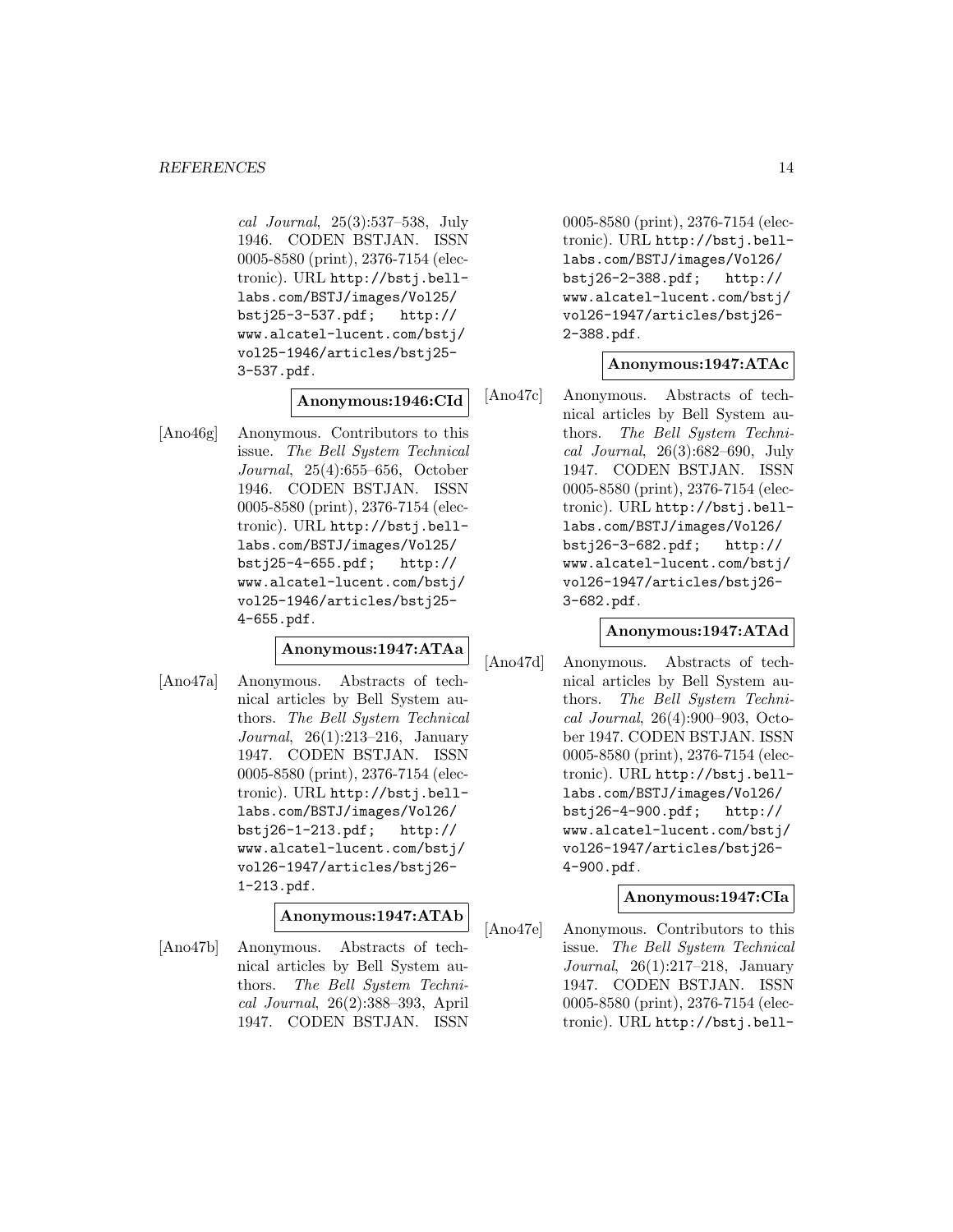labs.com/BSTJ/images/Vol26/ bstj26-1-217.pdf; http:// www.alcatel-lucent.com/bstj/ vol26-1947/articles/bstj26- 1-217.pdf.

#### **Anonymous:1947:CIb**

[Ano47f] Anonymous. Contributors to this issue. The Bell System Technical Journal, 26(2):394, April 1947. CODEN BSTJAN. ISSN 0005-8580 (print), 2376-7154 (electronic). URL http://bstj.belllabs.com/BSTJ/images/Vol26/ bstj26-2-394.pdf; http:// www.alcatel-lucent.com/bstj/ vol26-1947/articles/bstj26- 2-394.pdf.

#### **Anonymous:1947:CIc**

[Ano47g] Anonymous. Contributors to this issue. The Bell System Technical Journal, 26(3):691, July 1947. CODEN BSTJAN. ISSN 0005-8580 (print), 2376-7154 (electronic). URL http://bstj.belllabs.com/BSTJ/images/Vol26/ bstj26-3-691.pdf; http:// www.alcatel-lucent.com/bstj/ vol26-1947/articles/bstj26- 3-691.pdf.

#### **Anonymous:1947:CId**

[Ano47h] Anonymous. Contributors to this issue. The Bell System Technical Journal, 26(4):904, October 1947. CODEN BSTJAN. ISSN 0005-8580 (print), 2376-7154 (electronic). URL http://bstj.belllabs.com/BSTJ/images/Vol26/ bstj26-4-904.pdf; http:// www.alcatel-lucent.com/bstj/

vol26-1947/articles/bstj26- 4-904.pdf.

#### **Anonymous:1948:ATAa**

[Ano48a] Anonymous. Abstracts of technical articles by Bell System authors. The Bell System Technical Journal, 27(1):175–180, January 1948. CODEN BSTJAN. ISSN 0005-8580 (print), 2376-7154 (electronic). URL http://bstj.belllabs.com/BSTJ/images/Vol27/ bstj27-1-175.pdf; http:// www.alcatel-lucent.com/bstj/ vol27-1948/articles/bstj27- 1-175.pdf.

#### **Anonymous:1948:ATAb**

[Ano48b] Anonymous. Abstracts of technical articles by Bell System authors. The Bell System Technical Journal, 27(2):372–376, April 1948. CODEN BSTJAN. ISSN 0005-8580 (print), 2376-7154 (electronic). URL http://bstj.belllabs.com/BSTJ/images/Vol27/ bstj27-2-372.pdf; http:// www.alcatel-lucent.com/bstj/ vol27-1948/articles/bstj27- 2-372.pdf.

#### **Anonymous:1948:ATAc**

[Ano48c] Anonymous. Abstracts of technical articles by Bell System authors. The Bell System Technical Journal, 27(3):589–590, July 1948. CODEN BSTJAN. ISSN 0005-8580 (print), 2376-7154 (electronic). URL http://bstj.belllabs.com/BSTJ/images/Vol27/ bstj27-3-589.pdf; http:// www.alcatel-lucent.com/bstj/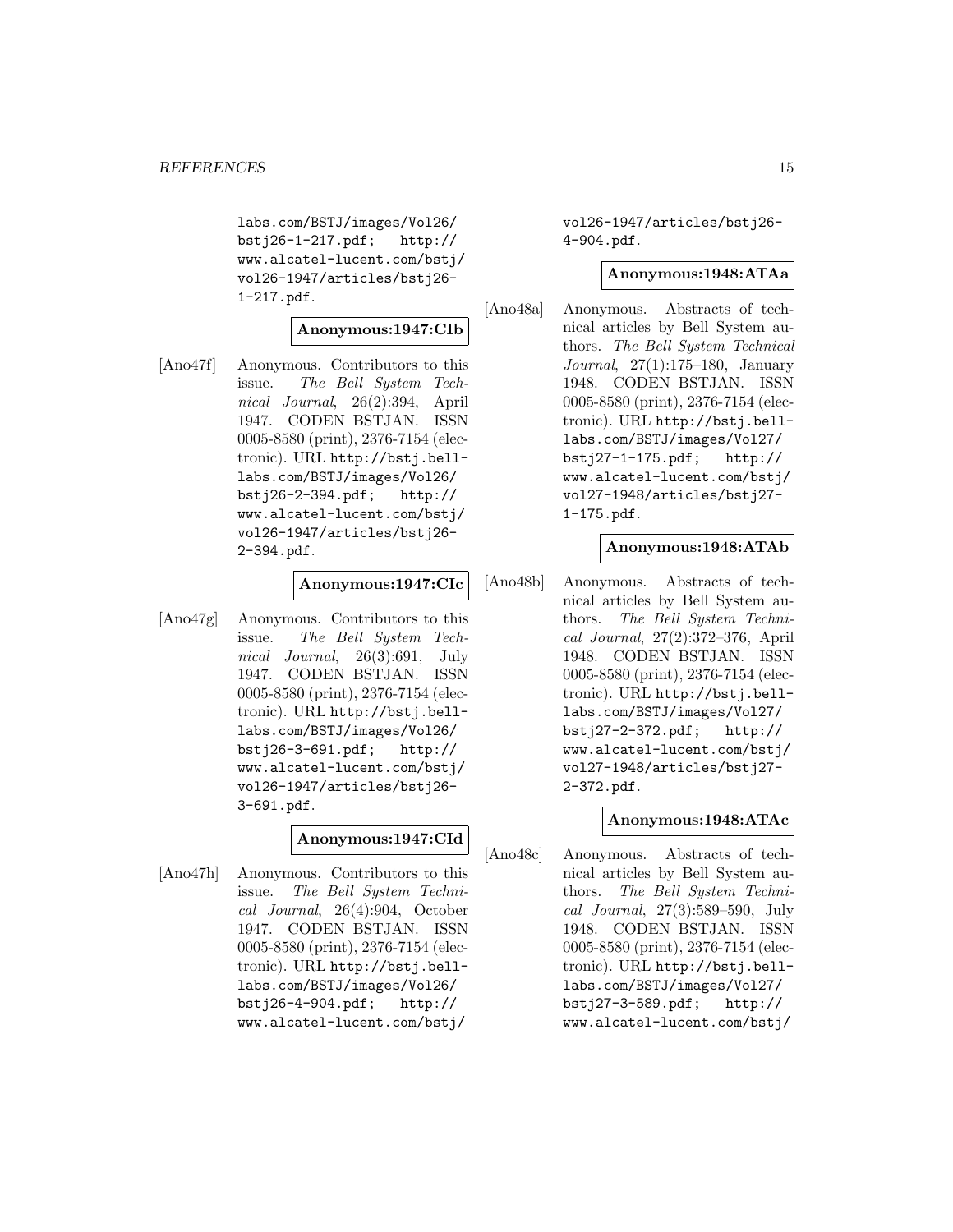vol27-1948/articles/bstj27- 3-589.pdf.

# **Anonymous:1948:ATAd**

[Ano48d] Anonymous. Abstracts of technical articles by Bell System authors. The Bell System Technical Journal, 27(4):747–751, October 1948. CODEN BSTJAN. ISSN 0005-8580 (print), 2376-7154 (electronic). URL http://bstj.belllabs.com/BSTJ/images/Vol27/ bstj27-4-747.pdf; http:// www.alcatel-lucent.com/bstj/ vol27-1948/articles/bstj27- 4-747.pdf.

#### **Anonymous:1948:CIa**

[Ano48e] Anonymous. Contributors to this issue. The Bell System Technical Journal, 27(1):181–182, January 1948. CODEN BSTJAN. ISSN 0005-8580 (print), 2376-7154 (electronic). URL http://bstj.belllabs.com/BSTJ/images/Vol27/ bstj27-1-181.pdf; http:// www.alcatel-lucent.com/bstj/ vol27-1948/articles/bstj27- 1-181.pdf.

#### **Anonymous:1948:CIb**

[Ano48f] Anonymous. Contributors to this issue. The Bell System Technical Journal, 27(2):377–378, April 1948. CODEN BSTJAN. ISSN 0005-8580 (print), 2376-7154 (electronic). URL http://bstj.belllabs.com/BSTJ/images/Vol27/ bstj27-2-377.pdf; http:// www.alcatel-lucent.com/bstj/ vol27-1948/articles/bstj27- 2-377.pdf.

#### **Anonymous:1948:CIc**

[Ano48g] Anonymous. Contributors to this issue. The Bell System Technical Journal, 27(3):591–592, July 1948. CODEN BSTJAN. ISSN 0005-8580 (print), 2376-7154 (electronic). URL http://bstj.belllabs.com/BSTJ/images/Vol27/ bstj27-3-591.pdf; http:// www.alcatel-lucent.com/bstj/ vol27-1948/articles/bstj27- 3-591.pdf.

#### **Anonymous:1948:CId**

[Ano48h] Anonymous. Contributors to this issue. The Bell System Technical Journal, 27(4):752, October 1948. CODEN BSTJAN. ISSN 0005-8580 (print), 2376-7154 (electronic). URL http://bstj.belllabs.com/BSTJ/images/Vol27/ bstj27-4-752.pdf; http:// www.alcatel-lucent.com/bstj/ vol27-1948/articles/bstj27- 4-752.pdf.

#### **Anonymous:1949:ATAa**

[Ano49a] Anonymous. Abstracts of technical articles by Bell System authors. The Bell System Technical Journal, 28(1):157–161, January 1949. CODEN BSTJAN. ISSN 0005-8580 (print), 2376-7154 (electronic). URL http://bstj.belllabs.com/BSTJ/images/Vol28/ bstj28-1-157.pdf; http:// www.alcatel-lucent.com/bstj/ vol28-1949/articles/bstj28- 1-157.pdf.

#### **Anonymous:1949:ATAb**

[Ano49b] Anonymous. Abstracts of technical articles by Bell System au-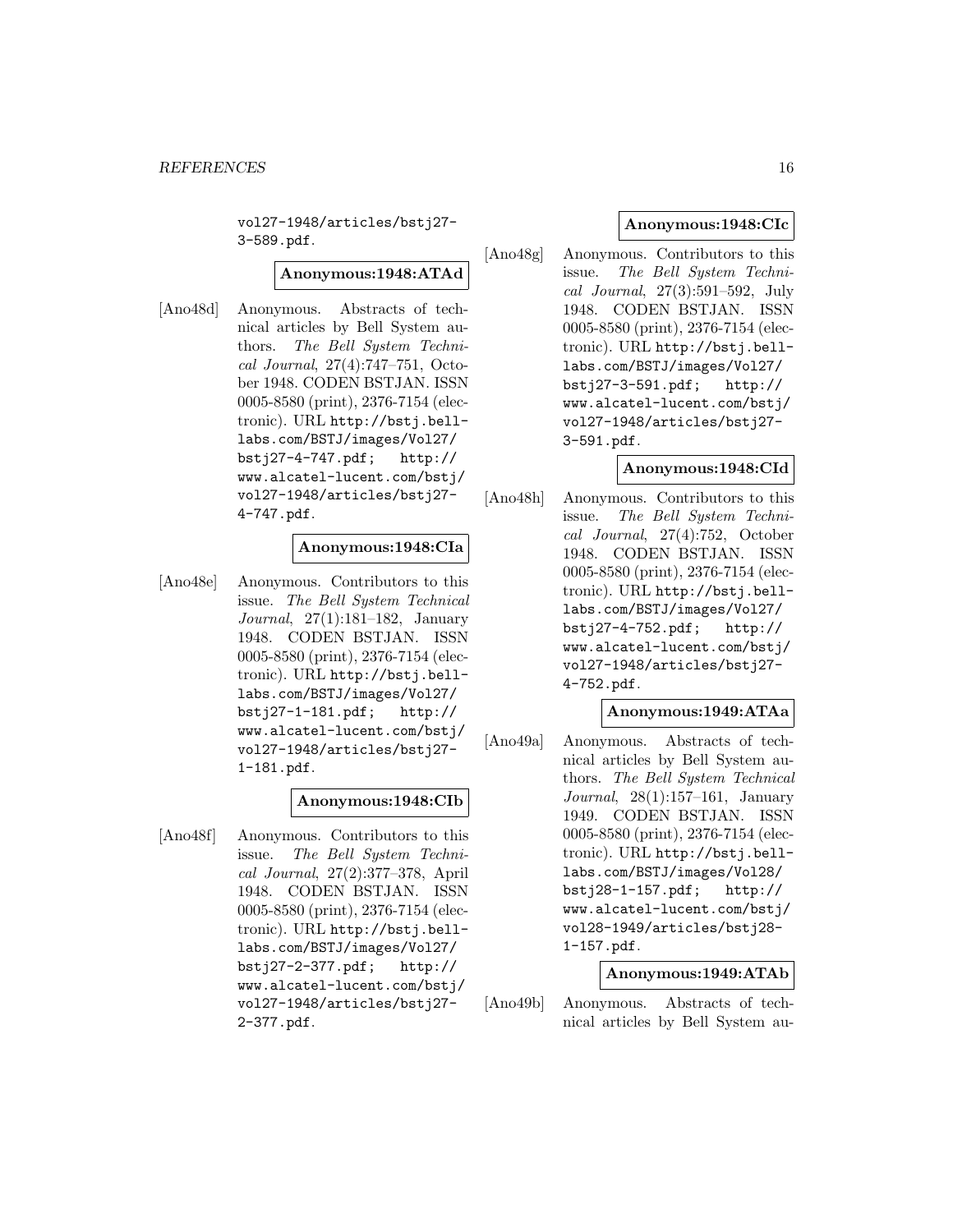thors. The Bell System Technical Journal, 28(2):329–331, April 1949. CODEN BSTJAN. ISSN 0005-8580 (print), 2376-7154 (electronic). URL http://bstj.belllabs.com/BSTJ/images/Vol28/ bstj28-2-329.pdf; http:// www.alcatel-lucent.com/bstj/ vol28-1949/articles/bstj28- 2-329.pdf.

#### **Anonymous:1949:ATAc**

[Ano49c] Anonymous. Abstracts of technical articles by Bell System authors. The Bell System Technical Journal, 28(3):596–598, July 1949. CODEN BSTJAN. ISSN 0005-8580 (print), 2376-7154 (electronic). URL http://bstj.belllabs.com/BSTJ/images/Vol28/ bstj28-3-596.pdf; http:// www.alcatel-lucent.com/bstj/ vol28-1949/articles/bstj28- 3-596.pdf.

#### **Anonymous:1949:ATAd**

[Ano49d] Anonymous. Abstracts of technical articles by Bell System authors. The Bell System Technical Journal, 28(4):751–752, October 1949. CODEN BSTJAN. ISSN 0005-8580 (print), 2376-7154 (electronic). URL http://bstj.belllabs.com/BSTJ/images/Vol28/ bstj28-4-751.pdf; http:// www.alcatel-lucent.com/bstj/ vol28-1949/articles/bstj28- 4-751.pdf.

#### **Anonymous:1949:CIa**

[Ano49e] Anonymous. Contributors to this issue. The Bell System Technical Journal, 28(1):162–163, January

1949. CODEN BSTJAN. ISSN 0005-8580 (print), 2376-7154 (electronic). URL http://bstj.belllabs.com/BSTJ/images/Vol28/ bstj28-1-162.pdf; http:// www.alcatel-lucent.com/bstj/ vol28-1949/articles/bstj28- 1-162.pdf.

#### **Anonymous:1949:CIb**

[Ano49f] Anonymous. Contributors to this issue. The Bell System Technical Journal, 28(2):332–334, April 1949. CODEN BSTJAN. ISSN 0005-8580 (print), 2376-7154 (electronic). URL http://bstj.belllabs.com/BSTJ/images/Vol28/ bstj28-2-332.pdf; http:// www.alcatel-lucent.com/bstj/ vol28-1949/articles/bstj28- 2-332.pdf.

#### **Anonymous:1949:CIc**

[Ano49g] Anonymous. Contributors to this issue. The Bell System Technical Journal, 28(3):599–600, July 1949. CODEN BSTJAN. ISSN 0005-8580 (print), 2376-7154 (electronic). URL http://bstj.belllabs.com/BSTJ/images/Vol28/ bstj28-3-599.pdf; http:// www.alcatel-lucent.com/bstj/ vol28-1949/articles/bstj28- 3-599.pdf.

#### **Anonymous:1949:CId**

[Ano49h] Anonymous. Contributors to this issue. The Bell System Technical Journal, 28(4):753, October 1949. CODEN BSTJAN. ISSN 0005-8580 (print), 2376-7154 (electronic). URL http://bstj.belllabs.com/BSTJ/images/Vol28/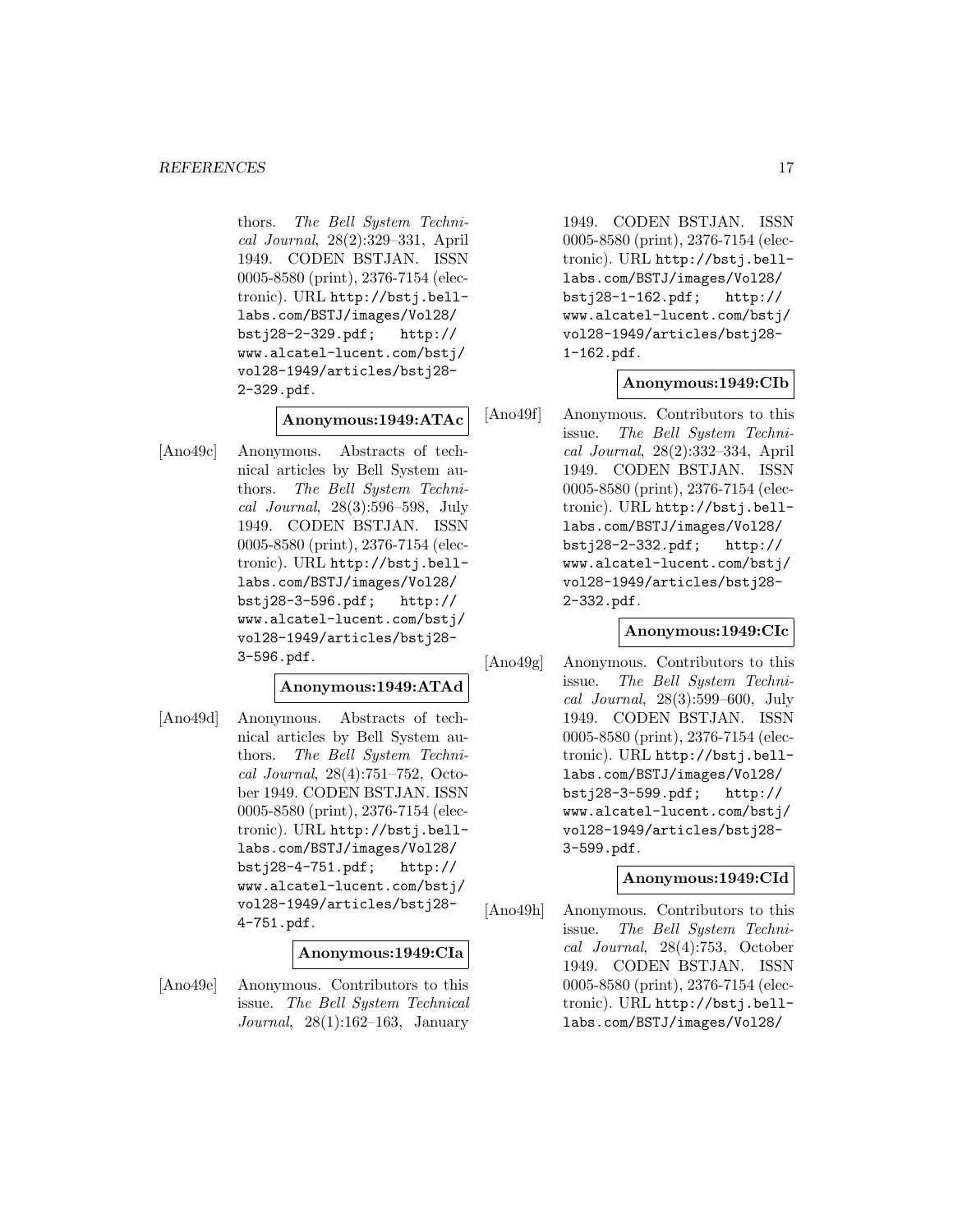bstj28-4-753.pdf; http:// www.alcatel-lucent.com/bstj/ vol28-1949/articles/bstj28- 4-753.pdf.

# **Anonymous:1949:ENR**

[Ano49i] Anonymous. Editorial note regarding semiconductors. The Bell System Technical Journal, 28(3):335–343, July 1949. CO-DEN BSTJAN. ISSN 0005- 8580 (print), 2376-7154 (electronic). URL http://bstj.belllabs.com/BSTJ/images/Vol28/ bstj28-3-335.pdf; http:// www.alcatel-lucent.com/bstj/ vol28-1949/articles/bstj28- 3-335.pdf.

#### **Armstrong:1946:XRS**

[Arm46] Elizabeth J. Armstrong. X-ray studies of surface layers of crystals. The Bell System Technical Journal, 25(1):136–155, January 1946. CODEN BSTJAN. ISSN 0005-8580 (print), 2376-7154 (electronic). URL http://bstj.belllabs.com/BSTJ/images/Vol25/ bstj25-1-136.pdf; http:// www.alcatel-lucent.com/bstj/ vol25-1946/articles/bstj25- 1-136.pdf.

#### **Bond:1943:UXR**

[BA43] W. L. Bond and E. J. Armstrong. Use of X-rays for determining the orientation of quartz crystals. The Bell System Technical Journal, 22(3):293–337, October 1943. CODEN BSTJAN. ISSN 0005-8580 (print), 2376-7154 (electronic). URL http://bstj.belllabs.com/BSTJ/images/Vol22/

bstj22-3-293.pdf; http:// www.alcatel-lucent.com/bstj/ vol22-1943/articles/bstj22- 3-293.pdf.

# **Baldwin:1940:SSS**

[Bal40] Millard W. Baldwin, Jr. The subjective sharpness of simulated television images. The Bell System Technical Journal, 19(4): 563–586, October 1940. CO-DEN BSTJAN. ISSN 0005- 8580 (print), 2376-7154 (electronic). URL http://bstj.belllabs.com/BSTJ/images/Vol19/ bstj19-4-563.pdf; http:// www.alcatel-lucent.com/bstj/ vol19-1940/articles/bstj19- 4-563.pdf.

#### **Bardeen:1949:TCI**

[Bar49] J. Bardeen. On the theory of the A-C impedance of a contact rectifier. The Bell System Technical Journal, 28(3):428–434, July 1949. CODEN BSTJAN. ISSN 0005-8580 (print), 2376-7154 (electronic). URL http://bstj.belllabs.com/BSTJ/images/Vol28/ bstj28-3-428.pdf; http:// www.alcatel-lucent.com/bstj/ vol28-1949/articles/bstj28- 3-428.pdf.

#### **Bardeen:1949:PPI**

[BB49] J. Bardeen and W. H. Brattain. Physical principles involved in transistor action. The Bell System Technical Journal, 28 (2):239–277, April 1949. CO-DEN BSTJAN. ISSN 0005- 8580 (print), 2376-7154 (electronic). URL http://bstj.bell-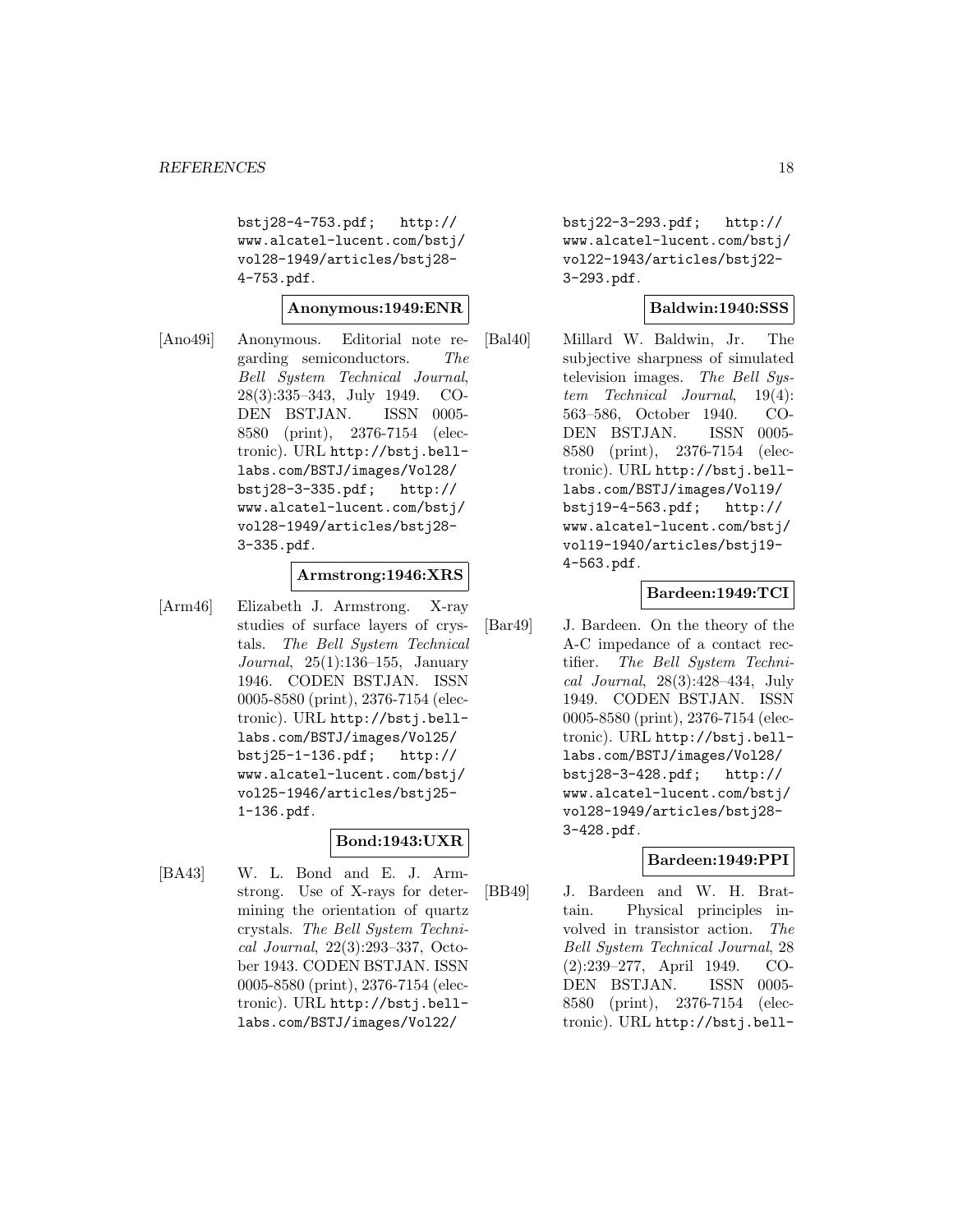labs.com/BSTJ/images/Vol28/ bstj28-2-239.pdf; http:// www.alcatel-lucent.com/bstj/ vol28-1949/articles/bstj28- 2-239.pdf.

#### **Bennett:1940:CMR**

[Ben40] W. R. Bennett. Cross-modulation requirements on multichannel amplifiers below overload. The Bell System Technical Journal, 19(4): 587–610, October 1940. CO-DEN BSTJAN. ISSN 0005- 8580 (print), 2376-7154 (electronic). URL http://bstj.belllabs.com/BSTJ/images/Vol19/ bstj19-4-587.pdf; http:// www.alcatel-lucent.com/bstj/ vol19-1940/articles/bstj19- 4-587.pdf.

#### **Bennett:1941:TDM**

[Ben41] W. R. Bennett. Time division multiplex systems. The Bell System Technical Journal, 20 (2):199–221, April 1941. CO-DEN BSTJAN. ISSN 0005- 8580 (print), 2376-7154 (electronic). URL http://bstj.belllabs.com/BSTJ/images/Vol20/ bstj20-2-199.pdf; http:// www.alcatel-lucent.com/bstj/ vol20-1941/articles/bstj20- 2-199.pdf.

#### **Bennett:1944:RLR**

[Ben44] W. R. Bennett. Response of a linear rectifier to signal and noise. The Bell System Technical Journal, 23(1):97–113, January 1944. CODEN BSTJAN. ISSN 0005-8580 (print), 2376-7154 (electronic). URL http://bstj.belllabs.com/BSTJ/images/Vol23/ bstj23-1-97.pdf; http://www. alcatel-lucent.com/bstj/vol23- 1944/articles/bstj23-1-97.pdf.

# **Bennett:1947:BIR**

[Ben47] W. R. Bennett. The biased ideal rectifier. The Bell System Technical Journal, 26(1): 139–169, January 1947. CO-DEN BSTJAN. ISSN 0005- 8580 (print), 2376-7154 (electronic). URL http://bstj.belllabs.com/BSTJ/images/Vol26/ bstj26-1-139.pdf; http:// www.alcatel-lucent.com/bstj/ vol26-1947/articles/bstj26- 1-139.pdf.

# **Bennett:1948:SQS**

[Ben48] W. R. Bennett. Spectra of quantized signals. The Bell System Technical Journal, 27 (3):446–472, July 1948. CO-DEN BSTJAN. ISSN 0005- 8580 (print), 2376-7154 (electronic). URL http://bstj.belllabs.com/BSTJ/images/Vol27/ bstj27-3-446.pdf; http:// www.alcatel-lucent.com/bstj/ vol27-1948/articles/bstj27- 3-446.pdf.

# **Becker:1947:PUT**

[BGP47] J. A. Becker, C. B. Green, and G. L. Pearson. Properties and uses of thermistors–thermally sensitive resistors. The Bell System Technical Journal, 26(1): 170–212, January 1947. CO-DEN BSTJAN. ISSN 0005- 8580 (print), 2376-7154 (electronic). URL http://bstj.bell-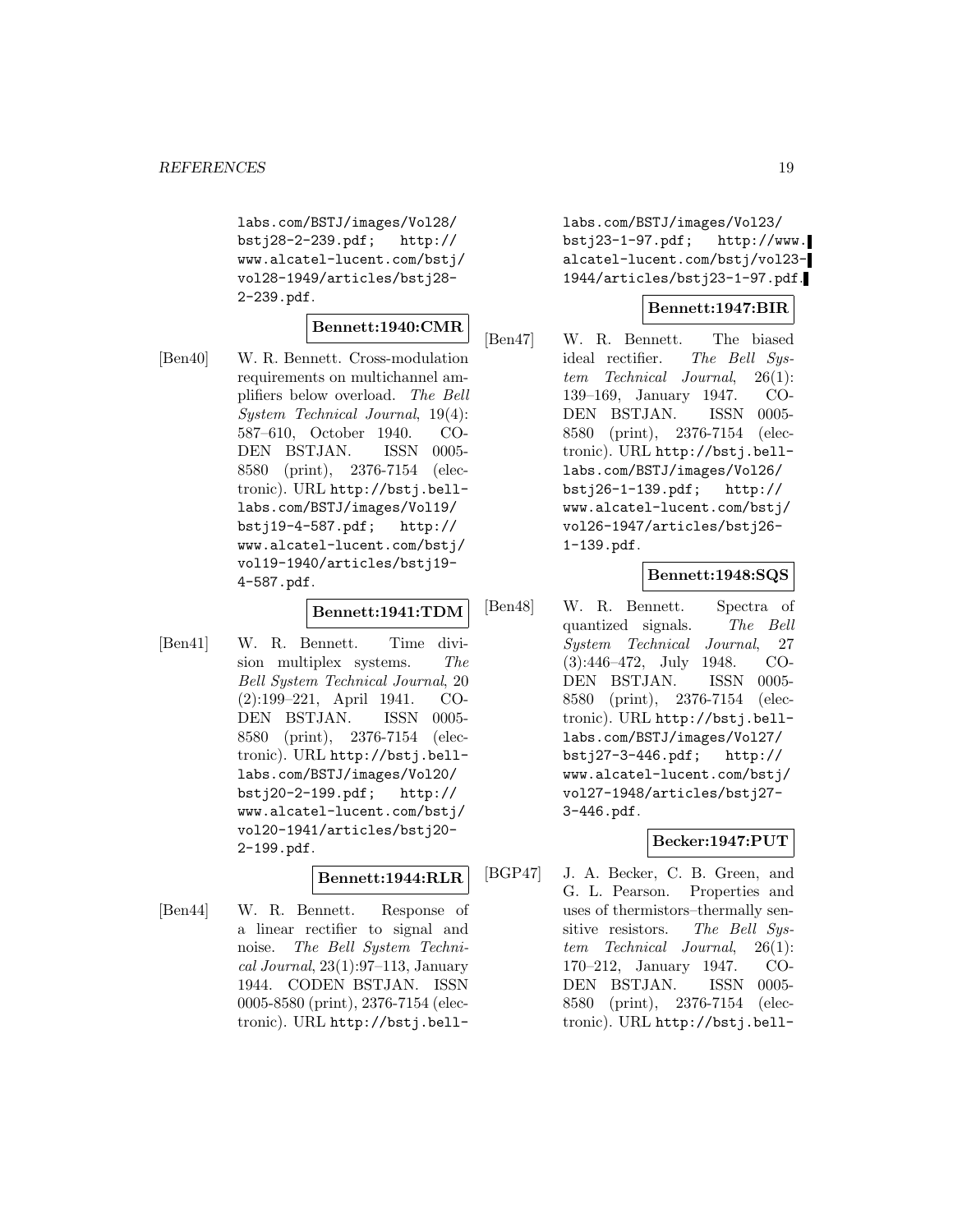labs.com/BSTJ/images/Vol26/ bstj26-1-170.pdf; http:// www.alcatel-lucent.com/bstj/ vol26-1947/articles/bstj26- 1-170.pdf.

#### **Blanchard:1941:HER**

[Bla41] Julian Blanchard. The history of electrical resonance. The Bell System Technical Journal, 20(4): 415–433, October 1941. CO-DEN BSTJAN. ISSN 0005- 8580 (print), 2376-7154 (electronic). URL http://bstj.belllabs.com/BSTJ/images/Vol20/ bstj20-4-415.pdf; http:// www.alcatel-lucent.com/bstj/ vol20-1941/articles/bstj20- 4-415.pdf.

#### **Blackman:1943:EFI**

[Bla43] R. B. Blackman. Effect of feedback on impedance. The Bell System Technical Journal, 22(3): 269–277, October 1943. CO-DEN BSTJAN. ISSN 0005- 8580 (print), 2376-7154 (electronic). URL http://bstj.belllabs.com/BSTJ/images/Vol22/ bstj22-3-269.pdf; http:// www.alcatel-lucent.com/bstj/ vol22-1943/articles/bstj22- 3-269.pdf.

# **Blount:1941:DON**

[Blo41] H. Blount. Design and operation of new copper wire drawing plant: Part  $I$  — design and operation of high speed copper wire drawing machines. The Bell System Technical Journal, 20 (1):95–110, January 1941. CO-DEN BSTJAN. ISSN 00058580 (print), 2376-7154 (electronic). URL http://bstj.belllabs.com/BSTJ/images/Vol20/ bstj20-1-95.pdf; http://www. alcatel-lucent.com/bstj/vol20- 1941/articles/bstj20-1-95.pdf.

# **Booth:1940:CBC**

[BO40] R. P. Booth and T. M. Odarenko. Crosstalk between coaxial conductors in cable. The Bell System Technical Journal, 19 (3):358–384, July 1940. CO-DEN BSTJAN. ISSN 0005- 8580 (print), 2376-7154 (electronic). URL http://bstj.belllabs.com/BSTJ/images/Vol19/ bstj19-3-358.pdf; http:// www.alcatel-lucent.com/bstj/ vol19-1940/articles/bstj19- 3-358.pdf.

#### **Bode:1940:RBA**

[Bod40] H. W. Bode. Relations between attenuation and phase in feedback amplifier design. The Bell System Technical Journal, 19(3):421–454, July 1940. CO-DEN BSTJAN. ISSN 0005- 8580 (print), 2376-7154 (electronic). URL http://bstj.belllabs.com/BSTJ/images/Vol19/ bstj19-3-421.pdf; http:// www.alcatel-lucent.com/bstj/ vol19-1940/articles/bstj19- 3-421.pdf.

#### **Bond:1943:MSQ**

[Bon43a] W. L. Bond. Methods for specifying quartz crystal orientation and their determination by optical means. The Bell System Technical Journal, 22(2):224–262, July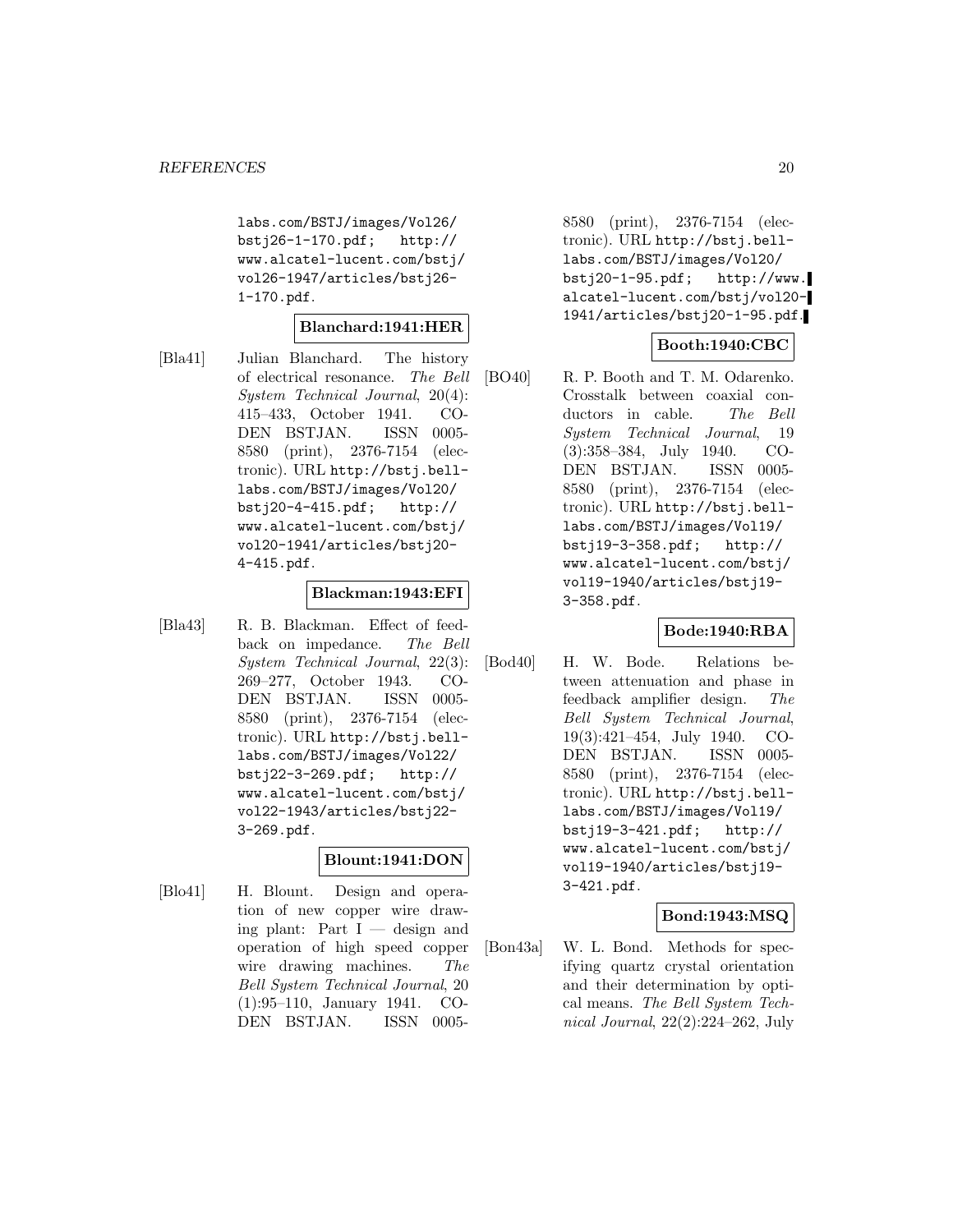1943. CODEN BSTJAN. ISSN 0005-8580 (print), 2376-7154 (electronic). URL http://bstj.belllabs.com/BSTJ/images/Vol22/ bstj22-2-224.pdf; http:// www.alcatel-lucent.com/bstj/ vol22-1943/articles/bstj22- 2-224.pdf.

# **Bond:1943:MSP**

[Bon43b] W. L. Bond. A mineral survey for piezo-electric materials. The Bell System Technical Journal, 22(2):145–152, July 1943. CODEN BSTJAN. ISSN 0005- 8580 (print), 2376-7154 (electronic). URL http://bstj.belllabs.com/BSTJ/images/Vol22/ bstj22-2-145.pdf; http:// www.alcatel-lucent.com/bstj/ vol22-1943/articles/bstj22- 2-145.pdf.

#### **Bond:1943:MPP**

[Bon43c] Walter L. Bond. The mathematics of physical properties of crystals. The Bell System Technical Journal,  $22(1):1-72$ , January 1943. CODEN BSTJAN. ISSN 0005-8580 (print), 2376-7154 (electronic). URL http://bstj.belllabs.com/BSTJ/images/Vol22/ bstj22-1-1.pdf; http://www. alcatel-lucent.com/bstj/vol22- 1943/articles/bstj22-1-1.pdf.

#### **Bozorth:1940:PBF**

[Boz40] R. M. Bozorth. The physical basis of ferromagnetism. The Bell System Technical Journal, 19(1):1–39, January 1940. CO-DEN BSTJAN. ISSN 0005- 8580 (print), 2376-7154 (elec-

tronic). URL http://bstj.belllabs.com/BSTJ/images/Vol19/  $bsti19-1-1.pdf;$  http://www. alcatel-lucent.com/bstj/vol19- 1940/articles/bstj19-1-1.pdf.

# **Bennett:1949:EFV**

[BP49] W. R. Bennett and L. C. Peterson. The electrostatic field in vacuum tubes with arbitrarily spaced elements. The Bell System Technical Journal, 28(2):303–314, April 1949. CODEN BSTJAN. ISSN 0005-8580 (print), 2376-7154 (electronic). URL http://bstj.belllabs.com/BSTJ/images/Vol28/ bstj28-2-303.pdf; http:// www.alcatel-lucent.com/bstj/ vol28-1949/articles/bstj28- 2-303.pdf.

# **Brogle:1949:DRE**

[Bro49] A. P. Brogle, Jr. The design of reactive equilizers. The Bell System Technical Journal, 28(4): 716–750, October 1949. CO-DEN BSTJAN. ISSN 0005- 8580 (print), 2376-7154 (electronic). URL http://bstj.belllabs.com/BSTJ/images/Vol28/ bstj28-4-716.pdf; http:// www.alcatel-lucent.com/bstj/ vol28-1949/articles/bstj28- 4-716.pdf.

# **Buckley:1942:FTT**

[Buc42] Oliver E. Buckley. The future of transoceanic telephony. The Bell System Technical Journal, 21(1):1–19, June 1942. CO-DEN BSTJAN. ISSN 0005- 8580 (print), 2376-7154 (electronic). URL http://bstj.bell-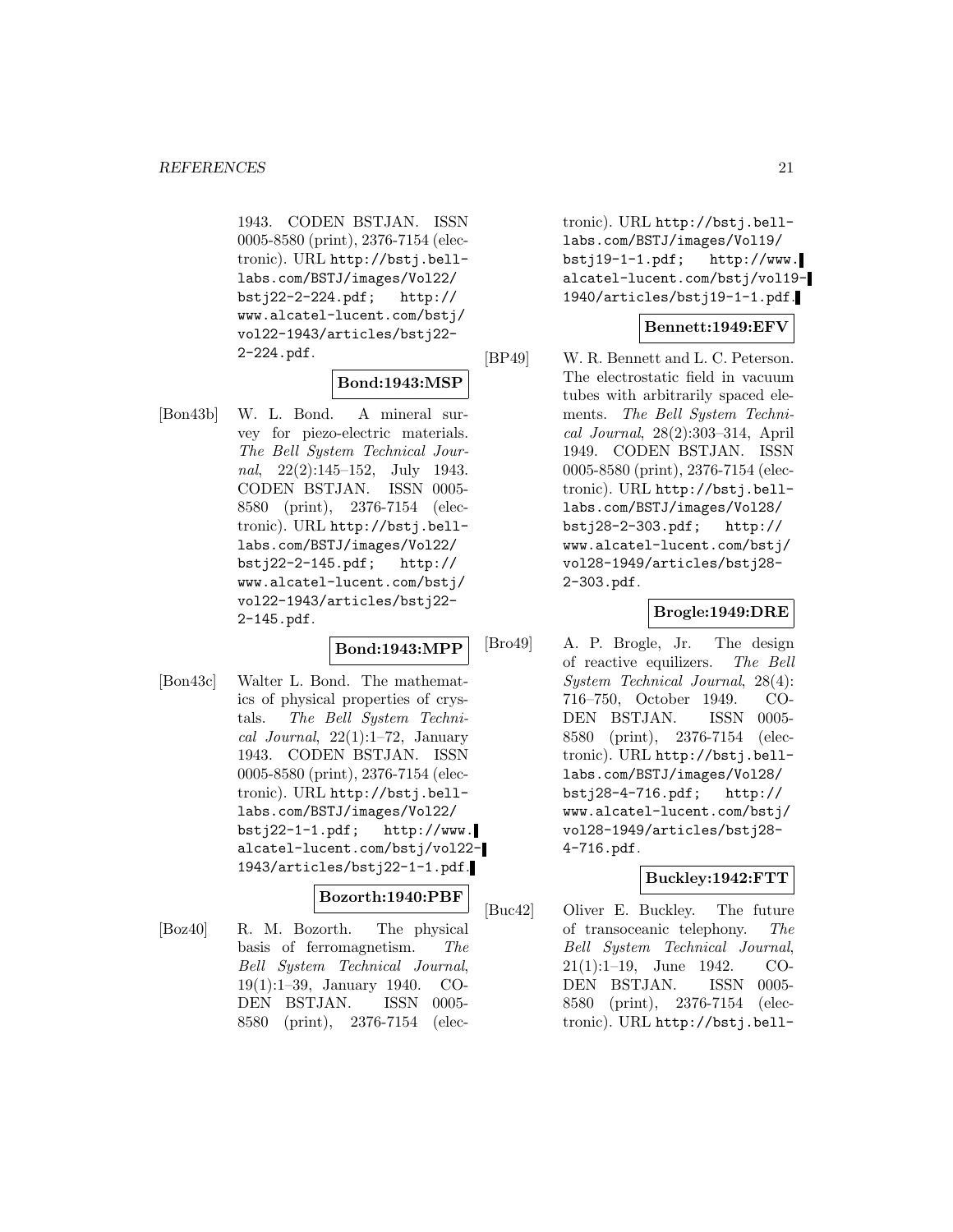labs.com/BSTJ/images/Vol21/  $bstj21-1-1.pdf;$  http://www. alcatel-lucent.com/bstj/vol21- 1942/articles/bstj21-1-1.pdf.

#### **Budenbom:1948:APW**

[Bud48] H. T. Budenbom. Analysis and performance of waveguide-hybrid rings for microwaves. The Bell System Technical Journal, 27 (3):473–486, July 1948. CO-DEN BSTJAN. ISSN 0005- 8580 (print), 2376-7154 (electronic). URL http://bstj.belllabs.com/BSTJ/images/Vol27/ bstj27-3-473.pdf; http:// www.alcatel-lucent.com/bstj/ vol27-1948/articles/bstj27- 3-473.pdf.

# **Burns:1940:MQC**

[Bur40] G. K. Burns. Manufacture of quartz crystal filters. The Bell System Technical Journal, 19(4): 516–532, October 1940. CO-DEN BSTJAN. ISSN 0005- 8580 (print), 2376-7154 (electronic). URL http://bstj.belllabs.com/BSTJ/images/Vol19/ bstj19-4-516.pdf; http:// www.alcatel-lucent.com/bstj/ vol19-1940/articles/bstj19- 4-516.pdf.

# **Chinn:1940:NSV**

[CGM40] H. A. Chinn, D. K. Gannett, and R. M. Morris. A new standard volume indicator and reference level. The Bell System Technical Journal, 19(1):94–137, January 1940. CODEN BSTJAN. ISSN 0005-8580 (print), 2376-7154 (electronic). URL http://bstj.belllabs.com/BSTJ/images/Vol19/ bstj19-1-94.pdf; http://www. alcatel-lucent.com/bstj/vol19- 1940/articles/bstj19-1-94.pdf.

#### **Clarke:1946:SNE**

[Cla46] J. L. Clarke. Some novel expressions for the propagation constant of a uniform line. The Bell System Technical Journal, 25 (1):156–157, January 1946. CO-DEN BSTJAN. ISSN 0005- 8580 (print), 2376-7154 (electronic). URL http://bstj.belllabs.com/BSTJ/images/Vol25/ bstj25-1-156.pdf; http:// www.alcatel-lucent.com/bstj/ vol25-1946/articles/bstj25- 1-156.pdf.

#### **Clos:1948:ADB**

[Clo48] Charles Clos. An aspect of the dialing behavior of subscribers and its effect on the trunk plant. The Bell System Technical Journal, 27(3):424–445, July 1948. CODEN BSTJAN. ISSN 0005- 8580 (print), 2376-7154 (electronic). URL http://bstj.belllabs.com/BSTJ/images/Vol27/ bstj27-3-424.pdf; http:// www.alcatel-lucent.com/bstj/ vol27-1948/articles/bstj27- 3-424.pdf.

#### **Cowan:1941:ERP**

[CML41] F. A. Cowan, R. G. McCurdy, and I. E. Lattimer. Engineering requirements for program transmission circuits. The Bell System Technical Journal, 20 (2):235–249, April 1941. CO-DEN BSTJAN. ISSN 0005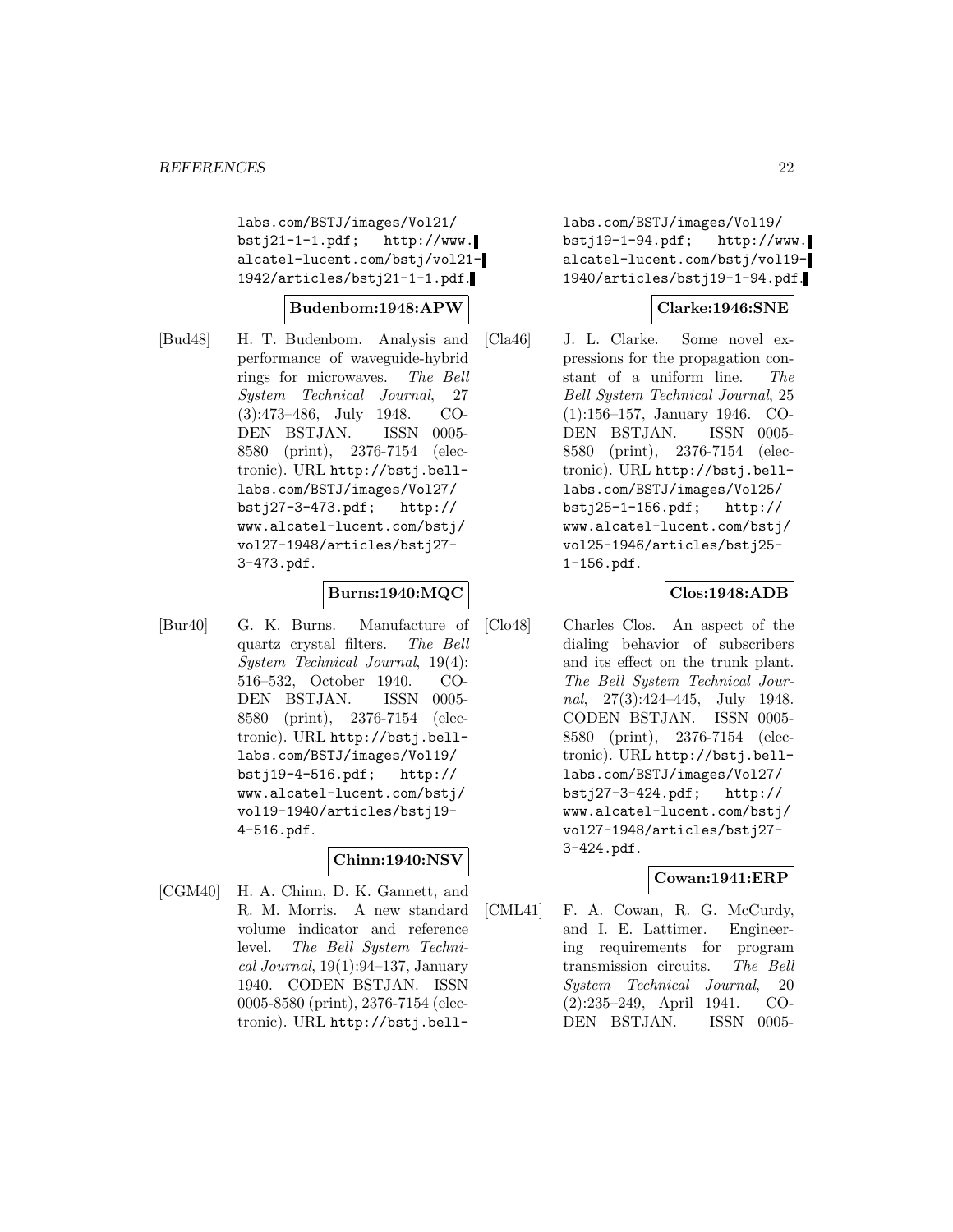8580 (print), 2376-7154 (electronic). URL http://bstj.belllabs.com/BSTJ/images/Vol20/ bstj20-2-235.pdf; http:// www.alcatel-lucent.com/bstj/ vol20-1941/articles/bstj20- 2-235.pdf.

# **Curtis:1940:CPT**

[Cur40] A. M. Curtis. Contact phenomena in telephone switching circuits. The Bell System Technical Journal,  $19(1):40-62$ , January 1940. CODEN BSTJAN. ISSN 0005-8580 (print), 2376-7154 (electronic). URL http://bstj.belllabs.com/BSTJ/images/Vol19/ bstj19-1-40.pdf; http://www. alcatel-lucent.com/bstj/vol19- 1940/articles/bstj19-1-40.pdf.  $\vert$ [Dar42]

#### **Darrow:1940:AI**

[Dar40a] Karl K. Darrow. Analysis of the ionosphere. The Bell System Technical Journal, 19(3):455–488, July 1940. CODEN BSTJAN. ISSN 0005-8580 (print), 2376-7154 (electronic). URL http://bstj.belllabs.com/BSTJ/images/Vol19/ bstj19-3-455.pdf; http:// www.alcatel-lucent.com/bstj/ vol19-1940/articles/bstj19- 3-455.pdf.

# **Darrow:1940:NF**

[Dar40b] Karl K. Darrow. Nuclear fission. The Bell System Technical Journal, 19(2):267–289, April 1940. CODEN BSTJAN. ISSN 0005-8580 (print), 2376-7154 (electronic). URL http://bstj.belllabs.com/BSTJ/images/Vol19/ bstj19-2-267.pdf; http://

www.alcatel-lucent.com/bstj/ vol19-1940/articles/bstj19- 2-267.pdf.

### **Darrow:1941:FAW**

[Dar41] Karl K. Darrow. Forces and atoms: The world of the physicist. The Bell System Technical Journal, 20(3):340–358, July 1941. CODEN BSTJAN. ISSN 0005-8580 (print), 2376-7154 (electronic). URL http://bstj.belllabs.com/BSTJ/images/Vol20/ bstj20-3-340.pdf; http:// www.alcatel-lucent.com/bstj/ vol20-1941/articles/bstj20- 3-340.pdf.

# **Darrow:1942:E**

Karl K. Darrow. Entropy. The Bell System Technical Journal, 21(1):51–74, June 1942. CO-DEN BSTJAN. ISSN 0005- 8580 (print), 2376-7154 (electronic). URL http://bstj.belllabs.com/BSTJ/images/Vol21/ bstj21-1-51.pdf; http://www. alcatel-lucent.com/bstj/vol21- 1942/articles/bstj21-1-51.pdf.

#### **Darrow:1943:MCS**

[Dar43a] Karl K. Darrow. Memorial to the classical statistics. The Bell System Technical Journal, 22(1): 108–135, January 1943. CO-DEN BSTJAN. ISSN 0005- 8580 (print), 2376-7154 (electronic). URL http://bstj.belllabs.com/BSTJ/images/Vol22/ bstj22-1-108.pdf; http:// www.alcatel-lucent.com/bstj/ vol22-1943/articles/bstj22- 1-108.pdf.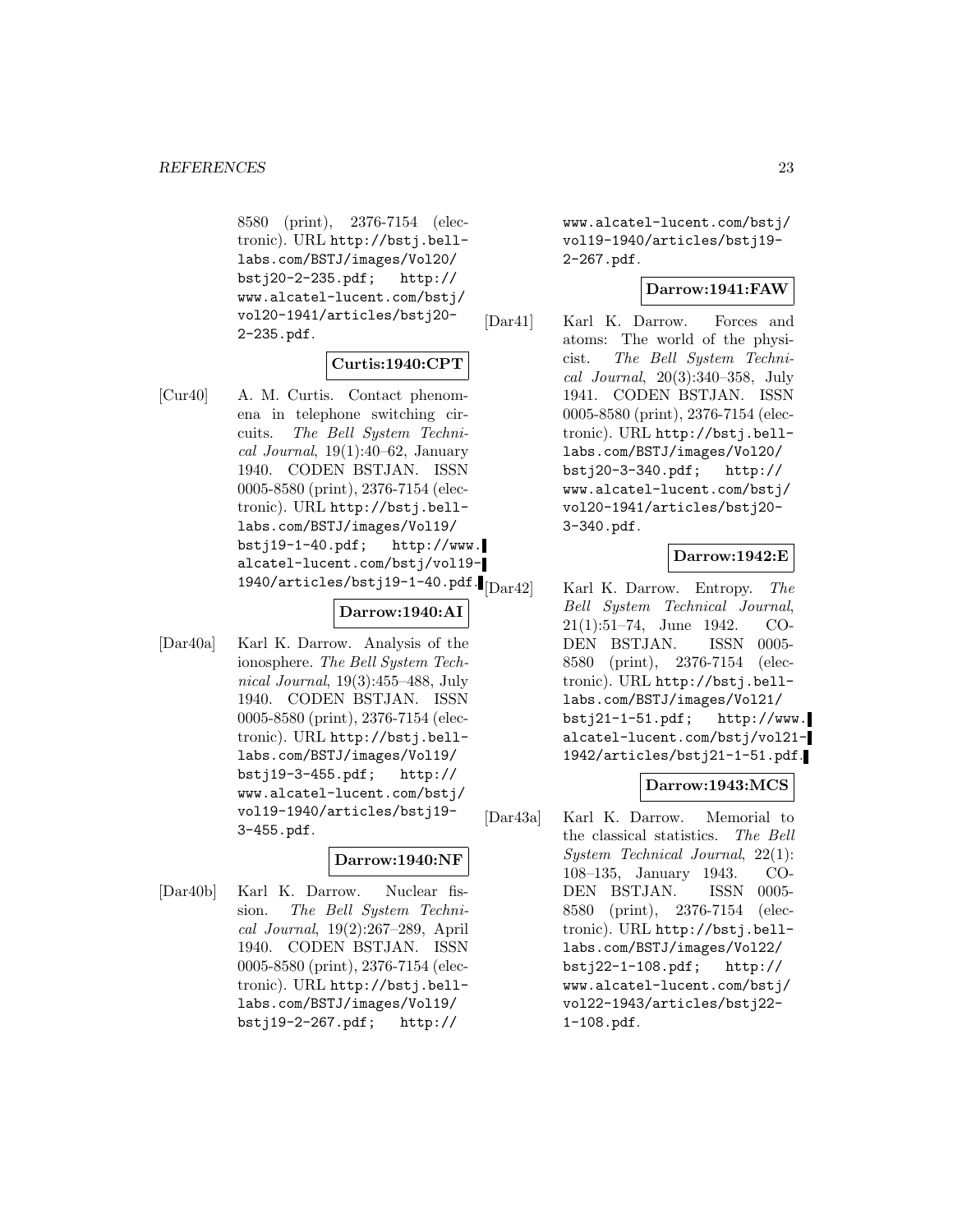#### **Darrow:1943:NSM**

[Dar43b] Karl K. Darrow. The new statistical mechanics. The Bell System Technical Journal, 22(3): 362–392, October 1943. CO-DEN BSTJAN. ISSN 0005- 8580 (print), 2376-7154 (electronic). URL http://bstj.belllabs.com/BSTJ/images/Vol22/ bstj22-3-362.pdf; http:// www.alcatel-lucent.com/bstj/ vol22-1943/articles/bstj22- 3-362.pdf.

#### **Dennis:1949:RTM**

[DF49] F. R. Dennis and E. P. Felch. Reactance tube modulation of phase shift oscillators. The Bell System Technical Journal, 28(4): 601–607, October 1949. CO-DEN BSTJAN. ISSN 0005- 8580 (print), 2376-7154 (electronic). URL http://bstj.belllabs.com/BSTJ/images/Vol28/ bstj28-4-601.pdf; http:// www.alcatel-lucent.com/bstj/ vol28-1949/articles/bstj28- 4-601.pdf.

#### **DHeedene:1944:EMD**

[D'H44] A. R. D'Heedene. Effects of manufacturing deviations on crystal units for filters. The Bell System Technical Journal, 23 (3):260–281, July 1944. CO-DEN BSTJAN. ISSN 0005- 8580 (print), 2376-7154 (electronic). URL http://bstj.belllabs.com/BSTJ/images/Vol23/ bstj23-3-260.pdf; http:// www.alcatel-lucent.com/bstj/ vol23-1944/articles/bstj23- 3-260.pdf.

# **Davey:1948:FST**

[DM48] J. R. Davey and A. L. Matte. Frequency shift telegraphy – radio and wire applications. The Bell System Technical Journal, 27 (2):265–304, April 1948. CO-DEN BSTJAN. ISSN 0005- 8580 (print), 2376-7154 (electronic). URL http://bstj.belllabs.com/BSTJ/images/Vol27/ bstj27-2-265.pdf; http:// www.alcatel-lucent.com/bstj/ vol27-1948/articles/bstj27- 2-265.pdf.

# **Dodge:1941:SSD**

[DR41] H. F. Dodge and H. G. Romig. Single sampling and double inspection tables. The Bell System Technical Journal, 20(1):1–61, January 1941. CODEN BSTJAN. ISSN 0005-8580 (print), 2376-7154 (electronic). URL http://bstj.belllabs.com/BSTJ/images/Vol20/  $bstj20-1-1.pdf;$  http://www. alcatel-lucent.com/bstj/vol20- 1941/articles/bstj20-1-1.pdf.

# **Dagnall:1949:DEE**

[DR49] C. H. Dagnall and P. W. Rounds. Delay equalization of eight-kilocycle carrier program circuits. The Bell System Technical Journal, 28(2):181–195, April 1949. CODEN BSTJAN. ISSN 0005-8580 (print), 2376-7154 (electronic). URL http://bstj.belllabs.com/BSTJ/images/Vol28/<br>bstj28-2-181.pdf; http://  $bstj28-2-181.pdf;$ www.alcatel-lucent.com/bstj/ vol28-1949/articles/bstj28- 2-181.pdf.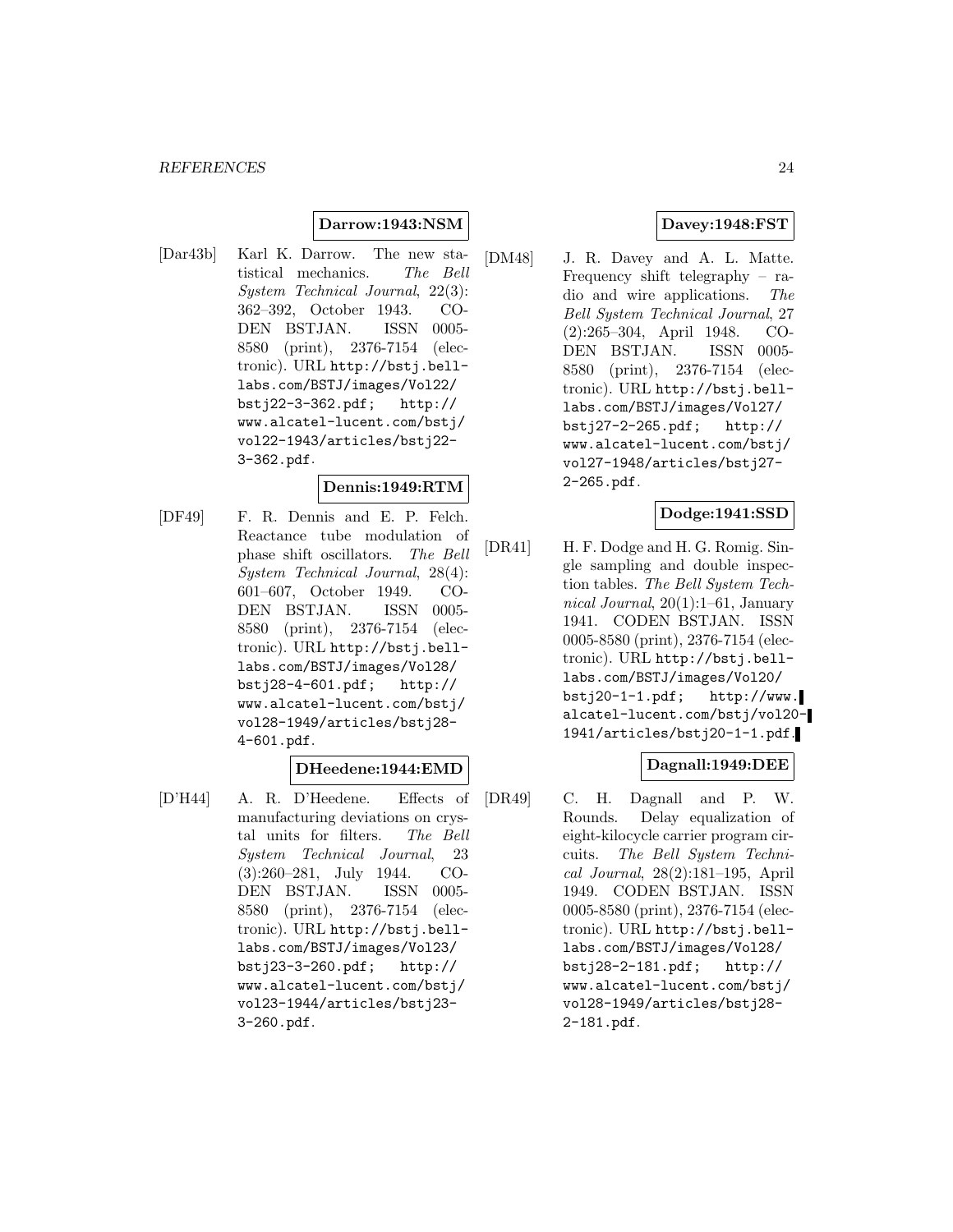# **Dudley:1940:CNS**

[Dud40] Homer Dudley. The carrier nature of speech. The Bell System Technical Journal, 19(4):495–515, October 1940. CODEN BSTJAN. ISSN 0005-8580 (print), 2376-7154 (electronic). URL http://bstj.belllabs.com/BSTJ/images/Vol19/ bstj19-4-495.pdf; http:// www.alcatel-lucent.com/bstj/ vol19-1940/articles/bstj19- 4-495.pdf.

#### **Edson:1945:IBO**

[Eds45] W. A. Edson. Intermittent behavior in oscillators. The Bell System Technical Journal, 24 (1):1–22, January 1945. CO-DEN BSTJAN. ISSN 0005- 8580 (print), 2376-7154 (electronic). URL http://bstj.belllabs.com/BSTJ/images/Vol24/ bstj24-1-1.pdf; http://www. alcatel-lucent.com/bstj/vol24- 1945/articles/bstj24-1-1.pdf.

# **Eggleston:1945:ERB**

[Egg45] Richard C. Eggleston. Evaluating the relative bending strength of crossarms. The Bell System Technical Journal, 24(1): 23–45, January 1945. CO-DEN BSTJAN. ISSN 0005- 8580 (print), 2376-7154 (electronic). URL http://bstj.belllabs.com/BSTJ/images/Vol24/ bstj24-1-23.pdf; http://www. alcatel-lucent.com/bstj/vol24- 1945/articles/bstj24-1-23.pdf.

**Englund:1944:DCP**

[Eng44] Carl R. Englund. Dielectric constants and power factors at cen-

timeter wave-lengths. The Bell System Technical Journal, 23(1): 114–129, January 1944. CO-DEN BSTJAN. ISSN 0005- 8580 (print), 2376-7154 (electronic). URL http://bstj.belllabs.com/BSTJ/images/Vol23/ bstj23-1-114.pdf; http:// www.alcatel-lucent.com/bstj/ vol23-1944/articles/bstj23- 1-114.pdf.

# **Fair:1945:PCO**

[Fai45] I. E. Fair. Piezoelectric crystals in oscillator circuits. The Bell System Technical Journal, 24 (2):161–216, April 1945. CO-DEN BSTJAN. ISSN 0005- 8580 (print), 2376-7154 (electronic). URL http://bstj.belllabs.com/BSTJ/images/Vol24/ bstj24-2-161.pdf; http:// www.alcatel-lucent.com/bstj/ vol24-1945/articles/bstj24- 2-161.pdf.

# **Fay:1947:HVO**

[Fay47] C. E. Fay. High-vacuum oxidecathode pulse modulator tubes. The Bell System Technical Journal, 26(4):818–836, October 1947. CODEN BSTJAN. ISSN 0005- 8580 (print), 2376-7154 (electronic). URL http://bstj.belllabs.com/BSTJ/images/Vol26/ bstj26-4-818.pdf; http:// www.alcatel-lucent.com/bstj/ vol26-1947/articles/bstj26- 4-818.pdf.

#### **Feldman:1949:BWT**

[FB49] C. B. Feldman and W. R. Bennett. Band width and transmission per-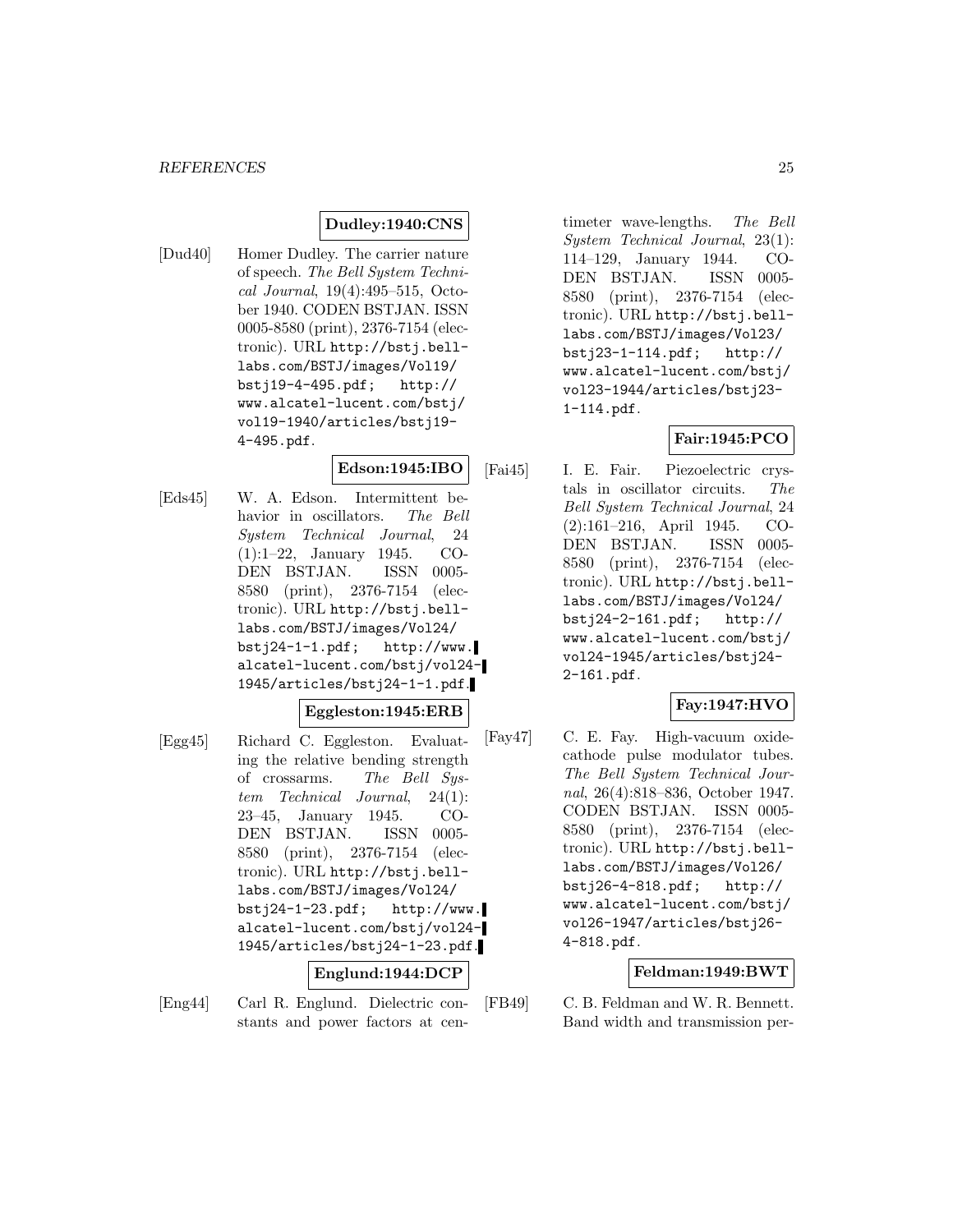formance. The Bell System Technical Journal, 28(3):490–595, July 1949. CODEN BSTJAN. ISSN 0005-8580 (print), 2376-7154 (electronic). URL http://bstj.belllabs.com/BSTJ/images/Vol28/ bstj28-3-490.pdf; http:// www.alcatel-lucent.com/bstj/ vol28-1949/articles/bstj28- 3-490.pdf.

# **Fisk:1946:MGC**

[FHH46] J. B. Fisk, H. D. Hagstrum, and P. L. Hartman. The magnetron as a generator of centimeter waves. The Bell System Technical Journal, 25(2):167–348, April 1946. CODEN BSTJAN. ISSN 0005-8580 (print), 2376-7154 (electronic). URL http://bstj.belllabs.com/BSTJ/images/Vol25/ bstj25-2-167.pdf; http:// www.alcatel-lucent.com/bstj/ vol25-1946/articles/bstj25- 2-167.pdf.

# **Farkas:1949:BPF**

[FHS49] F. S. Farkas, F. J. Hallenbeck, and F. E. Stehlik. Band pass filter, band elimination filter and phase simulating network for carrier program systems. The Bell System Technical Journal, 28 (2):196–220, April 1949. CO-DEN BSTJAN. ISSN 0005- 8580 (print), 2376-7154 (electronic). URL http://bstj.belllabs.com/BSTJ/images/Vol28/ bstj28-2-196.pdf; http:// www.alcatel-lucent.com/bstj/ vol28-1949/articles/bstj28- 2-196.pdf.

# **Friis:1947:RA**

[FL47] H. T. Friis and W. D. Lewis. Radar antennas. The Bell System Technical Journal, 26(2): 219–317, April 1947. CO-DEN BSTJAN. ISSN 0005- 8580 (print), 2376-7154 (electronic). URL http://bstj.belllabs.com/BSTJ/images/Vol26/ bstj26-2-219.pdf; http:// www.alcatel-lucent.com/bstj/ vol26-1947/articles/bstj26- 2-219.pdf.

# **Ford:1946:CVT**

[For46] G. T. Ford. Characteristics of vacuum tubes for radar intermediate frequency amplifiers. The Bell System Technical Journal, 25(3):385–407, July 1946. CO-DEN BSTJAN. ISSN 0005- 8580 (print), 2376-7154 (electronic). URL http://bstj.belllabs.com/BSTJ/images/Vol25/ bstj25-3-385.pdf; http:// www.alcatel-lucent.com/bstj/ vol25-1946/articles/bstj25- 3-385.pdf.

# **Friis:1948:MRR**

[Fri48] H. T. Friis. Microwave repeater research. The Bell System Technical Journal, 27(2):183–246, April 1948. CODEN BSTJAN. ISSN 0005-8580 (print), 2376-7154 (electronic). URL http://bstj.belllabs.com/BSTJ/images/Vol27/ bstj27-2-183.pdf; http:// www.alcatel-lucent.com/bstj/ vol27-1948/articles/bstj27- 2-183.pdf.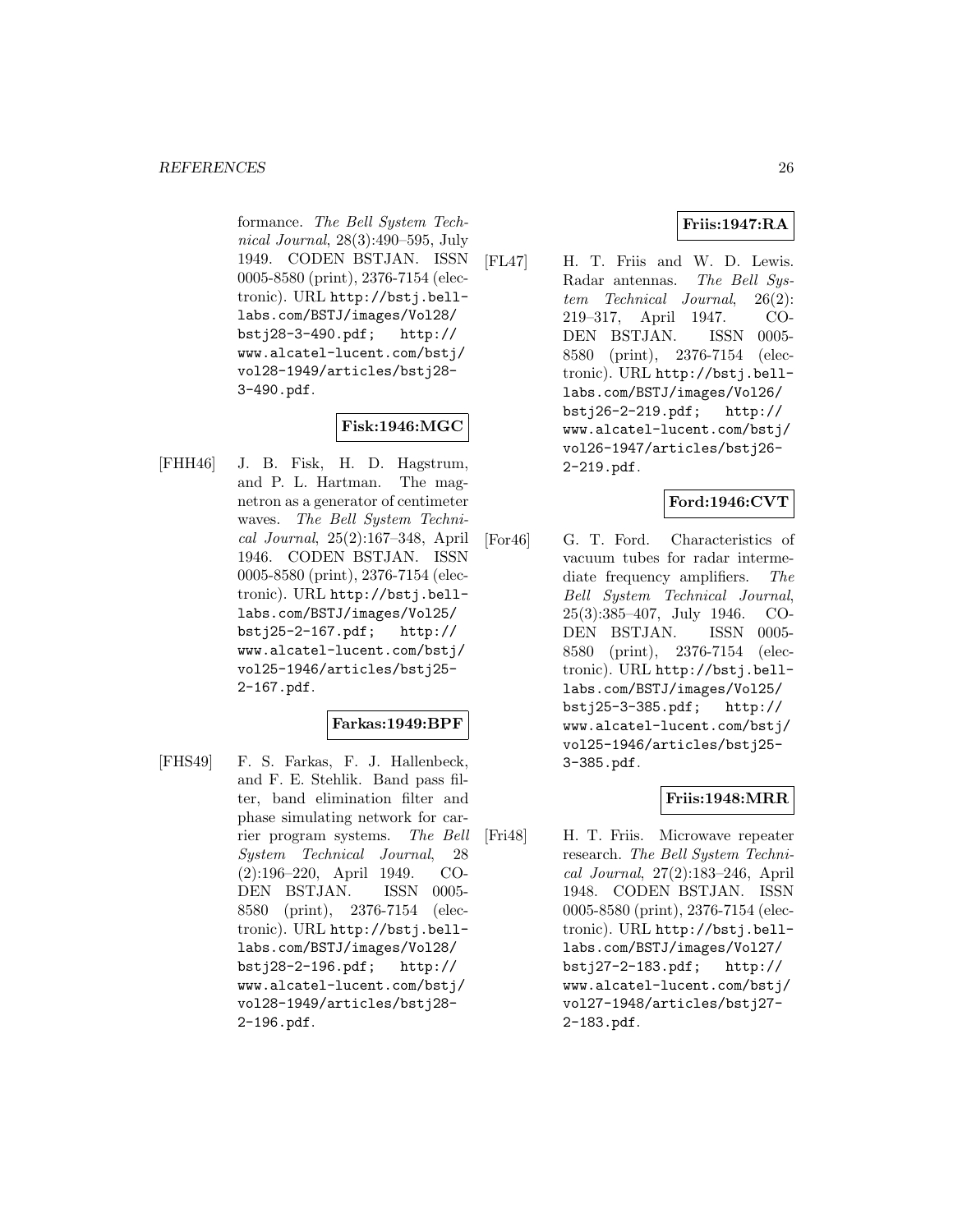# **Fry:1941:IM**

[Fry41] Thornton C. Fry. Industrial mathematics. The Bell System Technical Journal, 20(3):255–292, July 1941. CODEN BSTJAN. ISSN 0005-8580 (print), 2376-7154 (electronic). URL http://bstj.belllabs.com/BSTJ/images/Vol20/ bstj20-3-255.pdf; http:// www.alcatel-lucent.com/bstj/ vol20-1941/articles/bstj20- 3-255.pdf.

#### **Fuller:1946:SRC**

[Ful46] C. S. Fuller. Some recent contributions to synthetic rubber research. The Bell System Technical Journal, 25(3):351–384, July 1946. CODEN BSTJAN. ISSN 0005-8580 (print), 2376-7154 (electronic). URL http://bstj.belllabs.com/BSTJ/images/Vol25/ bstj25-3-351.pdf; http:// www.alcatel-lucent.com/bstj/ vol25-1946/articles/bstj25- 3-351.pdf.

#### **Green:1946:TFM**

[GFF46] E. I. Green, H. J. Fisher, and J. G. Ferguson. Techniques and facilities for microwave radar testing. The Bell System Technical Journal, 25(3):435–482, July 1946. CODEN BSTJAN. ISSN 0005-8580 (print), 2376-7154 (electronic). URL http://bstj.belllabs.com/BSTJ/images/Vol25/ bstj25-3-435.pdf; http:// www.alcatel-lucent.com/bstj/ vol25-1946/articles/bstj25- 3-435.pdf.

# **Goucher:1946:SGS**

[GHDR46] F. S. Goucher, J. R. Haynes, W. A. Depp, and E. J. Ryder. Spark gap switches for radar. The Bell System Technical Journal, 25(4):563–602, October 1946. CODEN BSTJAN. ISSN 0005-8580 (print), 2376-7154 (electronic). URL http://bstj.belllabs.com/BSTJ/images/Vol25/ bstj25-4-563.pdf; http:// www.alcatel-lucent.com/bstj/ vol25-1946/articles/bstj25- 4-563.pdf.

# **Gannett:1944:DCP**

[GK44] D. K. Gannett and Iden Kerney. The discernibility of changes in program band width. The Bell System Technical Journal, 23(1):1–10, January 1944. CO-DEN BSTJAN. ISSN 0005- 8580 (print), 2376-7154 (electronic). URL http://bstj.belllabs.com/BSTJ/images/Vol23/ bstj23-1-1.pdf; http://www. alcatel-lucent.com/bstj/vol23- 1944/articles/bstj23-1-1.pdf.

#### **Goodall:1947:TPC**

[Goo47] W. M. Goodall. Telephony by pulse code modulation. The Bell System Technical Journal, 26(3):395–409, July 1947. CO-DEN BSTJAN. ISSN 0005- 8580 (print), 2376-7154 (electronic). URL http://bstj.belllabs.com/BSTJ/images/Vol26/<br>bstj26-3-395.pdf; http://  $bstj26-3-395.pdf;$ www.alcatel-lucent.com/bstj/ vol26-1947/articles/bstj26- 3-395.pdf.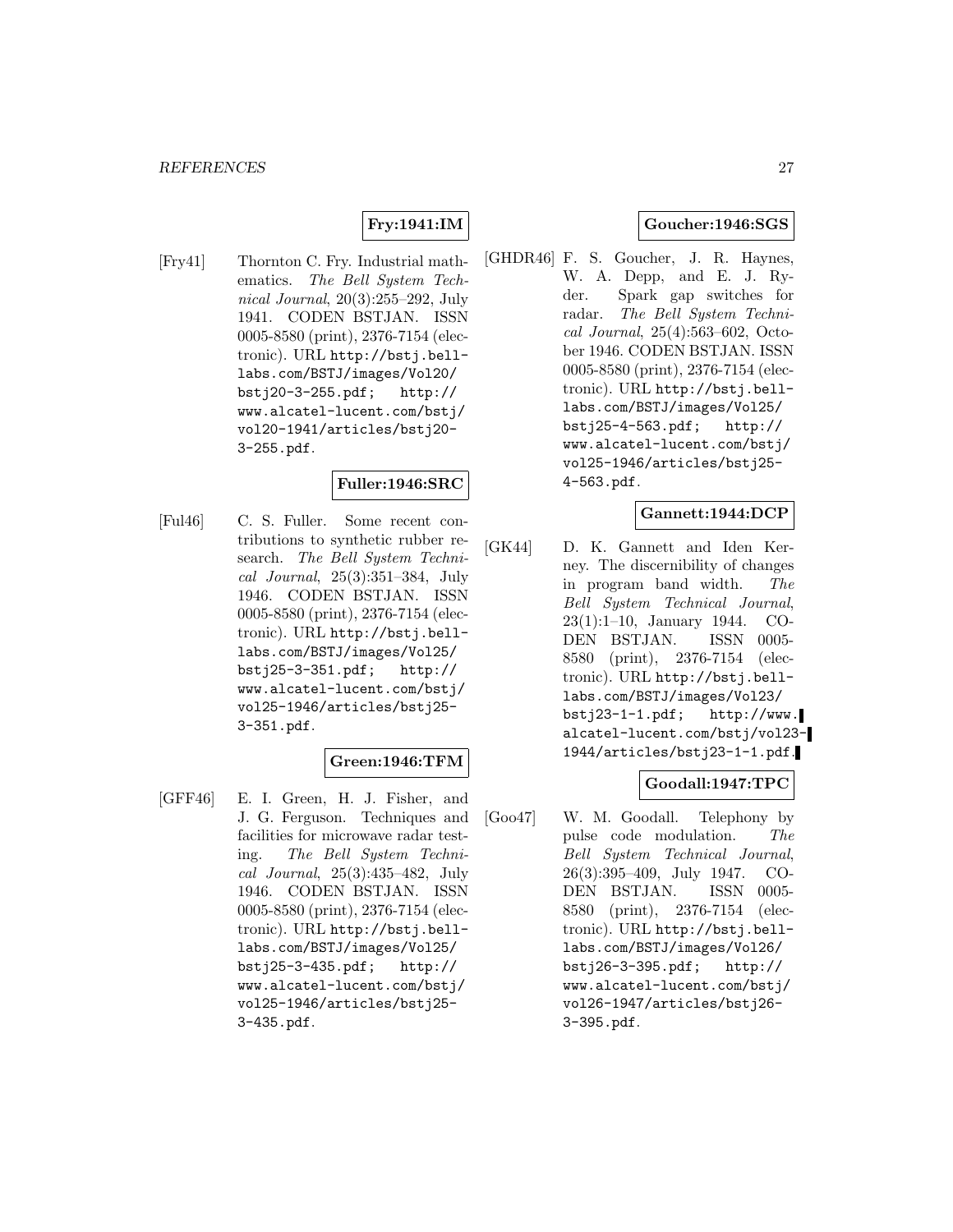#### **Gould:1940:CCC**

[Gou40] K. E. Gould. Crosstalk in coaxial cables — analysis based on short-circuited and open tertiaries. The Bell System Technical Journal, 19(3):341–357, July 1940. CODEN BSTJAN. ISSN 0005- 8580 (print), 2376-7154 (electronic). URL http://bstj.belllabs.com/BSTJ/images/Vol19/ bstj19-3-341.pdf; http:// www.alcatel-lucent.com/bstj/ vol19-1940/articles/bstj19- 3-341.pdf.

#### **Graham:1946:LST**

[Gra46] Robert E. Graham. Linear servo theory. The Bell System Technical Journal, 25(4):616–651, October 1946. CODEN BSTJAN. ISSN 0005-8580 (print), 2376-7154 (electronic). URL http://bstj.belllabs.com/BSTJ/images/Vol25/ bstj25-4-616.pdf; http:// www.alcatel-lucent.com/bstj/ vol25-1946/articles/bstj25- 4-616.pdf.

# **Greenidge:1944:MFP**

[Gre44] R. M. C. Greenidge. The mounting and fabrication of plated quartz crystal units. The Bell System Technical Journal, 23 (3):234–259, July 1944. CO-DEN BSTJAN. ISSN 0005- 8580 (print), 2376-7154 (electronic). URL http://bstj.belllabs.com/BSTJ/images/Vol23/ bstj23-3-234.pdf; http:// www.alcatel-lucent.com/bstj/ vol23-1944/articles/bstj23- 3-234.pdf.

# **Germer:1940:TDI**

[GS40] L. H. Germer and K. H. Storks. Technical digests: An interesting application of electron diffraction. The Bell System Technical Journal, 19(1):152–155, January 1940. CODEN BSTJAN. ISSN 0005-8580 (print), 2376-7154 (electronic). URL http://bstj.belllabs.com/BSTJ/images/Vol19/ bstj19-1-152.pdf; http:// www.alcatel-lucent.com/bstj/ vol19-1940/articles/bstj19- 1-152.pdf.

# **Gray:1948:ASL**

[GS48] Marion C. Gray and S. A. Schelkunoff. The approximate solution of linear differential equations. The Bell System Technical Journal, 27(2):350–364, April 1948. CODEN BSTJAN. ISSN 0005-8580 (print), 2376-7154 (electronic). URL http://bstj.belllabs.com/BSTJ/images/Vol27/ bstj27-2-350.pdf; http:// www.alcatel-lucent.com/bstj/ vol27-1948/articles/bstj27- 2-350.pdf.

# **Hartley:1941:SSD**

[Har41] R. V. L. Hartley. Steady state delay as related to aperiodic signals. The Bell System Technical Journal, 20(2):222–234, April 1941. CODEN BSTJAN. ISSN 0005-8580 (print), 2376-7154 (electronic). URL http://bstj.belllabs.com/BSTJ/images/Vol20/ bstj20-2-222.pdf; http:// www.alcatel-lucent.com/bstj/ vol20-1941/articles/bstj20- 2-222.pdf.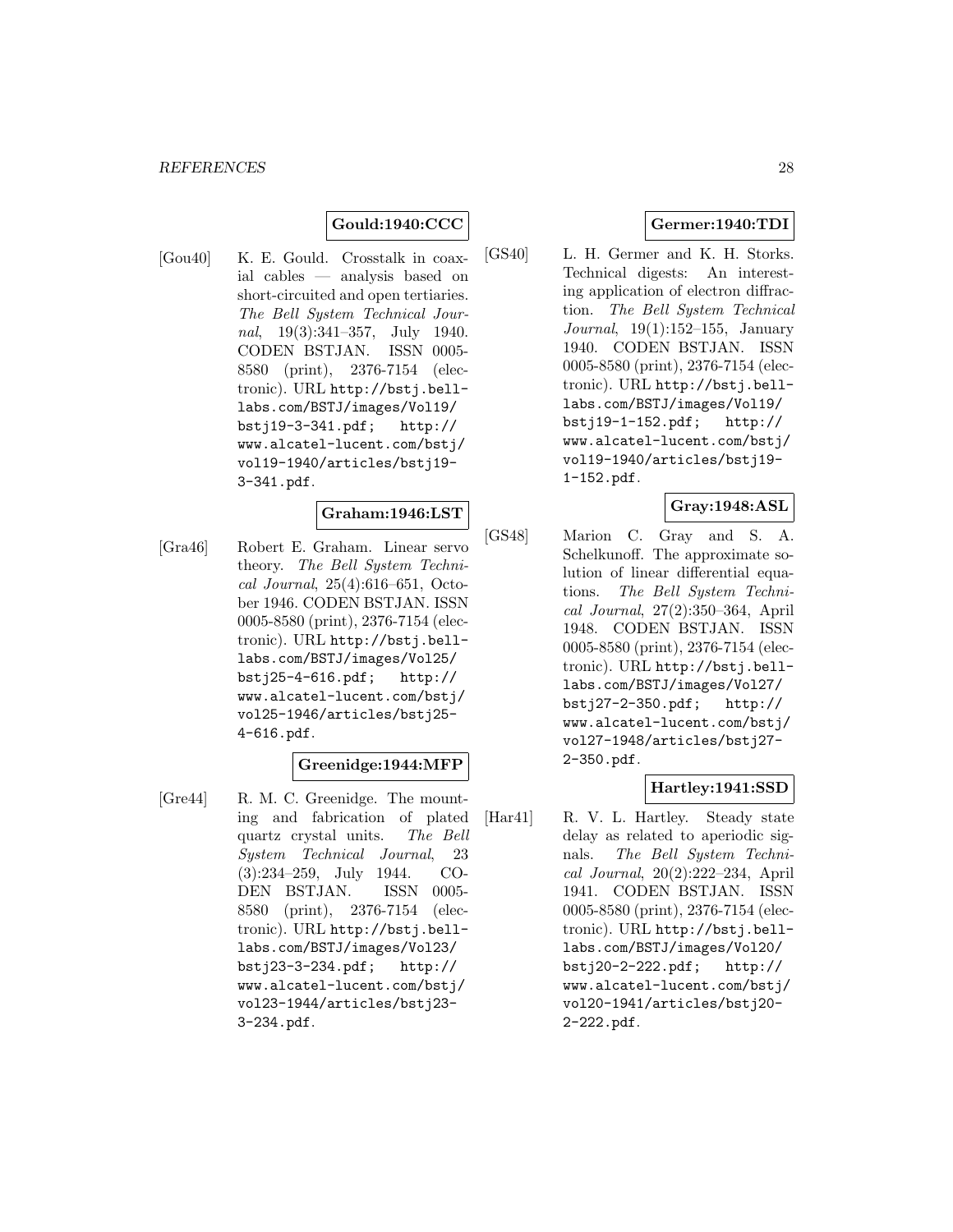# **Harrison:1945:MPI**

[Har45] C. W. Harrison. The measurement of the performance index of quartz plates. The Bell System Technical Journal, 24(2):217–252, April 1945. CODEN BSTJAN. ISSN 0005-8580 (print), 2376-7154 (electronic). URL http://bstj.belllabs.com/BSTJ/images/Vol24/ bstj24-2-217.pdf; http:// www.alcatel-lucent.com/bstj/ vol24-1945/articles/bstj24- 2-217.pdf.

#### **Hebbert:1941:TCT**

[Heb41] C. M. Hebbert. The transmission characteristics of toll telephone cables at carrier frequencies. The Bell System Technical Journal, 20(3):293–330, July 1941. CODEN BSTJAN. ISSN 0005-8580 (print), 2376-7154 (electronic). URL http://bstj.belllabs.com/BSTJ/images/Vol20/ bstj20-3-293.pdf; http:// www.alcatel-lucent.com/bstj/ vol20-1941/articles/bstj20- 3-293.pdf.

#### **Heising:1940:REL**

[Hei40] R. A. Heising. Radio extension links to the telephone system. The Bell System Technical Journal, 19(4):611–646, October 1940. CODEN BSTJAN. ISSN 0005-8580 (print), 2376-7154 (electronic). URL http://bstj.belllabs.com/BSTJ/images/Vol19/ bstj19-4-611.pdf; http:// www.alcatel-lucent.com/bstj/ vol19-1940/articles/bstj19- 4-611.pdf.

# **Herring:1949:TTP**

[Her49] Conyers Herring. Theory of transient phenomena in the transport of holes in an excess semiconductor. The Bell System Technical Journal, 28(3):401–427, July 1949. CODEN BSTJAN. ISSN 0005-8580 (print), 2376-7154 (electronic). URL http://bstj.belllabs.com/BSTJ/images/Vol28/ bstj28-3-401.pdf; http:// www.alcatel-lucent.com/bstj/ vol28-1949/articles/bstj28- 3-401.pdf.

#### **Hollenberg:1949:EOA**

[Hol49] A. V. Hollenberg. Experimental observation of amplification by interaction between two electron streams. The Bell System Technical Journal,  $28(1):52-58$ , January 1949. CODEN BSTJAN. ISSN 0005-8580 (print), 2376-7154 (electronic). URL http://bstj.belllabs.com/BSTJ/images/Vol28/ bstj28-1-52.pdf; http://www. alcatel-lucent.com/bstj/vol28- 1949/articles/bstj28-1-52.pdf.

# **Hoyt:1947:PFM**

[Hoy47] Ray S. Hoyt. Probability functions for the modulus and angle of the normal complex variate. The Bell System Technical Journal, 26(2):318–359, April 1947. CODEN BSTJAN. ISSN 0005-8580 (print), 2376-7154 (electronic). URL http://bstj.belllabs.com/BSTJ/images/Vol26/<br>bstj26-2-318.pdf; http://  $bstj26-2-318.pdf;$ www.alcatel-lucent.com/bstj/ vol26-1947/articles/bstj26- 2-318.pdf.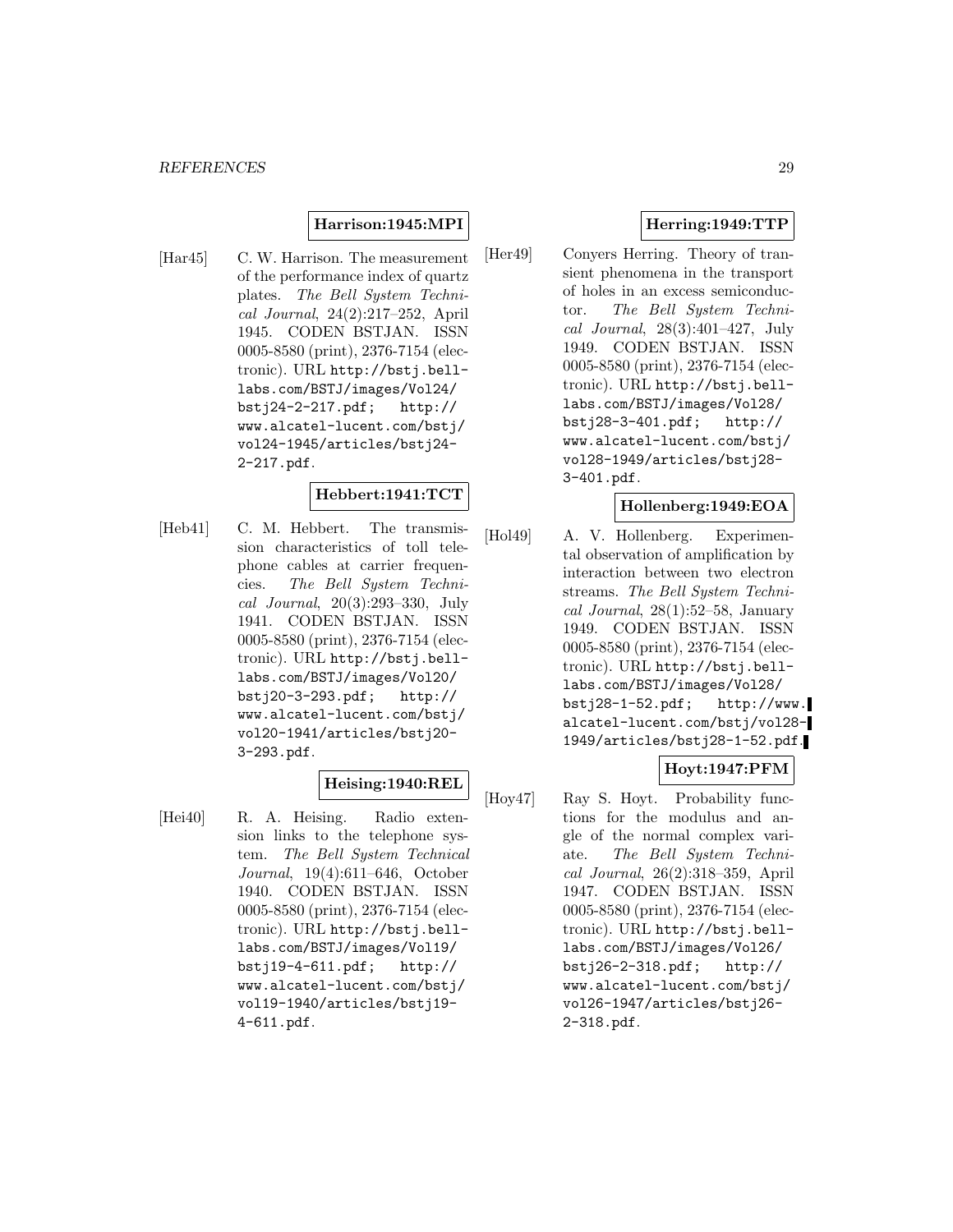#### **Johnson:1946:DT**

[Joh46] K. S. Johnson. Decibel tables. The Bell System Technical Journal, 25(1):158, January 1946. CODEN BSTJAN. ISSN 0005-8580 (print), 2376-7154 (electronic). URL http://bstj.belllabs.com/BSTJ/images/Vol25/ bstj25-1-158.pdf; http:// www.alcatel-lucent.com/bstj/ vol25-1946/articles/bstj25- 1-158.pdf.

# **Jones:1946:PCV**

[JP46] T. A. Jones and K. W. Pfleger. Performance characteristics of various carrier telegraph methods. The Bell System Technical Journal, 25(3):483–531, July 1946. CODEN BSTJAN. ISSN 0005- 8580 (print), 2376-7154 (electronic). URL http://bstj.belllabs.com/BSTJ/images/Vol25/ bstj25-3-483.pdf; http:// www.alcatel-lucent.com/bstj/ vol25-1946/articles/bstj25- 3-483.pdf.

#### **Keeling:1942:UDS**

[KC42] D. B. Keeling and L. E. Cisne. Using double sampling inspection in a manufacturing plant. The Bell System Technical Journal, 21(1):37–50, June 1942. CO-DEN BSTJAN. ISSN 0005- 8580 (print), 2376-7154 (electronic). URL http://bstj.belllabs.com/BSTJ/images/Vol21/ bstj21-1-37.pdf; http://www. alcatel-lucent.com/bstj/vol21- 1942/articles/bstj21-1-37.pdf.

#### **Kock:1948:MDL**

[Koc48] Winston E. Kock. Metallic delay lenses. The Bell System Technical Journal,  $27(1):58-82$ , January 1948. CODEN BSTJAN. ISSN 0005-8580 (print), 2376-7154 (electronic). URL http://bstj.belllabs.com/BSTJ/images/Vol27/ bstj27-1-58.pdf; http://www. alcatel-lucent.com/bstj/vol27- 1948/articles/bstj27-1-58.pdf.

#### **Kinzer:1947:EPS**

[KW47a] J. P. Kinzer and I. G. Wilson. End plate and side wall currents in circular cylinder cavity resonator. The Bell System Technical Journal, 26(1):31–79 (1 plate), January 1947. CODEN BSTJAN. ISSN 0005-8580 (print), 2376-7154 (electronic). URL http://bstj.belllabs.com/BSTJ/images/Vol26/ bstj26-1-31.pdf; http://www. alcatel-lucent.com/bstj/vol26- 1947/articles/bstj26-1-31.pdf.

#### **Kinzer:1947:SRC**

[KW47b] J. P. Kinzer and I. G. Wilson. Some results on cylindrical cavity resonators. The Bell System Technical Journal, 26(3):410– 445 (1 plate), July 1947. CO-DEN BSTJAN. ISSN 0005- 8580 (print), 2376-7154 (electronic). URL http://bstj.belllabs.com/BSTJ/images/Vol26/<br>bstj26-3-410.pdf; http://  $bstj26-3-410.pdf;$ www.alcatel-lucent.com/bstj/ vol26-1947/articles/bstj26- 3-410.pdf.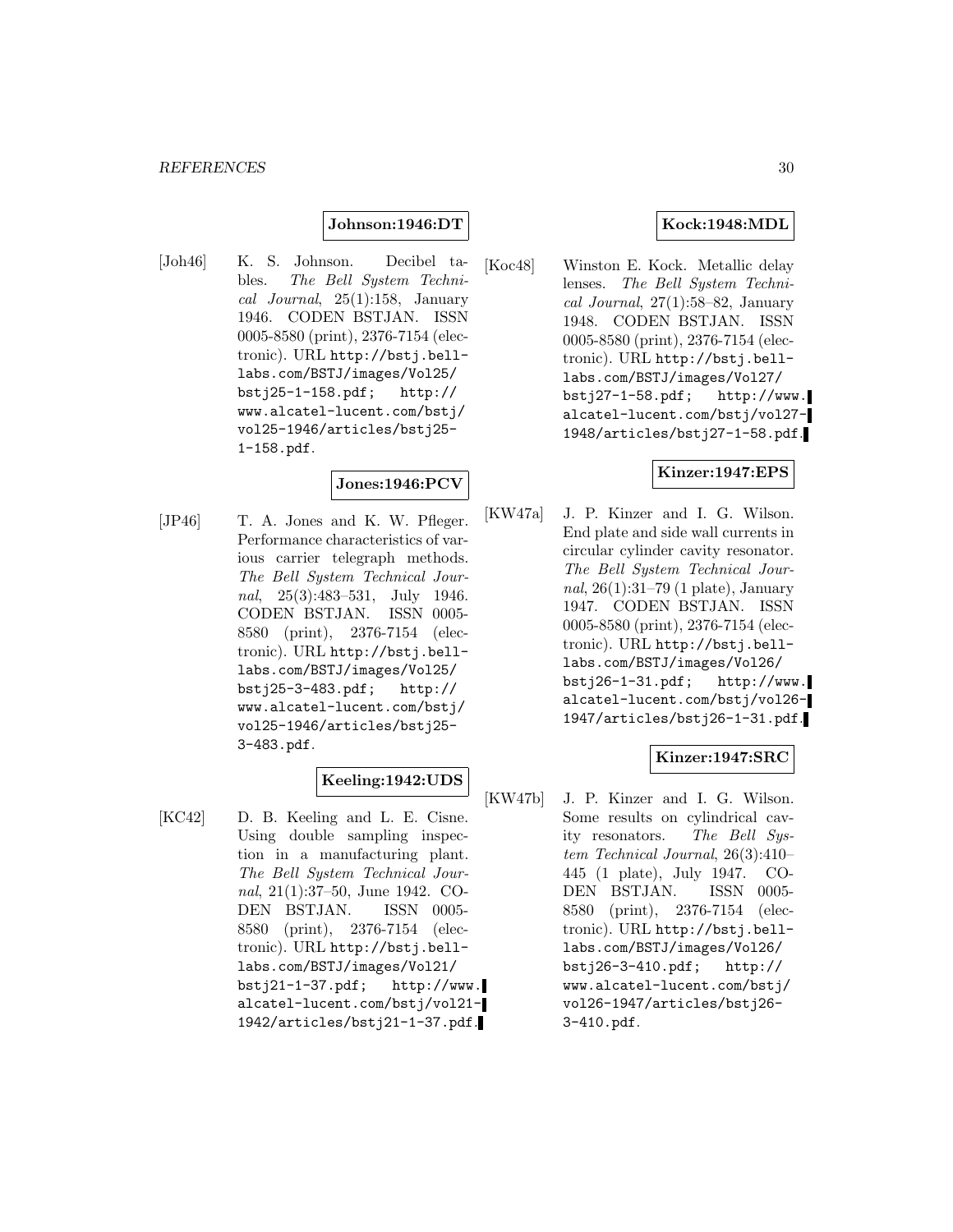#### **LeCorbeiller:1943:EWR**

[LeC43] P. LeCorbeiller. Electromagnetic waves: Review of S. A. Schelkunoff's book. The Bell System Technical Journal, 22(3): 393–396, October 1943. CO-DEN BSTJAN. ISSN 0005- 8580 (print), 2376-7154 (electronic). URL http://bstj.belllabs.com/BSTJ/images/Vol22/ bstj22-3-393.pdf; http:// www.alcatel-lucent.com/bstj/ vol22-1943/articles/bstj22- 3-393.pdf.

#### **Leutritz:1946:WSC**

[Leu46] John Leutritz, Jr. A wood soil contact culture technique for laboratory study of wooddestroying fungi, wood decay and wood preservation. The Bell System Technical Journal, 25(1): 102–135, January 1946. CO-DEN BSTJAN. ISSN 0005- 8580 (print), 2376-7154 (electronic). URL http://bstj.belllabs.com/BSTJ/images/Vol25/ bstj25-1-102.pdf; http:// www.alcatel-lucent.com/bstj/ vol25-1946/articles/bstj25- 1-102.pdf.

#### **Legg:1940:CPM**

[LG40] V. E. Legg and F. J. Given. Compressed powered molybdenum permalloy for high quality inductance coils. The Bell System Technical Journal, 19(3):385–406, July 1940. CODEN BSTJAN. ISSN 0005-8580 (print), 2376-7154 (electronic). URL http://bstj.belllabs.com/BSTJ/images/Vol19/ bstj19-3-385.pdf; http://

www.alcatel-lucent.com/bstj/ vol19-1940/articles/bstj19- 3-385.pdf.

#### **Little:1941:ITW**

[Lit41] J. S. Little. Insulation of telephone wire with paper pulp. The Bell System Technical Journal, 20 (1):82–94, January 1941. CO-DEN BSTJAN. ISSN 0005- 8580 (print), 2376-7154 (electronic). URL http://bstj.belllabs.com/BSTJ/images/Vol20/ bstj20-1-82.pdf; http://www. alcatel-lucent.com/bstj/vol20- 1941/articles/bstj20-1-82.pdf.

# **Lozier:1947:SAP**

[Loz47] J. C. Lozier. Spectrum analysis of pulse modulated waves. The Bell System Technical Journal, 26(2):360–387, April 1947. CODEN BSTJAN. ISSN 0005- 8580 (print), 2376-7154 (electronic). URL http://bstj.belllabs.com/BSTJ/images/Vol26/ bstj26-2-360.pdf; http:// www.alcatel-lucent.com/bstj/ vol26-1947/articles/bstj26- 2-360.pdf.

#### **Leconte:1949:CSC**

[LPSW49] R. A. Leconte, D. B. Penick, C. W. Schramm, and A. J. Wier. A carrier system for 8000-cycle program transmission. The Bell System Technical Journal, 28 (2):165–180, April 1949. CO-DEN BSTJAN. ISSN 0005- 8580 (print), 2376-7154 (electronic). URL http://bstj.belllabs.com/BSTJ/images/Vol28/ bstj28-2-165.pdf; http://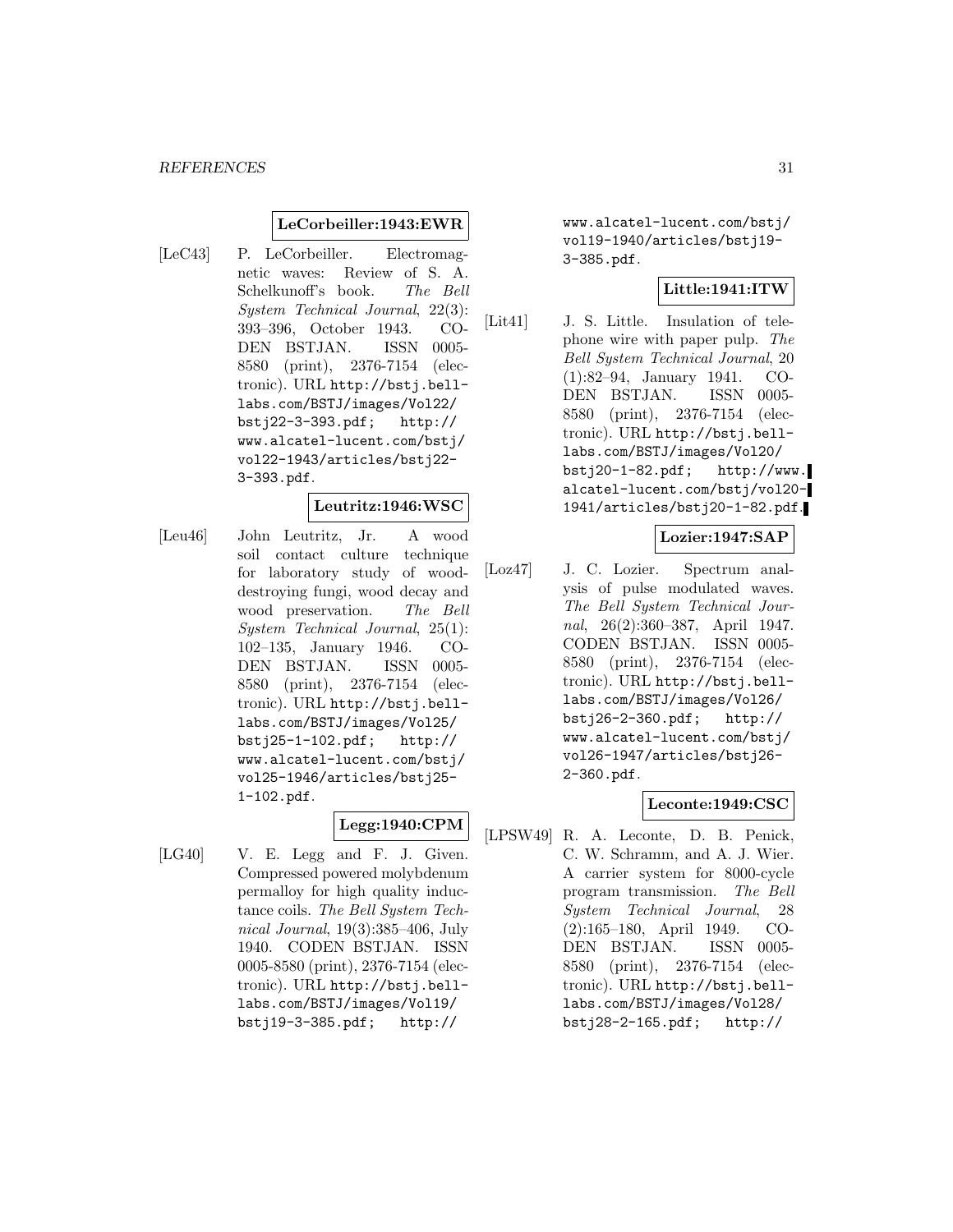www.alcatel-lucent.com/bstj/ vol28-1949/articles/bstj28- 2-165.pdf.

# **Lewis:1948:NRB**

[LT48] W. D. Lewis and L. C. Tillotson. A non-reflecting branching filter for microwaves. The Bell System Technical Journal, 27 (1):83–95, January 1948. CO-DEN BSTJAN. ISSN 0005- 8580 (print), 2376-7154 (electronic). URL http://bstj.belllabs.com/BSTJ/images/Vol27/ bstj27-1-83.pdf; http://www. alcatel-lucent.com/bstj/vol27- 1948/articles/bstj27-1-83.pdf.

#### **MacColl:1943:FEE**

[Mac43] L. A. MacColl. The fundamental equations of electron motion. Dynamics of high speed particles. The Bell System Technical Journal, 22(2):153–177, July 1943. CODEN BSTJAN. ISSN 0005-8580 (print), 2376-7154 (electronic). URL http://bstj.belllabs.com/BSTJ/images/Vol22/ bstj22-2-153.pdf; http:// www.alcatel-lucent.com/bstj/ vol22-1943/articles/bstj22- 2-153.pdf.

#### **Marrison:1948:EQC**

[Mar48] Warren A. Marrison. The evolution of the quartz crystal clock. The Bell System Technical Journal, 27(3):510–588, July 1948. CODEN BSTJAN. ISSN 0005- 8580 (print), 2376-7154 (electronic). URL http://bstj.belllabs.com/BSTJ/images/Vol27/ bstj27-3-510.pdf; http://

www.alcatel-lucent.com/bstj/ vol27-1948/articles/bstj27- 3-510.pdf.

#### **Mason:1940:LTC**

[Mas40] W. P. Mason. Low temperature coefficient quartz crystals. The Bell System Technical Journal, 19(1):74–93, January 1940. CODEN BSTJAN. ISSN 0005- 8580 (print), 2376-7154 (electronic). URL http://bstj.belllabs.com/BSTJ/images/Vol19/ bstj19-1-74.pdf; http://www. alcatel-lucent.com/bstj/vol19- 1940/articles/bstj19-1-74.pdf.

# **Mason:1941:EMA**

[Mas41] W. P. Mason. Electrical and mechanical analogies. The Bell System Technical Journal, 20(4): 405–414, October 1941. CO-DEN BSTJAN. ISSN 0005- 8580 (print), 2376-7154 (electronic). URL http://bstj.belllabs.com/BSTJ/images/Vol20/ bstj20-4-405.pdf; http:// www.alcatel-lucent.com/bstj/ vol20-1941/articles/bstj20- 4-405.pdf.

# **Mason:1943:QCA**

[Mas43] W. P. Mason. Quartz crystal applications. The Bell System Technical Journal, 22(2):178–223, July 1943. CODEN BSTJAN. ISSN 0005-8580 (print), 2376-7154 (electronic). URL http://bstj.belllabs.com/BSTJ/images/Vol22/<br>bstj22-2-178.pdf; http://  $bstj22-2-178.pdf;$ www.alcatel-lucent.com/bstj/ vol22-1943/articles/bstj22- 2-178.pdf.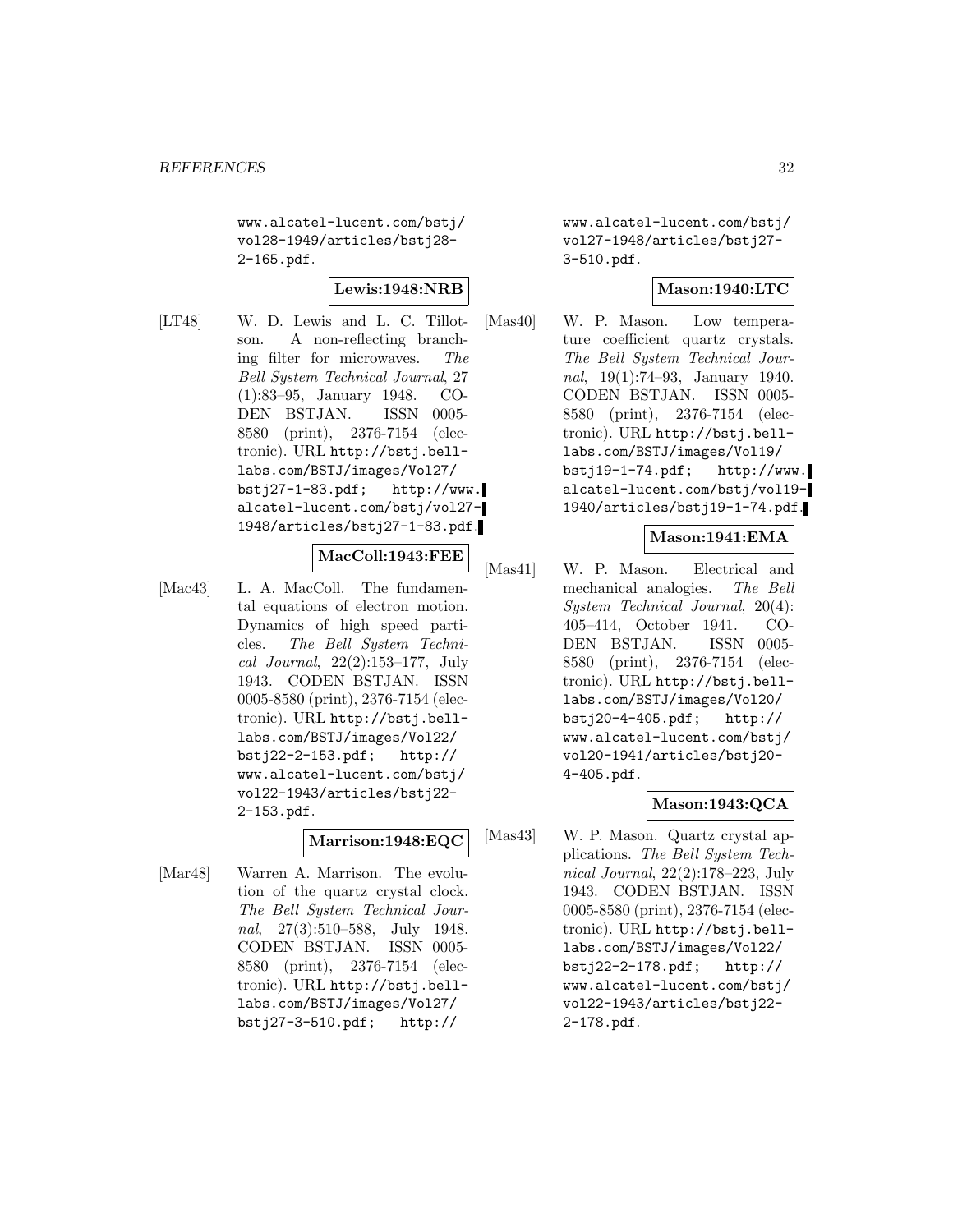# **Mason:1947:FSO**

[Mas47] W. P. Mason. First and second order equations for piezoelectric crystals expressed in tensor form. The Bell System Techni $cal Journal, 26(1):80-138, January$ 1947. CODEN BSTJAN. ISSN 0005-8580 (print), 2376-7154 (electronic). URL http://bstj.belllabs.com/BSTJ/images/Vol26/ bstj26-1-80.pdf; http://www. alcatel-lucent.com/bstj/vol26- 1947/articles/bstj26-1-80.pdf.

#### **Matte:1940:ACT**

[Mat40] A. L. Matte. Advances in carrier telegraph transmission. The Bell System Technical Journal, 19 (2):161–208, April 1940. CO-DEN BSTJAN. ISSN 0005- 8580 (print), 2376-7154 (electronic). URL http://bstj.belllabs.com/BSTJ/images/Vol19/ bstj19-2-161.pdf; http:// www.alcatel-lucent.com/bstj/ vol19-1940/articles/bstj19- 2-161.pdf.

#### **McSkimin:1944:TAM**

[McS44] H. J. McSkimin. Theoretical analysis of modes of vibration for isotropic rectangular plates having all surfaces free. The Bell System Technical Journal, 23 (2):151–177, April 1944. CO-DEN BSTJAN. ISSN 0005- 8580 (print), 2376-7154 (electronic). URL http://bstj.belllabs.com/BSTJ/images/Vol23/ bstj23-2-151.pdf; http:// www.alcatel-lucent.com/bstj/ vol23-1944/articles/bstj23- 2-151.pdf.

# **Mindlin:1945:DPC**

[Min45] Raymond D. Mindlin. Dynamics of package cushioning. The Bell System Technical Journal, 24 (3):353–461, July/October 1945. CODEN BSTJAN. ISSN 0005- 8580 (print), 2376-7154 (electronic). URL http://bstj.belllabs.com/BSTJ/images/Vol24/ bstj24-3-353.pdf; http:// www.alcatel-lucent.com/bstj/ vol24-1945/articles/bstj24- 3-353.pdf.

#### **Morrison:1947:RR**

[Mor47] L. W. Morrison, Jr. The radar receiver. The Bell System Technical Journal, 26(4):693–817, October 1947. CODEN BSTJAN. ISSN 0005-8580 (print), 2376-7154 (electronic). URL http://bstj.belllabs.com/BSTJ/images/Vol26/ bstj26-4-693.pdf; http:// www.alcatel-lucent.com/bstj/ vol26-1947/articles/bstj26- 4-693.pdf.

#### **Mott:1944:IRT**

[Mot44] E. E. Mott. Indicial response of telephone receivers. The Bell System Technical Journal, 23 (2):135–150, April 1944. CO-DEN BSTJAN. ISSN 0005- 8580 (print), 2376-7154 (electronic). URL http://bstj.belllabs.com/BSTJ/images/Vol23/<br>bstj23-2-135.pdf; http://  $bstj23-2-135.pdf;$ www.alcatel-lucent.com/bstj/ vol23-1944/articles/bstj23- 2-135.pdf.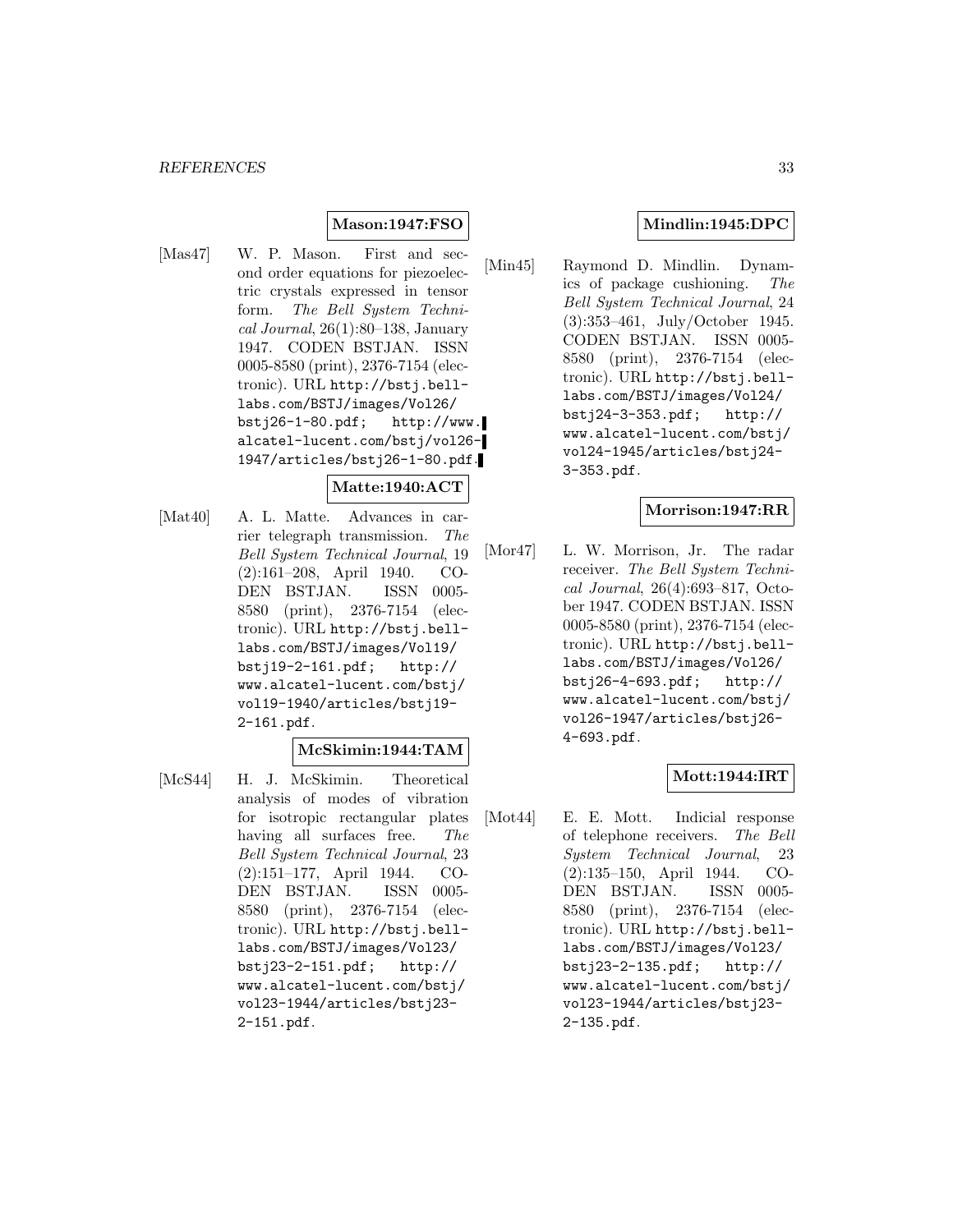#### **Meacham:1948:EMP**

[MP48] L. A. Meacham and E. Peterson. An experimental multichannel pulse code modulation system of toll quality. The Bell System Technical Journal, 27(1):1–43, January 1948. CODEN BSTJAN. ISSN 0005-8580 (print), 2376-7154 (electronic). URL http://bstj.belllabs.com/BSTJ/images/Vol27/  $bsti27-1-1.pdf;$  http://www. alcatel-lucent.com/bstj/vol27- 1948/articles/bstj27-1-1.pdf.

# **Mason:1940:EWF**

[MS40] W. P. Mason and R. A. Sykes. Electrical wave filters employing crystals with normal and divided electrodes. The Bell System Technical Journal, 19 (2):221–248, April 1940. CO-DEN BSTJAN. ISSN 0005- 8580 (print), 2376-7154 (electronic). URL http://bstj.belllabs.com/BSTJ/images/Vol19/ bstj19-2-221.pdf; http:// www.alcatel-lucent.com/bstj/ vol19-1940/articles/bstj19- 2-221.pdf.

# **Mueller:1947:PA**

[MT47] G. E. Mueller and W. A. Tyrrell. Polyrod antennas. The Bell System Technical Journal, 26(4): 837–851, October 1947. CO-DEN BSTJAN. ISSN 0005- 8580 (print), 2376-7154 (electronic). URL http://bstj.belllabs.com/BSTJ/images/Vol26/ bstj26-4-837.pdf; http:// www.alcatel-lucent.com/bstj/ vol26-1947/articles/bstj26- 4-837.pdf.

# **Muller:1948:TMS**

[Mul48] J. T. Muller. Transients in mechanical systems. The Bell System Technical Journal, 27(4): 657–683, October 1948. CO-DEN BSTJAN. ISSN 0005- 8580 (print), 2376-7154 (electronic). URL http://bstj.belllabs.com/BSTJ/images/Vol27/ bstj27-4-657.pdf; http:// www.alcatel-lucent.com/bstj/ vol27-1948/articles/bstj27- 4-657.pdf.

#### **Mumford:1948:MFF**

[Mum48] W. W. Mumford. Maximallyflat filters in waveguide. The Bell System Technical Journal, 27 (4):684–713, October 1948. CO-DEN BSTJAN. ISSN 0005- 8580 (print), 2376-7154 (electronic). URL http://bstj.belllabs.com/BSTJ/images/Vol27/ bstj27-4-684.pdf; http:// www.alcatel-lucent.com/bstj/ vol27-1948/articles/bstj27- 4-684.pdf.

#### **Mumford:1949:BBM**

[Mum49] W. W. Mumford. A broad-band microwave noise source. The Bell System Technical Journal, 28(4): 608–618, October 1949. CO-DEN BSTJAN. ISSN 0005- 8580 (print), 2376-7154 (electronic). URL http://bstj.belllabs.com/BSTJ/images/Vol28/<br>bstj28-4-608.pdf; http://  $bstj28-4-608.pdf;$ www.alcatel-lucent.com/bstj/ vol28-1949/articles/bstj28- 4-608.pdf.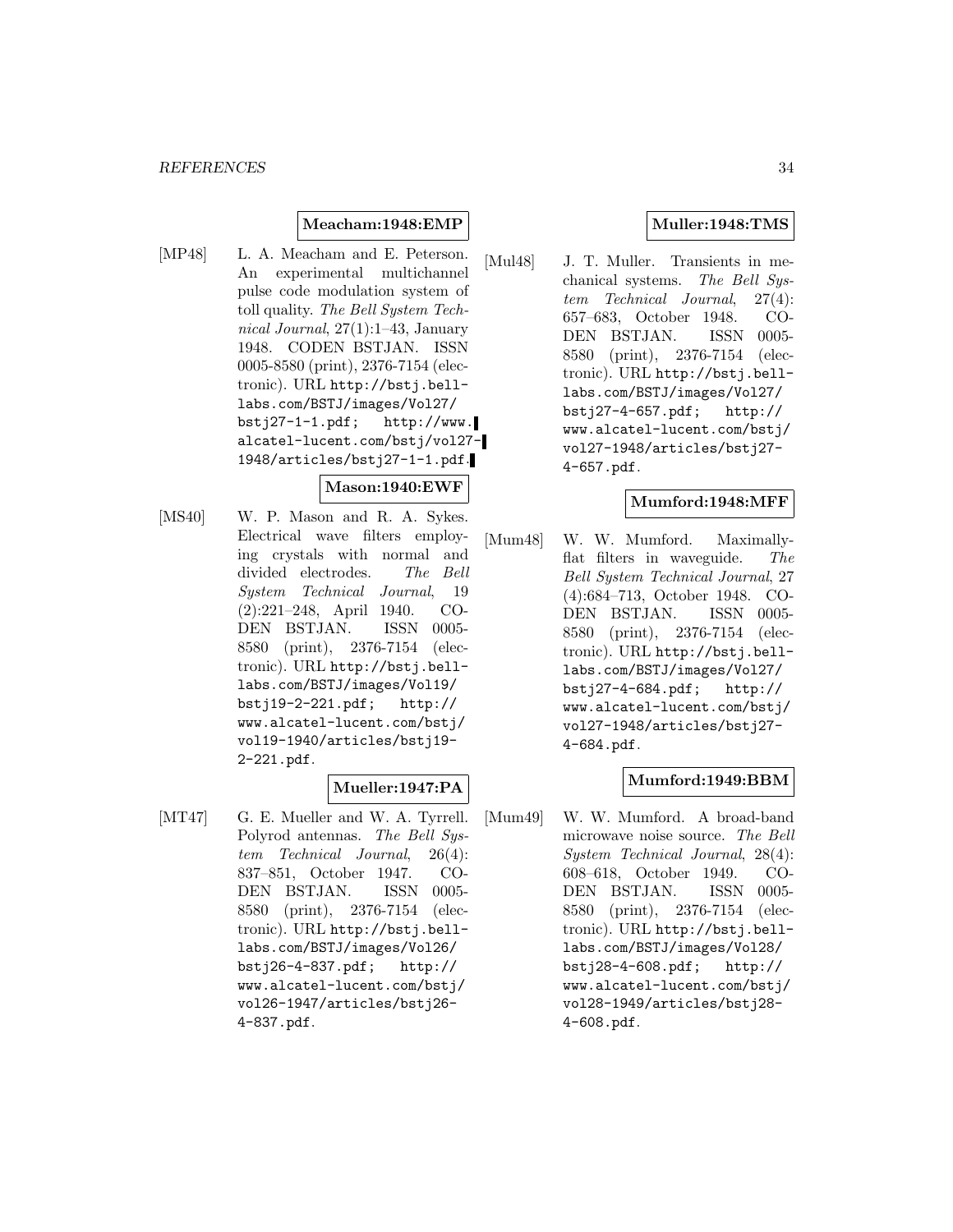# **Nyquist:1940:EQC**

[NP40] H. Nyquist and K. W. Pfleger. Effect of the quadrature component in single sideband transmission. The Bell System Technical Journal, 19(1):63–73, January 1940. CODEN BSTJAN. ISSN 0005-8580 (print), 2376-7154 (electronic). URL http://bstj.belllabs.com/BSTJ/images/Vol19/ bstj19-1-63.pdf; http://www. alcatel-lucent.com/bstj/vol19- 1940/articles/bstj19-1-63.pdf.

# **Padowicz:1942:DDH**

[Pad42] H. N. Padowicz. Diamond dies for high-speed drawing of copper wire. The Bell System Technical Journal, 21(1):20–36, June 1942. CODEN BSTJAN. ISSN 0005-8580 (print), 2376-7154 (electronic). URL http://bstj.belllabs.com/BSTJ/images/Vol21/ bstj21-1-20.pdf; http://www. alcatel-lucent.com/bstj/vol21- 1942/articles/bstj21-1-20.pdf.

#### **Peterson:1946:CPR**

[Pet46] E. Peterson. Coil pulsers for radar. The Bell System Technical Journal, 25(4):603–615, October 1946. CODEN BSTJAN. ISSN 0005-8580 (print), 2376-7154 (electronic). URL http://bstj.belllabs.com/BSTJ/images/Vol25/ bstj25-4-603.pdf; http:// www.alcatel-lucent.com/bstj/ vol25-1946/articles/bstj25- 4-603.pdf.

#### **Peterson:1948:ECL**

[Pet48] Liss C. Peterson. Equivalent circuits of linear active four-terminal networks. The Bell System Technical Journal, 27(4):593–622, October 1948. CODEN BSTJAN. ISSN 0005-8580 (print), 2376-7154 (electronic). URL http://bstj.belllabs.com/BSTJ/images/Vol27/ bstj27-4-593.pdf; http:// www.alcatel-lucent.com/bstj/ vol27-1948/articles/bstj27- 4-593.pdf.

#### **Pierce:1949:NTH**

[PH49] J. R. Pierce and W. B. Hebenstreit. A new type of highfrequency amplifier. The Bell System Technical Journal, 28 (1):33–51, January 1949. CO-DEN BSTJAN. ISSN 0005- 8580 (print), 2376-7154 (electronic). URL http://bstj.belllabs.com/BSTJ/images/Vol28/ bstj28-1-33.pdf; http://www. alcatel-lucent.com/bstj/vol28- 1949/articles/bstj28-1-33.pdf.

#### **Pierce:1943:NTL**

[Pie43] J. R. Pierce. A note on the transmission line equation in terms of impedance. The Bell System Technical Journal, 22(2):263–265, July 1943. CODEN BSTJAN. ISSN 0005-8580 (print), 2376-7154 (electronic). URL http://bstj.belllabs.com/BSTJ/images/Vol22/ bstj22-2-263.pdf; http:// www.alcatel-lucent.com/bstj/ vol22-1943/articles/bstj22- 2-263.pdf.

#### **Pierce:1945:PLE**

[Pie45] J. R. Pierce. Physical limitations in electron ballistics. The Bell System Technical Journal, 24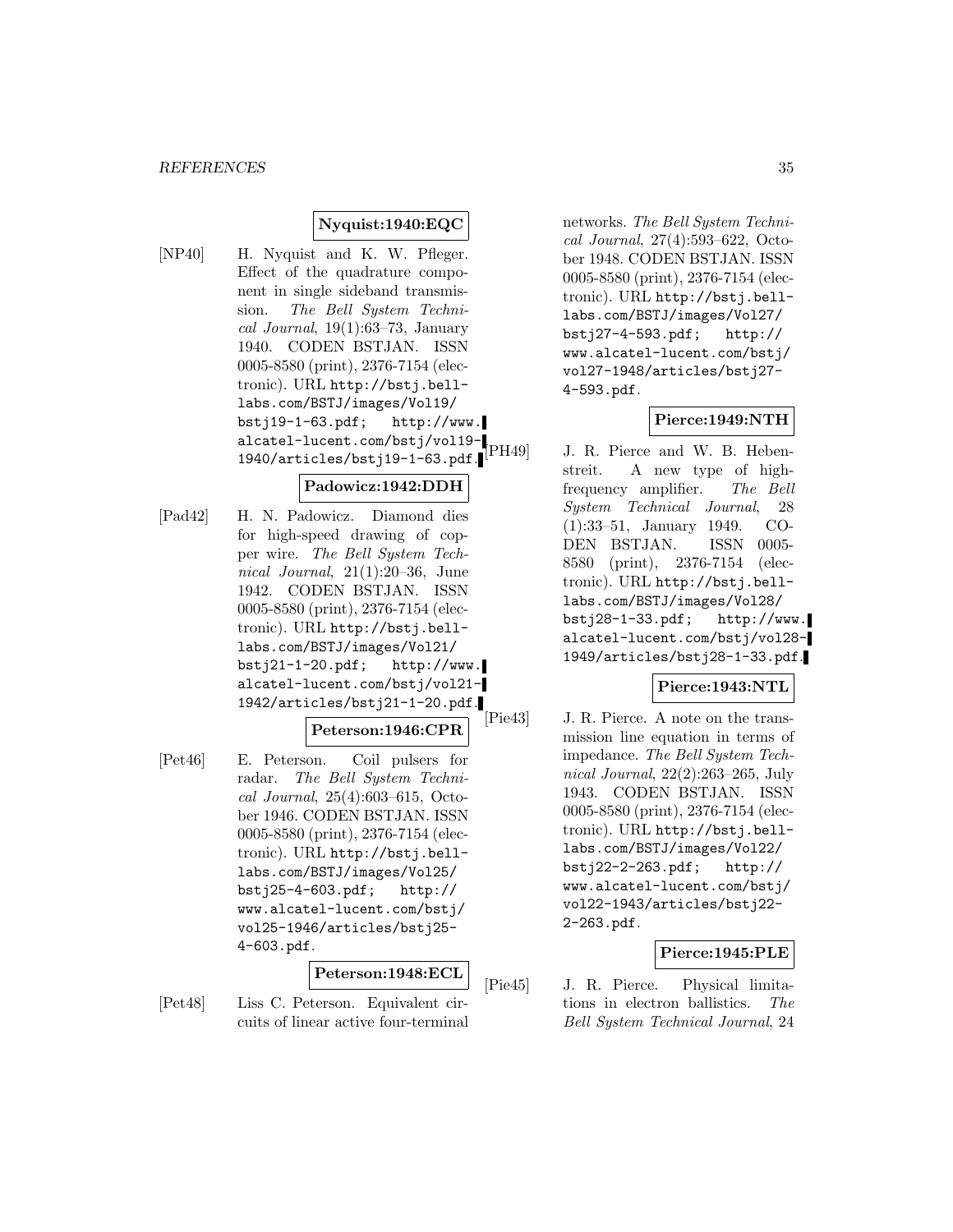(3):305–321, July/October 1945. CODEN BSTJAN. ISSN 0005- 8580 (print), 2376-7154 (electronic). URL http://bstj.belllabs.com/BSTJ/images/Vol24/ bstj24-3-305.pdf; http:// www.alcatel-lucent.com/bstj/ vol24-1945/articles/bstj24- 3-305.pdf.

# **Pierce:1948:NRE**

[Pie48a] J. R. Pierce. Noise in resistances and electron streams. The Bell System Technical Journal, 27 (1):158–174, January 1948. CO-DEN BSTJAN. ISSN 0005- 8580 (print), 2376-7154 (electronic). URL http://bstj.belllabs.com/BSTJ/images/Vol27/ bstj27-1-158.pdf; http:// www.alcatel-lucent.com/bstj/ vol27-1948/articles/bstj27- 1-158.pdf.

#### **Pierce:1948:TFT**

[Pie48b] J. R. Pierce. Transverse fields in traveling-wave tubes. The Bell System Technical Journal, 27(4): 732–746, October 1948. CO-DEN BSTJAN. ISSN 0005- 8580 (print), 2376-7154 (electronic). URL http://bstj.belllabs.com/BSTJ/images/Vol27/ bstj27-4-732.pdf; http:// www.alcatel-lucent.com/bstj/ vol27-1948/articles/bstj27- 4-732.pdf.

#### **Polkinghorn:1940:SSM**

[Pol40] F. A. Polkinghorn. A single sideband musa receiving system for commercial operation on transatlantic radio telephone circuits.

The Bell System Technical Journal, 19(2):306–335, April 1940. CODEN BSTJAN. ISSN 0005- 8580 (print), 2376-7154 (electronic). URL http://bstj.belllabs.com/BSTJ/images/Vol19/ bstj19-2-306.pdf; http:// www.alcatel-lucent.com/bstj/ vol19-1940/articles/bstj19- 2-306.pdf.

#### **Pomeroy:1947:PMI**

[Pom47] Allen F. Pomeroy. Precision measurement of impedance mismatches in waveguide. The Bell System Technical Journal, 26(3):446–459, July 1947. CO-DEN BSTJAN. ISSN 0005- 8580 (print), 2376-7154 (electronic). URL http://bstj.belllabs.com/BSTJ/images/Vol26/ bstj26-3-446.pdf; http:// www.alcatel-lucent.com/bstj/ vol26-1947/articles/bstj26- 3-446.pdf.

#### **Pierce:1947:RO**

[PS47] J. R. Pierce and W. G. Shepherd. Reflex oscillators. The Bell System Technical Journal, 26(3):460–681, July 1947. CO-DEN BSTJAN. ISSN 0005- 8580 (print), 2376-7154 (electronic). URL http://bstj.belllabs.com/BSTJ/images/Vol26/ bstj26-3-460.pdf; http:// www.alcatel-lucent.com/bstj/ vol26-1947/articles/bstj26- 3-460.pdf.

#### **Rappleye:1946:SDE**

[Rap46] S. C. Rappleye. A study of the delays encountered by toll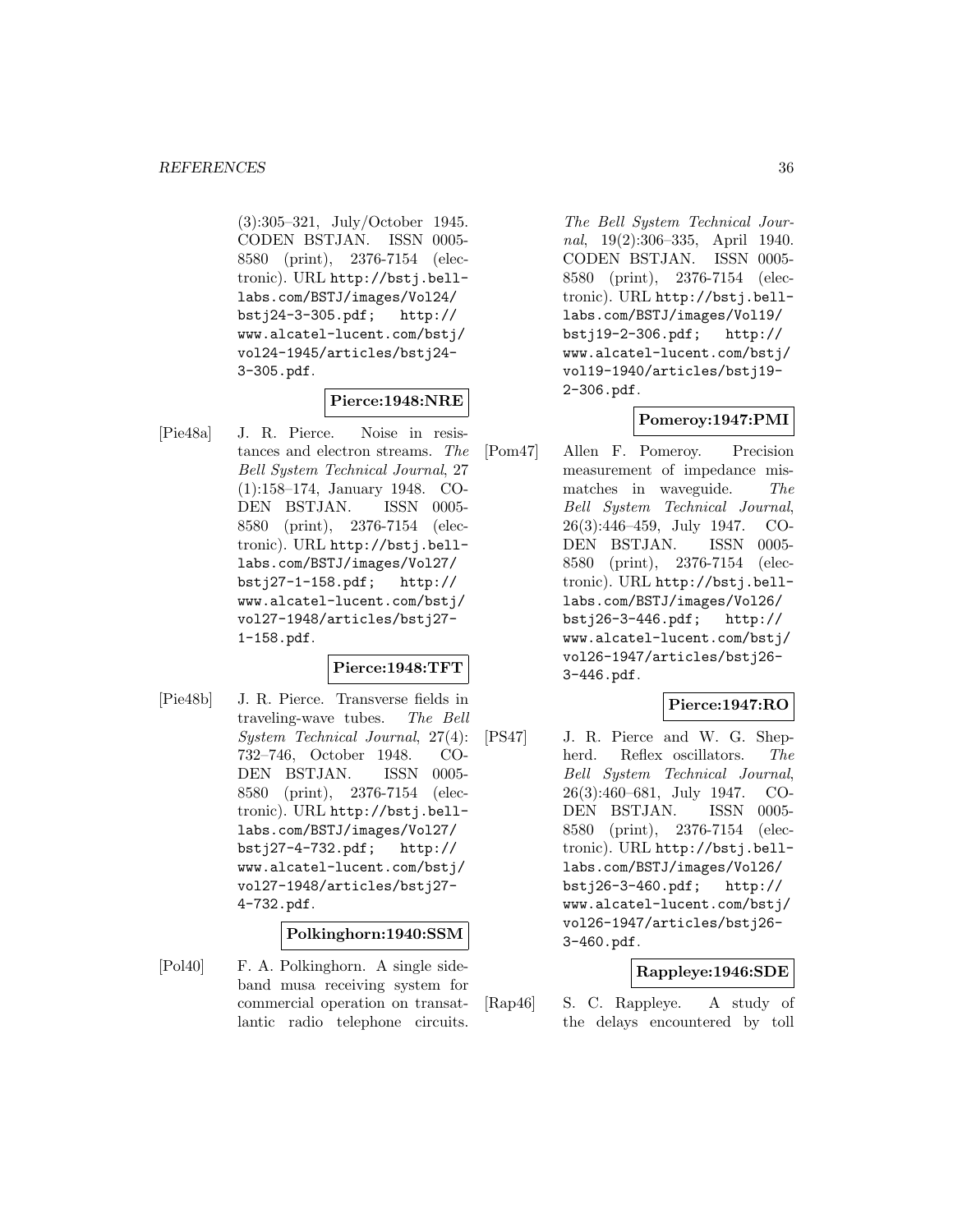operators in obtaining an idle trunk. The Bell System Technical Journal, 25(4):539–562, October 1946. CODEN BSTJAN. ISSN 0005-8580 (print), 2376-7154 (electronic). URL http://bstj.belllabs.com/BSTJ/images/Vol25/ bstj25-4-539.pdf; http:// www.alcatel-lucent.com/bstj/ vol25-1946/articles/bstj25- 4-539.pdf.

# **Rea:1944:ETD**

[Rea44] W. T. Rea. Effect of telegraph distortion on the margins of operation of start-stop receivers. The Bell System Technical Journal, 23(3):207–233, July 1944. CODEN BSTJAN. ISSN 0005- 8580 (print), 2376-7154 (electronic). URL http://bstj.belllabs.com/BSTJ/images/Vol23/ bstj23-3-207.pdf; http:// www.alcatel-lucent.com/bstj/ vol23-1944/articles/bstj23- 3-207.pdf.

**Rice:1941:SSS**

[Ric41] S. O. Rice. Steady state solutions of transmission line equations. The Bell System Technical Journal, 20(2):131–178, April 1941. CODEN BSTJAN. ISSN 0005-8580 (print), 2376-7154 (electronic). URL http://bstj.belllabs.com/BSTJ/images/Vol20/ bstj20-2-131.pdf; http:// www.alcatel-lucent.com/bstj/ vol20-1941/articles/bstj20- 2-131.pdf.

# **Rice:1944:MAR**

[Ric44] S. O. Rice. Mathematical anal-

ysis of random noise. The Bell System Technical Journal, 23 (3):282–332, July 1944. CO-DEN BSTJAN. ISSN 0005- 8580 (print), 2376-7154 (electronic). URL http://bstj.belllabs.com/BSTJ/images/Vol23/ bstj23-3-282.pdf; http:// www.alcatel-lucent.com/bstj/ vol23-1944/articles/bstj23- 3-282.pdf.

# **Rice:1945:MAR**

[Ric45] S. O. Rice. Mathematical analysis of random noise. The Bell System Technical Journal, 24(1): 46–156, January 1945. CO-DEN BSTJAN. ISSN 0005- 8580 (print), 2376-7154 (electronic). URL http://bstj.belllabs.com/BSTJ/images/Vol24/ bstj24-1-46.pdf; http://www. alcatel-lucent.com/bstj/vol24- 1945/articles/bstj24-1-46.pdf.

# **Rice:1948:RCB**

[Ric48a] S. O. Rice. Reflections from circular bends in rectangular wave guides. Matrix theory. The Bell System Technical Journal, 27 (2):305–349, April 1948. CO-DEN BSTJAN. ISSN 0005- 8580 (print), 2376-7154 (electronic). URL http://bstj.belllabs.com/BSTJ/images/Vol27/ bstj27-2-305.pdf; http:// www.alcatel-lucent.com/bstj/ vol27-1948/articles/bstj27- 2-305.pdf.

# **Rice:1948:SPS**

[Ric48b] S. O. Rice. Statistical properties of a sine wave plus random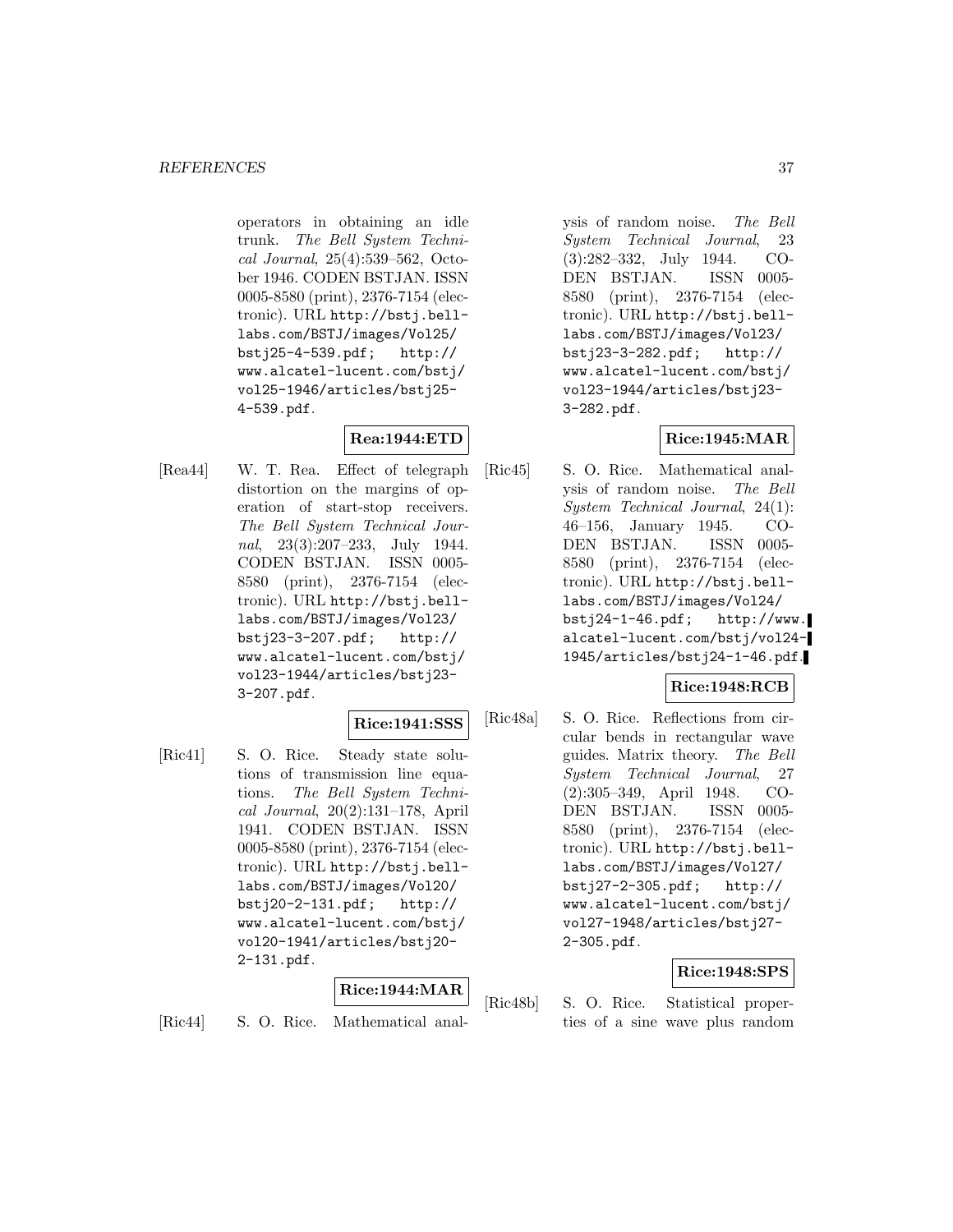noise. The Bell System Technical Journal, 27(1):109–157, January 1948. CODEN BSTJAN. ISSN 0005-8580 (print), 2376-7154 (electronic). URL http://bstj.belllabs.com/BSTJ/images/Vol27/ bstj27-1-109.pdf; http:// www.alcatel-lucent.com/bstj/ vol27-1948/articles/bstj27- 1-109.pdf.

# **Rice:1949:RCR**

[Ric49a] S. O. Rice. Reflection from corners in rectangular wave guides conformal transformation. The Bell System Technical Journal, 28 (1):104–135, January 1949. CO-DEN BSTJAN. ISSN 0005- 8580 (print), 2376-7154 (electronic). URL http://bstj.belllabs.com/BSTJ/images/Vol28/ bstj28-1-104.pdf; http:// www.alcatel-lucent.com/bstj/ vol28-1949/articles/bstj28- 1-104.pdf.

# **Rice:1949:SSO**

[Ric49b] S. O. Rice. A set of secondorder differential equations associated with reflections in rectangular wave guides application to guide connected to horn. The Bell System Technical Journal, 28 (1):136–156, January 1949. CO-DEN BSTJAN. ISSN 0005- 8580 (print), 2376-7154 (electronic). URL http://bstj.belllabs.com/BSTJ/images/Vol28/ bstj28-1-136.pdf; http:// www.alcatel-lucent.com/bstj/ vol28-1949/articles/bstj28- 1-136.pdf.

# **Rideout:1948:NPT**

[Rid48] V. C. Rideout. A note on paralleltuned transformer design. The Bell System Technical Journal, 27 (1):96–108, January 1948. CO-DEN BSTJAN. ISSN 0005- 8580 (print), 2376-7154 (electronic). URL http://bstj.belllabs.com/BSTJ/images/Vol27/ bstj27-1-96.pdf; http://www. alcatel-lucent.com/bstj/vol27- 1948/articles/bstj27-1-96.pdf.

# **Ring:1948:MDD**

[Rin48] D. H. Ring. The measurement of delay distortion in microwave repeaters. The Bell System Technical Journal, 27(2):247–264, April 1948. CODEN BSTJAN. ISSN 0005-8580 (print), 2376-7154 (electronic). URL http://bstj.belllabs.com/BSTJ/images/Vol27/ bstj27-2-247.pdf; http:// www.alcatel-lucent.com/bstj/ vol27-1948/articles/bstj27- 2-247.pdf.

#### **Ryder:1949:SCA**

[RK49] R. M. Ryder and R. J. Kircher. Some circuit aspects of the transistor. The Bell System Technical Journal, 28(3):367–400, July 1949. CODEN BSTJAN. ISSN 0005-8580 (print), 2376-7154 (electronic). URL http://bstj.belllabs.com/BSTJ/images/Vol28/<br>bstj28-3-367.pdf; http://  $bstj28-3-367.pdf;$ www.alcatel-lucent.com/bstj/ vol28-1949/articles/bstj28- 3-367.pdf.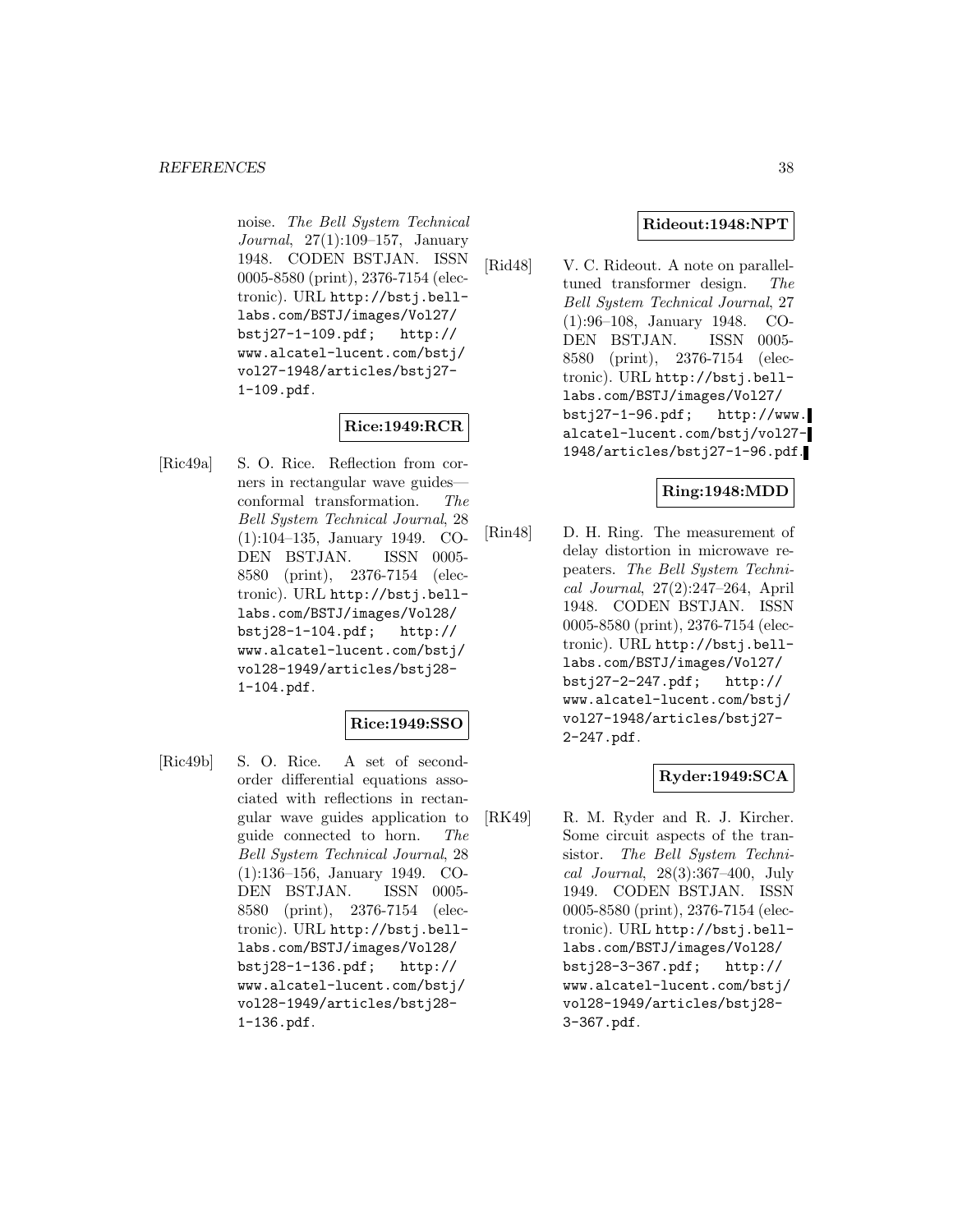#### **Robertson:1947:TMR**

[Rob47] Sloan D. Robertson. Targets for microwave radar navigation. The Bell System Technical Journal, 26(4):852–869, October 1947. CODEN BSTJAN. ISSN 0005- 8580 (print), 2376-7154 (electronic). URL http://bstj.belllabs.com/BSTJ/images/Vol26/ bstj26-4-852.pdf; http:// www.alcatel-lucent.com/bstj/ vol26-1947/articles/bstj26- 4-852.pdf.

#### **Robertson:1949:EAP**

[Rob49a] Sloan D. Robertson. Electronic admittances of parallel-plane electron tubes at 4000 megacycles. The Bell System Technical Journal, 28(4):619–646, October 1949. CODEN BSTJAN. ISSN 0005- 8580 (print), 2376-7154 (electronic). URL http://bstj.belllabs.com/BSTJ/images/Vol28/ bstj28-4-619.pdf; http:// www.alcatel-lucent.com/bstj/ vol28-1949/articles/bstj28- 4-619.pdf.

# **Robertson:1949:MMP**

[Rob49b] Sloan D. Robertson. A method of measuring phase at microwave frequencies. The Bell System Technical Journal, 28(1):99–103, January 1949. CODEN BSTJAN. ISSN 0005-8580 (print), 2376-7154 (electronic). URL http://bstj.belllabs.com/BSTJ/images/Vol28/ bstj28-1-99.pdf; http://www. alcatel-lucent.com/bstj/vol28- 1949/articles/bstj28-1-99.pdf.

#### **Robertson:1949:PFP**

[Rob49c] Sloan D. Robertson. Passive fourpole admittances of microwave triodes. The Bell System Technical Journal, 28(4):647–655, October 1949. CODEN BSTJAN. ISSN 0005-8580 (print), 2376-7154 (electronic). URL http://bstj.belllabs.com/BSTJ/images/Vol28/ bstj28-4-647.pdf; http:// www.alcatel-lucent.com/bstj/ vol28-1949/articles/bstj28- 4-647.pdf.

#### **Samuel:1945:EBH**

[Sam45] A. L. Samuel. Electron ballistics in high-frequency fields. The Bell System Technical Journal, 24(3):322–352, July/October 1945. CODEN BSTJAN. ISSN 0005-8580 (print), 2376-7154 (electronic). URL http://bstj.belllabs.com/BSTJ/images/Vol24/ bstj24-3-322.pdf; http:// www.alcatel-lucent.com/bstj/ vol24-1945/articles/bstj24- 3-322.pdf.

#### **Schumacher:1941:RVT**

[SB41] Earle E. Schumacher and G. M. Bouton. A rapid visual test for the quantitative determination of small concentrations of calcium in lead. The Bell System Technical Journal, 20(4):434–438, October 1941. CODEN BSTJAN. ISSN 0005-8580 (print), 2376-7154 (electronic). URL http://bstj.belllabs.com/BSTJ/images/Vol20/ bstj20-4-434.pdf; http:// www.alcatel-lucent.com/bstj/ vol20-1941/articles/bstj20- 4-434.pdf.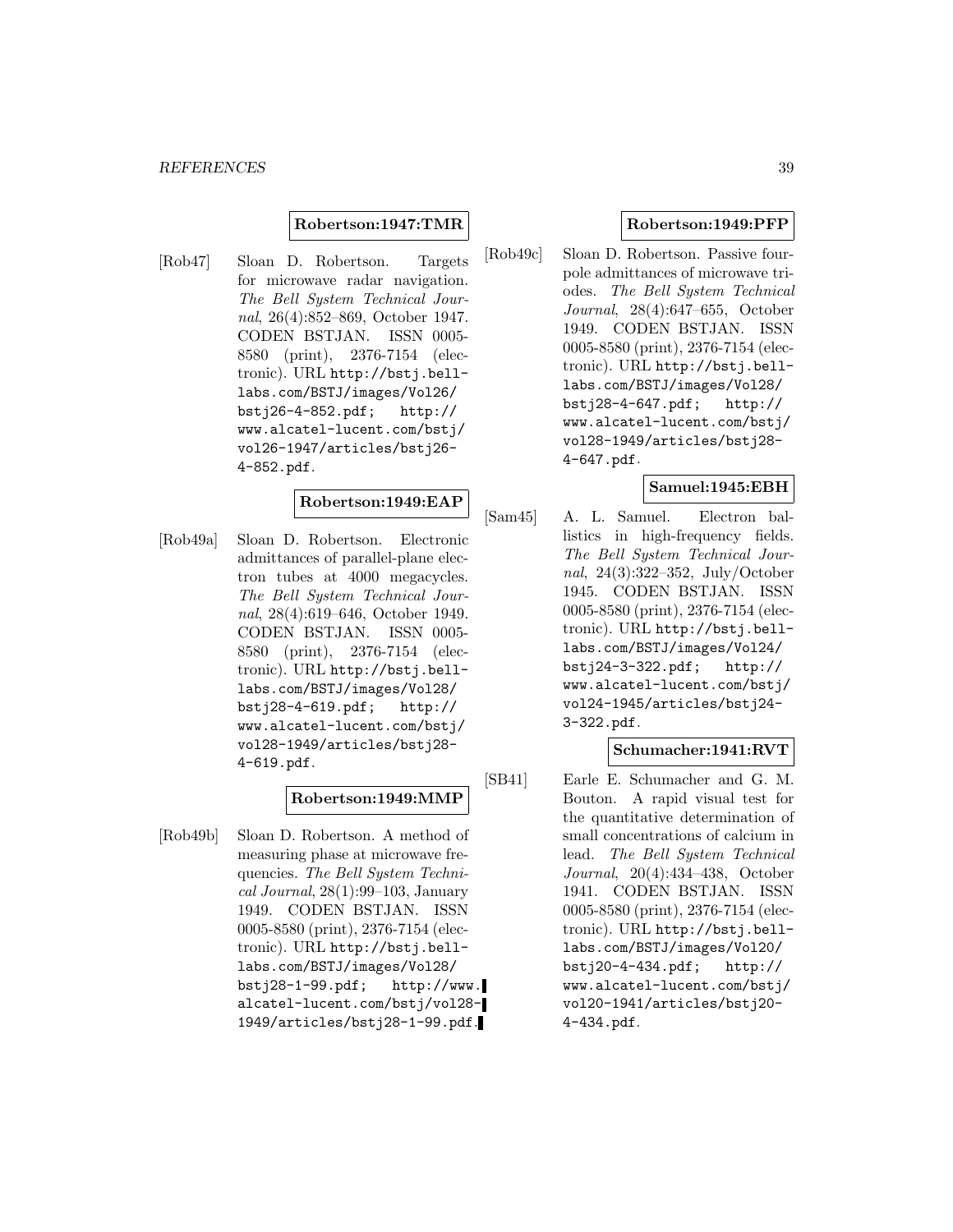#### **Schumacher:1943:MFW**

[SBP43] E. E. Schumacher, G. M. Bouton, and G. S. Phipps. The metallurgy of fillet wiped soldered joints. The Bell System Technical Journal,  $22(1)$ :73–79, January 1943. CODEN BSTJAN. ISSN 0005-8580 (print), 2376-7154 (electronic). URL http://bstj.belllabs.com/BSTJ/images/Vol22/ bstj22-1-73.pdf; http://www. alcatel-lucent.com/bstj/vol22- 1943/articles/bstj22-1-73.pdf.

#### **Schelkunoff:1943:MTL**

[Sch43] S. A. Schelkunoff. A mathematical theory of linear arrays. The Bell System Technical Journal, 22(1):80–107, January 1943. CODEN BSTJAN. ISSN 0005- 8580 (print), 2376-7154 (electronic). URL http://bstj.belllabs.com/BSTJ/images/Vol22/ bstj22-1-80.pdf; http://www. alcatel-lucent.com/bstj/vol22- 1943/articles/bstj22-1-80.pdf.

# **Schelkunoff:1948:MEF**

[Sch48] S. A. Schelkunoff. Methods of electromagnetic field analysis. The Bell System Technical Journal, 27(3):487–509, July 1948. CODEN BSTJAN. ISSN 0005-8580 (print), 2376-7154 (electronic). URL http://bstj.belllabs.com/BSTJ/images/Vol27/ bstj27-3-487.pdf; http:// www.alcatel-lucent.com/bstj/ vol27-1948/articles/bstj27- 3-487.pdf.

#### **Samuel:1946:GDT**

[SCM46] A. L. Samuel, J. W. Clark, and W. W. Mumford. The gasdischarge transmit-receive switch. The Bell System Technical Journal, 25(1):48–101, January 1946. CODEN BSTJAN. ISSN 0005- 8580 (print), 2376-7154 (electronic). URL http://bstj.belllabs.com/BSTJ/images/Vol25/ bstj25-1-48.pdf; http://www. alcatel-lucent.com/bstj/vol25- 1946/articles/bstj25-1-48.pdf.

#### **Schumacher:1940:MMT**

[SE40] Earle E. Schumacher and W. C. Ellis. Metallic materials in the telephone system. The Bell System Technical Journal, 19(1): 138–151, January 1940. CO-DEN BSTJAN. ISSN 0005- 8580 (print), 2376-7154 (electronic). URL http://bstj.belllabs.com/BSTJ/images/Vol19/ bstj19-1-138.pdf; http:// www.alcatel-lucent.com/bstj/ vol19-1940/articles/bstj19- 1-138.pdf.

#### **Sears:1948:EBD**

[Sea48] R. W. Sears. Electron beam deflection tube for pulse code modulation. The Bell System Technical Journal,  $27(1):44-57$ , January 1948. CODEN BSTJAN. ISSN 0005-8580 (print), 2376-7154 (electronic). URL http://bstj.belllabs.com/BSTJ/images/Vol27/ bstj27-1-44.pdf; http://www. alcatel-lucent.com/bstj/vol27- 1948/articles/bstj27-1-44.pdf.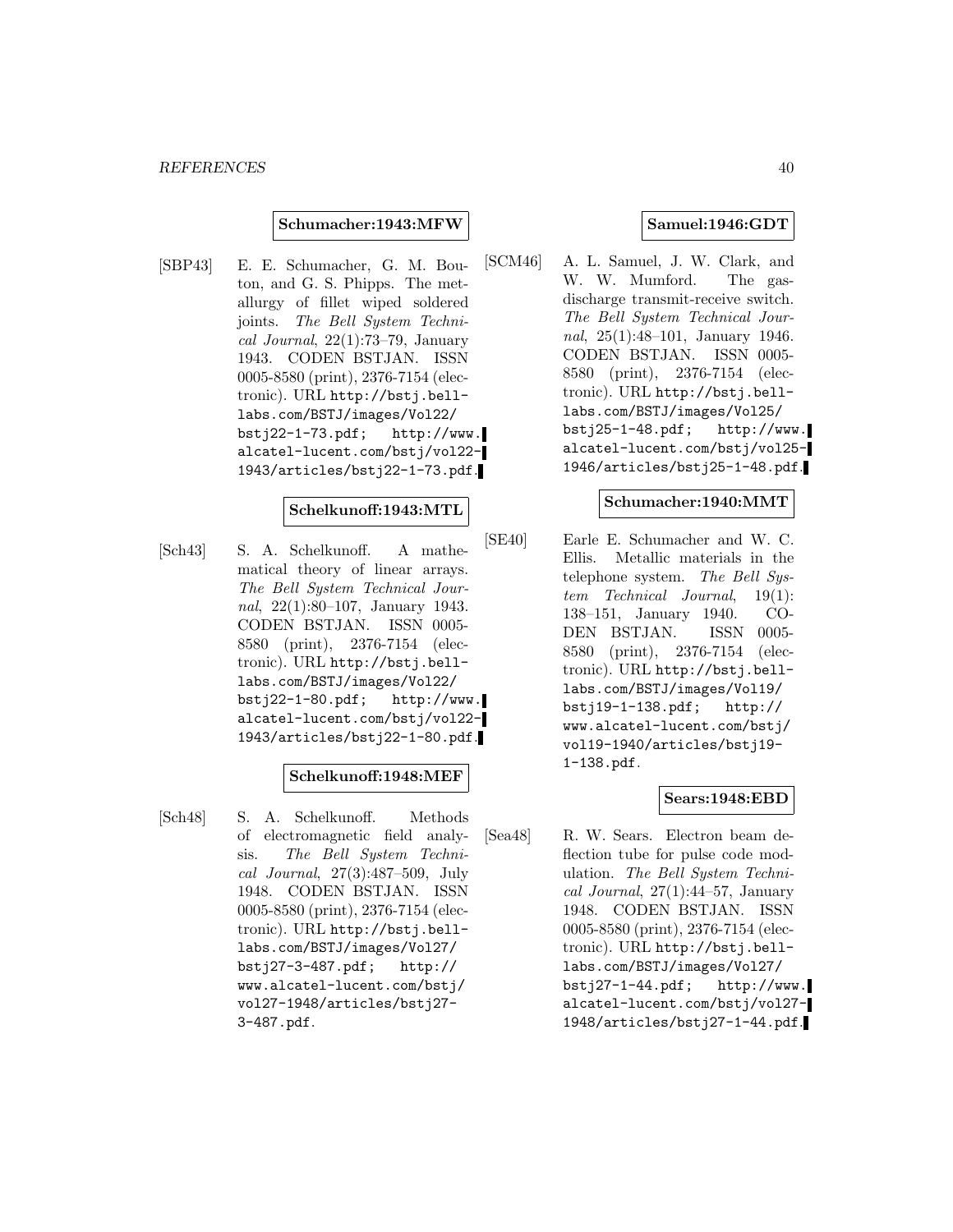#### **Shaw:1944:CDW**

[Sha44] Thomas Shaw. The conquest of distance by wire telephony. The Bell System Technical Journal, 23(4):337–421, October 1944. CODEN BSTJAN. ISSN 0005- 8580 (print), 2376-7154 (electronic). URL http://bstj.belllabs.com/BSTJ/images/Vol23/ bstj23-4-337.pdf; http:// www.alcatel-lucent.com/bstj/ vol23-1944/articles/bstj23- 4-337.pdf.

#### **Shannon:1945:MTC**

[Sha45] Claude Shannon. A mathematical theory of cryptography. Classified report, Bell Laboratories, Murray Hill, NJ, USA, September 1, 1945.

#### **Shannon:1948:MTCa**

[Sha48a] C. E. Shannon. A mathematical theory of communication. The Bell System Technical Journal, 27(3):379–423, July 1948. CODEN BSTJAN. ISSN 0005- 8580 (print), 2376-7154 (electronic). URL http://bstj.belllabs.com/BSTJ/images/Vol27/ bstj27-3-379.pdf; http:// www.alcatel-lucent.com/bstj/ vol27-1948/articles/bstj27- 3-379.pdf.

#### **Shannon:1948:MTCb**

[Sha48b] C. E. Shannon. A mathematical theory of communication. The Bell System Technical Journal, 27(4):623–656, October 1948. CODEN BSTJAN. ISSN 0005- 8580 (print), 2376-7154 (electronic). URL http://bstj.belllabs.com/BSTJ/images/Vol27/ bstj27-4-623.pdf; http:// www.alcatel-lucent.com/bstj/ vol27-1948/articles/bstj27- 4-623.pdf.

#### **Shannon:1949:CTS**

[Sha49a] Claude E. Shannon. Communication theory of secrecy systems. The Bell System Technical Journal, 28(4):656–715, October 1949. CODEN BSTJAN. ISSN 0005-8580 (print), 2376-7154 (electronic). URL http://en. wikipedia.org/wiki/Communication\_ Theory\_of\_Secrecy\_Systems; http://www.alcatel-lucent.com/ bstj/vol28-1949/articles/bstj28- 4-656.pdf; http://www.cs. ucla.edu/~jkong/research/security/ shannon1949.pdf. A footnote on the initial page says: "The material in this paper appeared in a confidential report, 'A Mathematical Theory of Cryptography', dated Sept. 1, 1945 ([Sha45]), which has now been declassified."

#### **Shannon:1949:STT**

[Sha49b] Claude E. Shannon. The synthesis of two terminal switching circuits. The Bell System Technical Journal,  $28(1):59-98$ , January 1949. CODEN BSTJAN. ISSN 0005-8580 (print), 2376-7154 (electronic). URL http://bstj.belllabs.com/BSTJ/images/Vol28/ bstj28-1-59.pdf; http://www. alcatel-lucent.com/bstj/vol28- 1949/articles/bstj28-1-59.pdf.

# **Shockley:1949:TPJ**

[Sho49] W. Shockley. The theory of p–n junctions in semiconductors and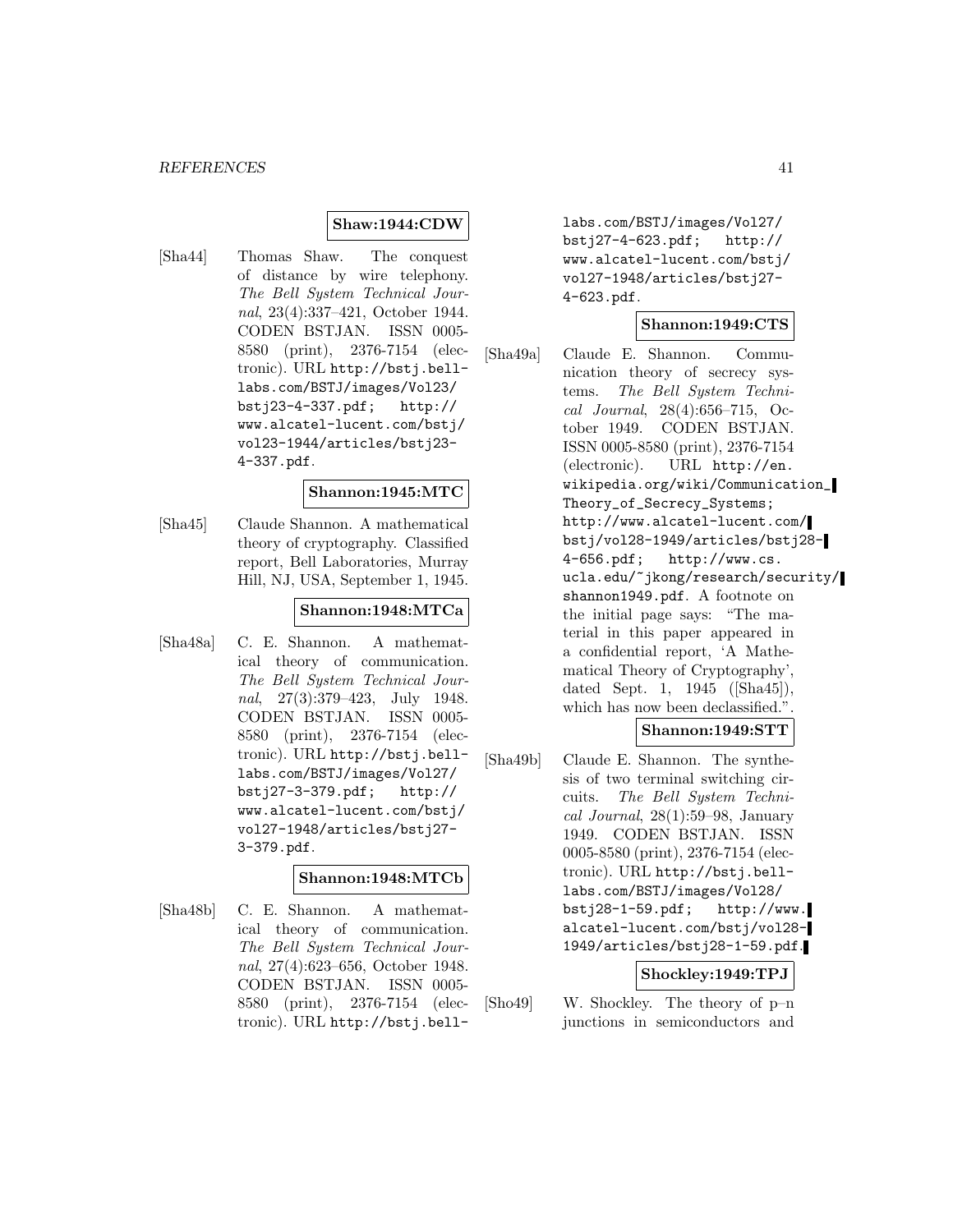p–n junction transistors. The Bell System Technical Journal, 28(3):435–489, July 1949. CO-DEN BSTJAN. ISSN 0005- 8580 (print), 2376-7154 (electronic). URL http://bstj.belllabs.com/BSTJ/images/Vol28/ bstj28-3-435.pdf; http:// www.alcatel-lucent.com/bstj/ vol28-1949/articles/bstj28- 3-435.pdf.

# **Skellett:1940:CIO**

[Ske40] A. M. Skellett. The Coronaviser, an instrument for observing the solar corona in full sunlight. The Bell System Technical Journal, 19(2):249–261, April 1940. CODEN BSTJAN. ISSN 0005-8580 (print), 2376-7154 (electronic). URL http://bstj.belllabs.com/BSTJ/images/Vol19/ bstj19-2-249.pdf; http:// www.alcatel-lucent.com/bstj/ vol19-1940/articles/bstj19- 2-249.pdf.

#### **Skellett:1944:MFR**

[Ske44] A. M. Skellett. The magnetically focused radial beam vacuum tube. The Bell System Technical Journal, 23(2):190–202, April 1944. CODEN BSTJAN. ISSN 0005-8580 (print), 2376-7154 (electronic). URL http://bstj.belllabs.com/BSTJ/images/Vol23/ bstj23-2-190.pdf; http:// www.alcatel-lucent.com/bstj/ vol23-1944/articles/bstj23- 2-190.pdf.

#### **Slonczewski:1940:HAH**

[Slo40] T. Slonczewski. High accu-

racy heterodyne oscillators. The Bell System Technical Journal, 19(3):407–420, July 1940. CO-DEN BSTJAN. ISSN 0005- 8580 (print), 2376-7154 (electronic). URL http://bstj.belllabs.com/BSTJ/images/Vol19/ bstj19-3-407.pdf; http:// www.alcatel-lucent.com/bstj/ vol19-1940/articles/bstj19- 3-407.pdf.

# **Slonczewski:1949:TCE**

[Slo49] T. Slonczewski. Transconductance as a criterion of electron tube performance. The Bell System Technical Journal, 28 (2):315–328, April 1949. CO-DEN BSTJAN. ISSN 0005- 8580 (print), 2376-7154 (electronic). URL http://bstj.belllabs.com/BSTJ/images/Vol28/ bstj28-2-315.pdf; http:// www.alcatel-lucent.com/bstj/ vol28-1949/articles/bstj28- 2-315.pdf.

#### **Steinberg:1940:RWF**

[SMG40] J. C. Steinberg, H. C. Montgomery, and M. B. Gardner. Results of the World's Fair hearing tests. The Bell System Technical Journal, 19(4):533–562, October 1940. CODEN BSTJAN. ISSN 0005-8580 (print), 2376-7154 (electronic). URL http://bstj.belllabs.com/BSTJ/images/Vol19/<br>bstj19-4-533.pdf; http://  $bstj19-4-533.pdf;$ www.alcatel-lucent.com/bstj/ vol19-1940/articles/bstj19- 4-533.pdf.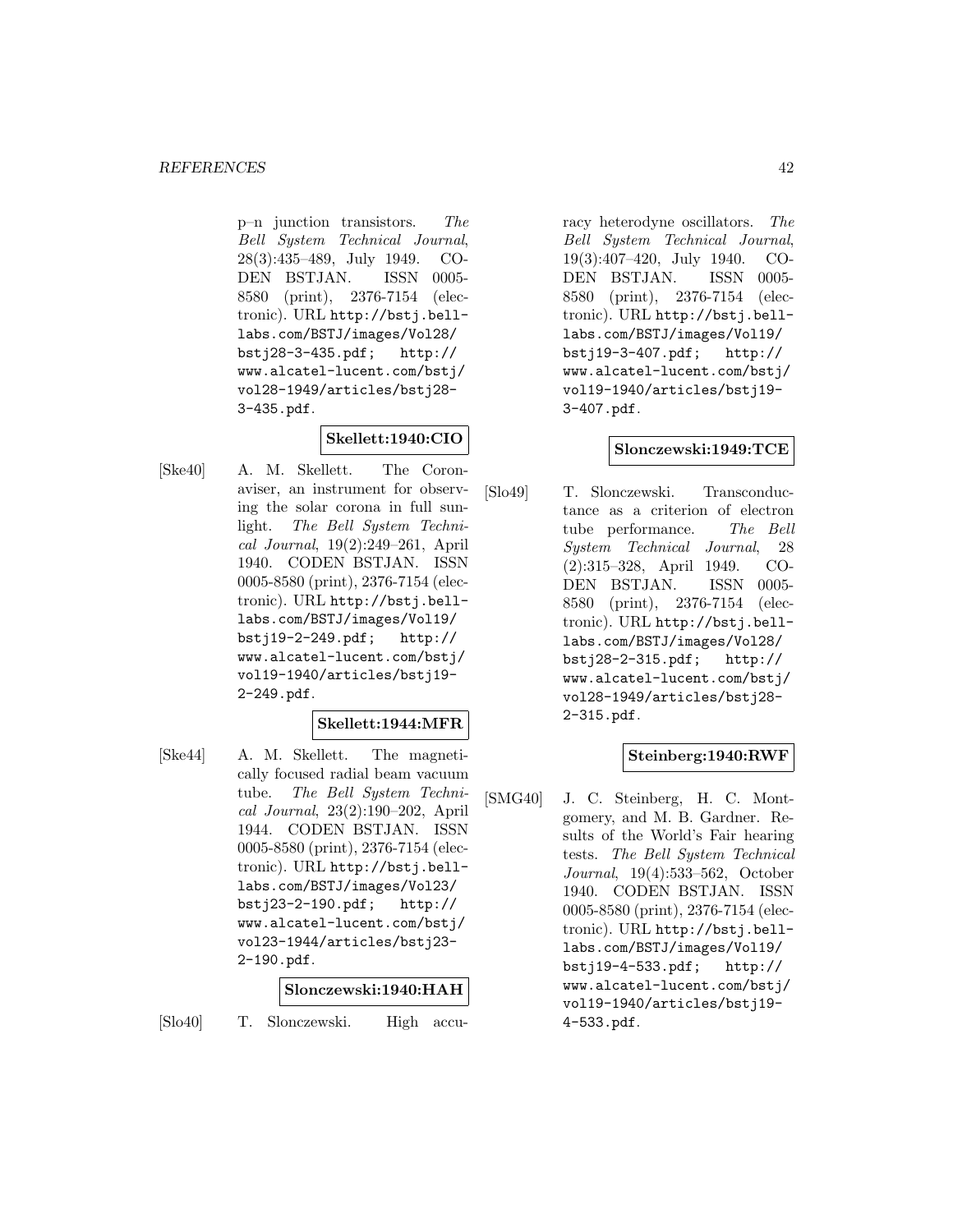# **Scaff:1947:DSC**

[SO47] J. H. Scaff and R. S. Ohl. Development of silicon crystal rectifiers for microwave radar receivers. The Bell System Technical Journal,  $26(1):1-30$ , January 1947. CODEN BSTJAN. ISSN 0005-8580 (print), 2376-7154 (electronic). URL http://bstj.belllabs.com/BSTJ/images/Vol26/  $bsti26-1-1.pdf;$  http://www. alcatel-lucent.com/bstj/vol26- 1947/articles/bstj26-1-1.pdf.

#### **Schumacher:1940:LTA**

[SP40] Earle E. Schumacher and G. S. Phipps. Lead–tin–arsenic wiping solder. The Bell System Technical Journal, 19(2):262–266, April 1940. CODEN BSTJAN. ISSN 0005-8580 (print), 2376-7154 (electronic). URL http://bstj.belllabs.com/BSTJ/images/Vol19/ bstj19-2-262.pdf; http:// www.alcatel-lucent.com/bstj/ vol19-1940/articles/bstj19- 2-262.pdf.

#### **Shockley:1949:HIG**

[SPH49] W. Shockley, G. L. Pearson, and J. R. Haynes. Hole injection in germanium — quantitative studies and filamentary transistors. The Bell System Technical Journal, 28(3):344–366, July 1949. CODEN BSTJAN. ISSN 0005-8580 (print), 2376-7154 (electronic). URL http://bstj.belllabs.com/BSTJ/images/Vol28/ bstj28-3-344.pdf; http:// www.alcatel-lucent.com/bstj/ vol28-1949/articles/bstj28- 3-344.pdf.

#### **Schumacher:1944:SAP**

[SS44] Earle E. Schumacher and Alexander G. Souden. Some aspects of powder metallurgy. The Bell System Technical Journal, 23(4): 422–457, October 1944. CO-DEN BSTJAN. ISSN 0005- 8580 (print), 2376-7154 (electronic). URL http://bstj.belllabs.com/BSTJ/images/Vol23/ bstj23-4-422.pdf; http:// www.alcatel-lucent.com/bstj/ vol23-1944/articles/bstj23- 4-422.pdf.

# **Stansel:1941:SAW**

[Sta41] F. R. Stansel. Some analyses of wave shapes used in harmonic producers. The Bell System Technical Journal, 20(3):331–339, July 1941. CODEN BSTJAN. ISSN 0005-8580 (print), 2376-7154 (electronic). URL http://bstj.belllabs.com/BSTJ/images/Vol20/ bstj20-3-331.pdf; http:// www.alcatel-lucent.com/bstj/ vol20-1941/articles/bstj20- 3-331.pdf.

#### **Sunde:1945:LPB**

[Sun45] E. D. Sunde. Lightning protection of buried toll cable. The Bell System Technical Journal, 24 (2):253–300, April 1945. CO-DEN BSTJAN. ISSN 0005- 8580 (print), 2376-7154 (electronic). URL http://bstj.belllabs.com/BSTJ/images/Vol24/<br>bstj24-2-253.pdf; http://  $bstj24-2-253.pdf;$ www.alcatel-lucent.com/bstj/ vol24-1945/articles/bstj24- 2-253.pdf.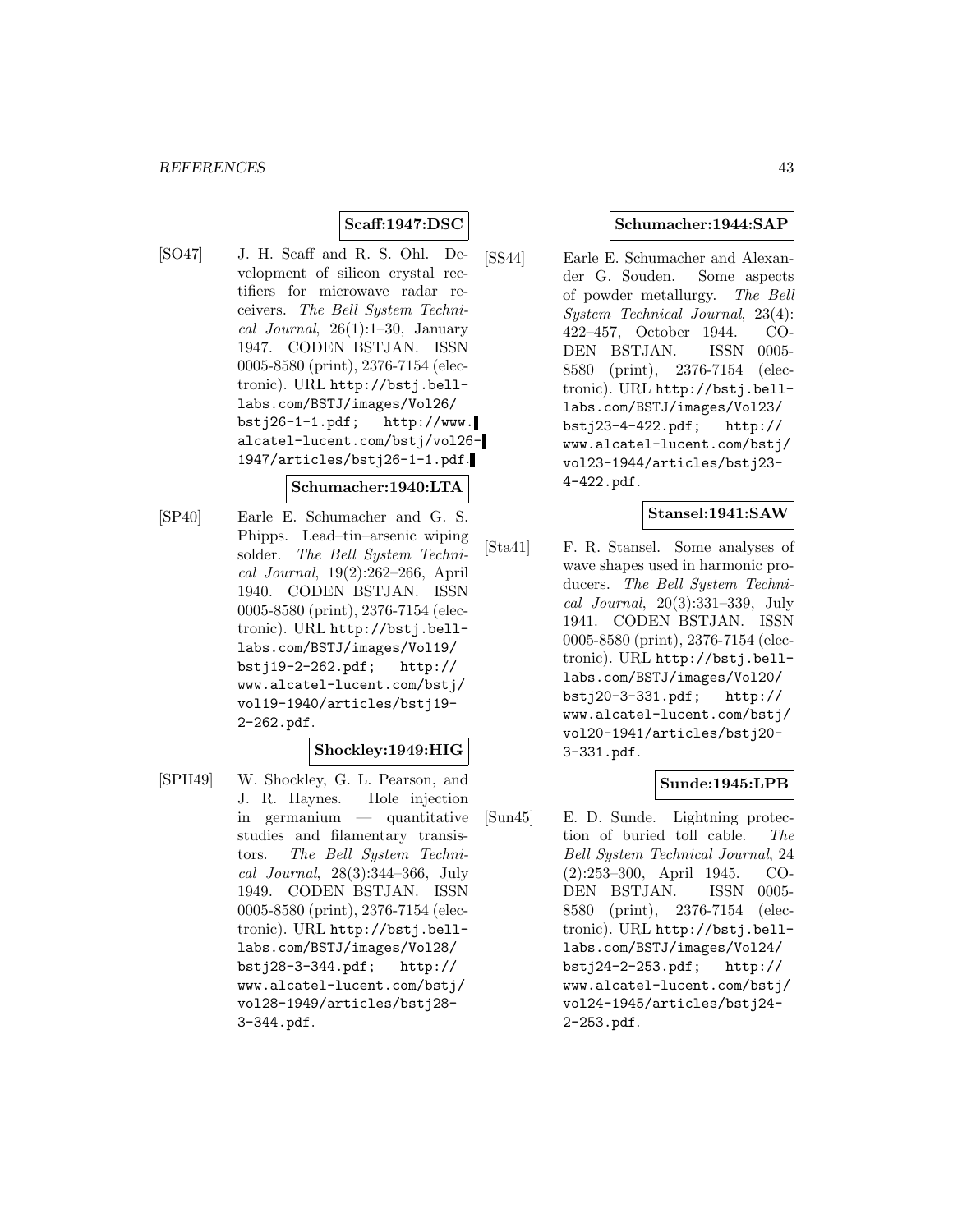#### **Strieby:1941:TTW**

[SW41] M. E. Strieby and J. F. Wentz. Television transmission over wire lines. The Bell System Technical Journal,  $20(1):62-81$ , January 1941. CODEN BSTJAN. ISSN 0005-8580 (print), 2376-7154 (electronic). URL http://bstj.belllabs.com/BSTJ/images/Vol20/ bstj20-1-62.pdf; http://www. alcatel-lucent.com/bstj/vol20- 1941/articles/bstj20-1-62.pdf.

# **Sykes:1944:MMQ**

[Syk44a] R. A. Sykes. Modes of motion in quartz crystals, the effects of coupling and methods of design. The Bell System Technical Journal,  $23(1):52-96$ , January 1944. CODEN BSTJAN. ISSN 0005-8580 (print), 2376-7154 (electronic). URL http://bstj.belllabs.com/BSTJ/images/Vol23/ bstj23-1-52.pdf; http://www. alcatel-lucent.com/bstj/vol23- 1944/articles/bstj23-1-52.pdf.

# **Sykes:1944:PMQ**

[Syk44b] R. A. Sykes. Principles of mounting quartz plates. The Bell System Technical Journal, 23 (2):178–189, April 1944. CO-DEN BSTJAN. ISSN 0005- 8580 (print), 2376-7154 (electronic). URL http://bstj.belllabs.com/BSTJ/images/Vol23/ bstj23-2-178.pdf; http:// www.alcatel-lucent.com/bstj/ vol23-1944/articles/bstj23- 2-178.pdf.

# **Tinus:1946:EFC**

[TH46] W. C. Tinus and W. H. C. Higgins. Early fire-control radars for naval vessels. The Bell System Technical Journal,  $25(1):1-47$ , January 1946. CODEN BSTJAN. ISSN 0005-8580 (print), 2376-7154 (electronic). URL http://bstj.belllabs.com/BSTJ/images/Vol25/ bstj25-1-1.pdf; http://www. alcatel-lucent.com/bstj/vol25- 1946/articles/bstj25-1-1.pdf.

#### **Thomas:1947:TPA**

[Tho47] D. E. Thomas. Tables of phase associated with a semi-infinite unit slope of attenuation. The Bell System Technical Journal, 26(4): 870–899, October 1947. CO-DEN BSTJAN. ISSN 0005- 8580 (print), 2376-7154 (electronic). URL http://bstj.belllabs.com/BSTJ/images/Vol26/ bstj26-4-870.pdf; http:// www.alcatel-lucent.com/bstj/ vol26-1947/articles/bstj26- 4-870.pdf.

# **Trueblood:1949:LCO**

[TS49] H. M. Trueblood and E. D. Sunde. Lightning current observations in buried cable. The Bell System Technical Journal, 28 (2):278–302, April 1949. CO-DEN BSTJAN. ISSN 0005- 8580 (print), 2376-7154 (electronic). URL http://bstj.belllabs.com/BSTJ/images/Vol28/<br>bstj28-2-278.pdf; http://  $bstj28-2-278.pdf;$ www.alcatel-lucent.com/bstj/ vol28-1949/articles/bstj28- 2-278.pdf.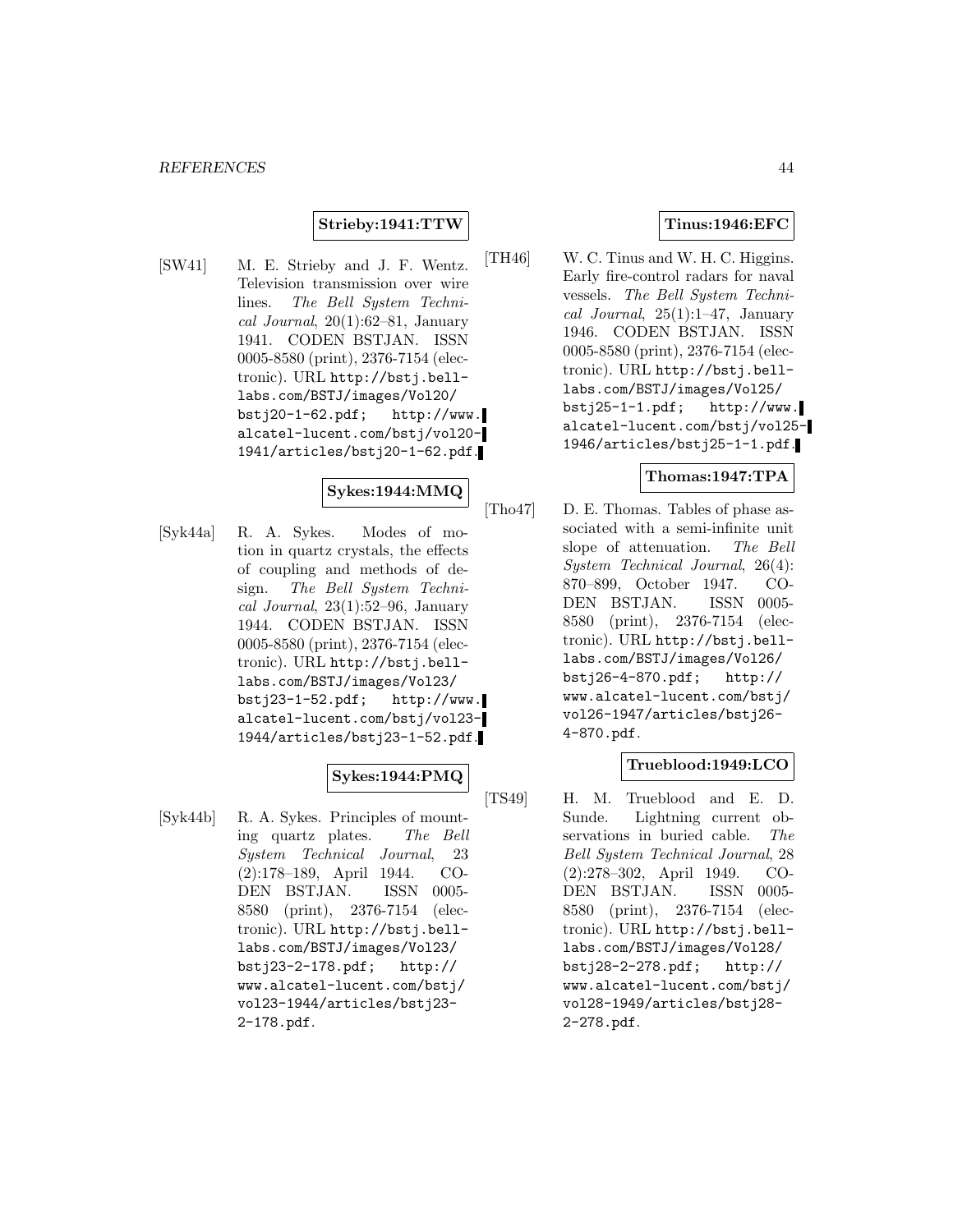#### **Vaage:1940:SFT**

[Vaa40] E. F. Vaage. A solution for faults at two locations in threephase power systems. The Bell System Technical Journal, 19 (2):290–305, April 1940. CO-DEN BSTJAN. ISSN 0005- 8580 (print), 2376-7154 (electronic). URL http://bstj.belllabs.com/BSTJ/images/Vol19/ bstj19-2-290.pdf; http:// www.alcatel-lucent.com/bstj/ vol19-1940/articles/bstj19- 2-290.pdf.

# **VanWynen:1943:DTT**

[Van43] K. G. VanWynen. Design of two-terminal balancing networks. The Bell System Technical Journal, 22(3):278–292, October 1943. CODEN BSTJAN. ISSN 0005- 8580 (print), 2376-7154 (electronic). URL http://bstj.belllabs.com/BSTJ/images/Vol22/ bstj22-3-278.pdf; http:// www.alcatel-lucent.com/bstj/ vol22-1943/articles/bstj22- 3-278.pdf.

#### **Wade:1940:EDT**

[Wad40] L. G. Wade. Electrical drying of telephone cable. The Bell System Technical Journal, 19 (2):209–220, April 1940. CO-DEN BSTJAN. ISSN 0005- 8580 (print), 2376-7154 (electronic). URL http://bstj.belllabs.com/BSTJ/images/Vol19/ bstj19-2-209.pdf; http:// www.alcatel-lucent.com/bstj/ vol19-1940/articles/bstj19- 2-209.pdf.

# **Werring:1941:EPD**

[Wer41] W. W. Werring. Engineering problems in dimensions and tolerances. The Bell System Technical Journal, 20(2):179–198, April 1941. CODEN BSTJAN. ISSN 0005-8580 (print), 2376-7154 (electronic). URL http://bstj.belllabs.com/BSTJ/images/Vol20/ bstj20-2-179.pdf; http:// www.alcatel-lucent.com/bstj/ vol20-1941/articles/bstj20- 2-179.pdf.

# **Wilkinson:1941:RHT**

[Wil41a] Roger I. Wilkinson. The reliability of holding time measurements. The Bell System Technical Journal, 20(4):365–404, October 1941. CODEN BSTJAN. ISSN 0005-8580 (print), 2376-7154 (electronic). URL http://bstj.belllabs.com/BSTJ/images/Vol20/ bstj20-4-365.pdf; http:// www.alcatel-lucent.com/bstj/ vol20-1941/articles/bstj20- 4-365.pdf.

#### **Wiltrakis:1941:DON**

[Wil41b] J. E. Wiltrakis. Design and operation of new copper wire drawing plant: Part II — equipping and operating the new wire mill. The Bell System Technical Journal, 20(1):111–124, January 1941. CODEN BSTJAN. ISSN 0005-8580 (print), 2376-7154 (electronic). URL http://bstj.belllabs.com/BSTJ/images/Vol20/ bstj20-1-111.pdf; http:// www.alcatel-lucent.com/bstj/ vol20-1941/articles/bstj20- 1-111.pdf.